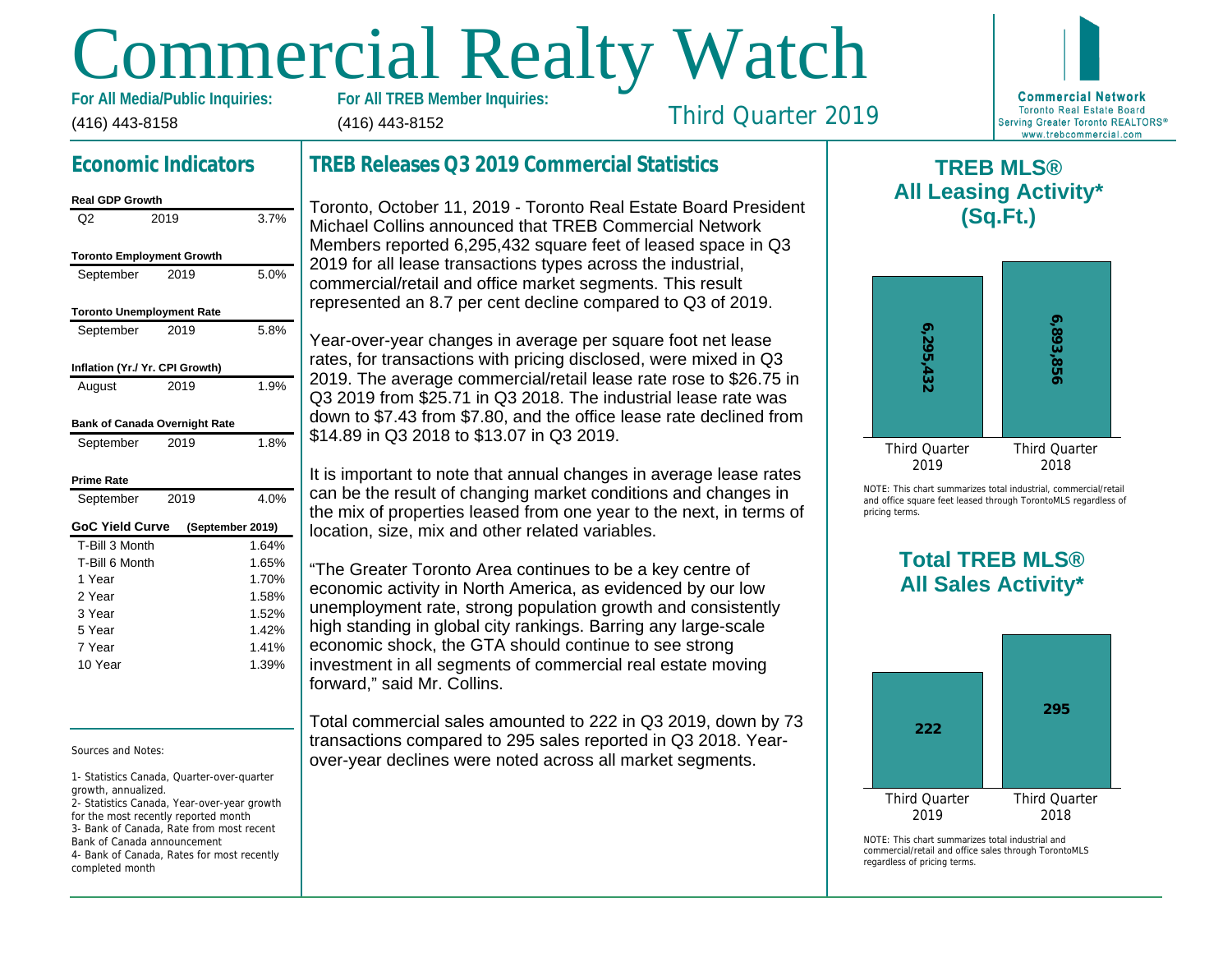Total TREB MLS® Leasing Activity\* (Millions of Square Feet Leased)

TREB MLS® Average Lease Rates (\$/So.

\* NOTE: This chart summarizes total industrial, commercial/retail and office square feet leased through TorontoMLS regardless of pricing terms. Source: TREB

Total TREB MLS® Sales Activity\* (Number of Sales)

\* NOTE: Average lease rates are reported only for those proper square foot net basis and for which the selling price was disclos Source: TREB

TREB MLS® Average Sales Price (\$/So.

\* NOTE: This chart summarizes total industrial and commercial/retail sales through TorontoMLS regardless of pricing terms. Source: TREB

\* NOTE: Average sale prices are reported only for those prope selling price was disclosed. Source: TREB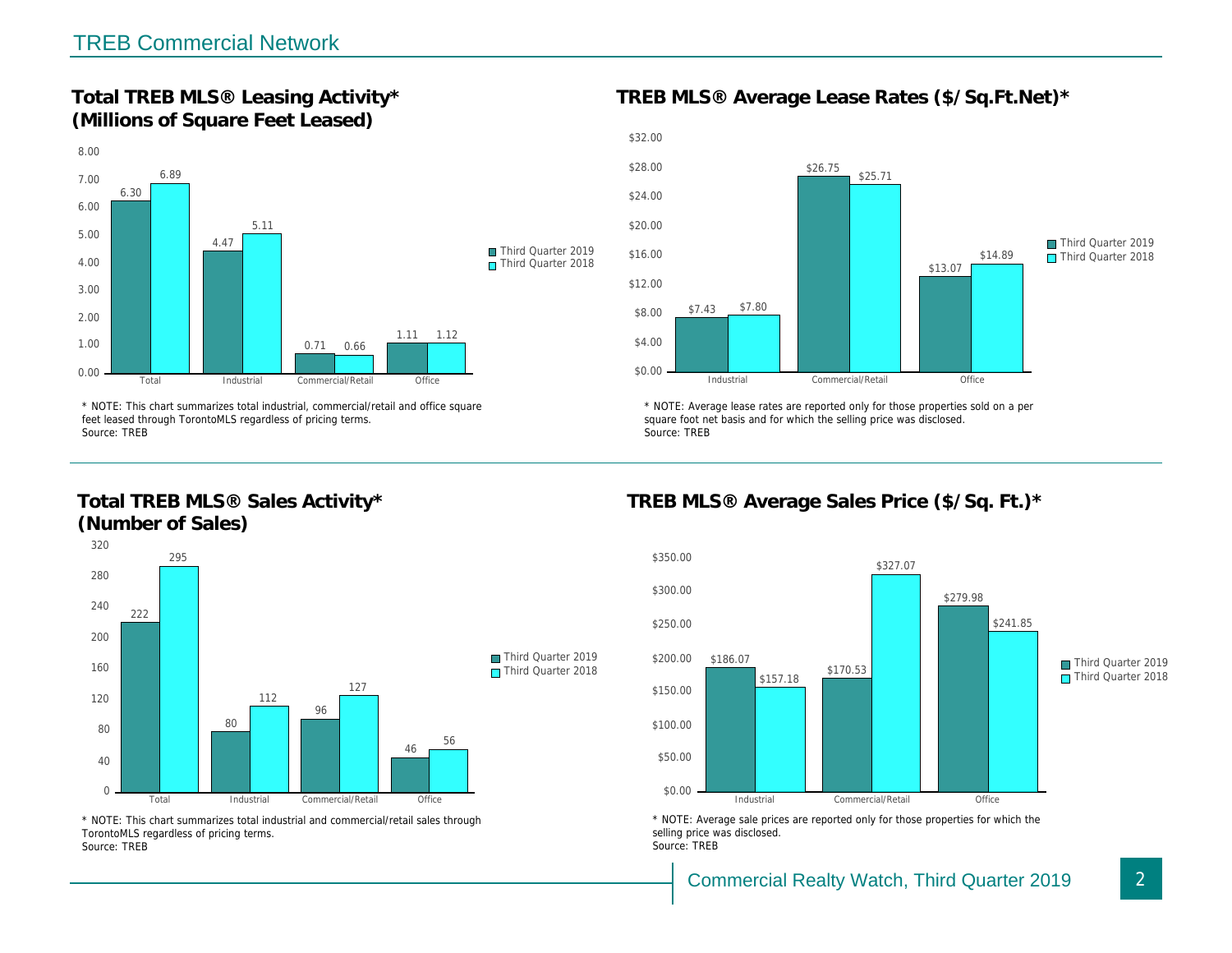## SUMMARY OF INDUSTRIAL LEASING

### TRANSACTIONS COMPLETED ON A PER SQUARE FOOT NET BASIS, WITH PRICING DISCLOSED\*

|                        |                 | <b>All Transactions</b> |                |                | 0 to 5,000 Sq Ft      |                          |                  | 5,001 to 15,000 Sq Ft |                          |                | 15,001 to 50,000 Sq Ft |                          |
|------------------------|-----------------|-------------------------|----------------|----------------|-----------------------|--------------------------|------------------|-----------------------|--------------------------|----------------|------------------------|--------------------------|
|                        | # Trans.        | Sq. Ft.                 | \$/SF Net      | # Trans.       | Sq. Ft.               | \$/SF Net                | # Trans.         | Sq. Ft.               | \$/SF Net                | # Trans.       | Sq. Ft.                | \$/SF Ne                 |
| <b>TREB Total</b>      | 132             | 1,178,289               | \$7.43         | 80             | 192,604               | \$11.53                  | 37               | 280,339               | \$8.57                   | 11             | 276,721                | \$7.91                   |
| <b>Halton Region</b>   | 3               | 14,796                  | \$8.68         | $\mathbf{1}$   | 2,969                 | \$11.95                  | 2 <sup>1</sup>   | 11,827                | \$7.86                   | $\overline{0}$ | $\omega$               | $\sim$                   |
| <b>Burlington</b>      | $\overline{2}$  | 9,611                   | \$8.18         | $\mathbf{1}$   | 2,969                 | \$11.95                  | $\mathbf{1}$     | 6,642                 | \$6.50                   | $\overline{0}$ | $\omega$               | $\blacksquare$           |
| <b>Halton Hills</b>    | $\mathbf{1}$    | 5,185                   | \$9.60         | $\mathbf 0$    | $\sim$                | $\blacksquare$           | $\mathbf{1}$     | 5,185                 | \$9.60                   | $\mathbf 0$    | $\sim$                 | $\blacksquare$           |
| Milton                 | $\mathbf{0}$    | $\sim$                  | $\sim$         | $\mathbf{0}$   | $\omega$              | $\blacksquare$           | $\mathbf 0$      | $\omega$              | $\sim$                   | $\mathbf{0}$   | $\blacksquare$         | $\blacksquare$           |
| Oakville               | $\mathbf 0$     | $\blacksquare$          | $\blacksquare$ | $\mathbf 0$    | $\tilde{\phantom{a}}$ | $\sim$                   | $\mathbf 0$      | $\mathbf{r}$          | $\blacksquare$           | $\mathbf{0}$   | $\blacksquare$         | $\sim$                   |
| Peel Region            | 37              | 289,220                 | \$8.69         | 24             | 65,583                | \$11.25                  | $\boldsymbol{8}$ | 60,494                | \$7.54                   | $\overline{4}$ | 112,820                | \$8.89                   |
| Brampton               | 9               | 84,906                  | \$10.43        | 6              | 12,783                | \$13.83                  | $\mathbf{1}$     | 5,803                 | \$12.00                  | $\overline{2}$ | 66,320                 | \$9.63                   |
| Caledon                | $\mathbf{1}$    | 1,600                   | \$8.25         | $\mathbf{1}$   | 1,600                 | \$8.25                   | $\mathbf{0}$     | $\omega$              | $\omega$                 | $\overline{0}$ | $\omega$               | $\blacksquare$           |
| Mississauga            | 27              | 202,714                 | \$7.96         | 17             | 51,200                | \$10.70                  | $\overline{7}$   | 54,691                | \$7.07                   | $\overline{2}$ | 46,500                 | \$7.84                   |
| <b>Toronto</b>         | 48              | 300,677                 | \$8.38         | 28             | 65,027                | \$11.98                  | 15 <sub>1</sub>  | 108,959               | \$8.22                   | 5 <sup>5</sup> | 126,691                | \$6.68                   |
| <b>Toronto West</b>    | 25              | 150,559                 | \$8.68         | 14             | 34,447                | \$12.86                  | 9                | 68,732                | \$8.16                   | $\overline{2}$ | 47,380                 | \$6.40                   |
| <b>Toronto Central</b> | $5\phantom{.0}$ | 71,702                  | \$7.25         | $2^{\circ}$    | 3,352                 | \$15.57                  | $\mathbf{1}$     | 5,280                 | \$10.25                  | $\overline{2}$ | 63,070                 | \$6.56                   |
| <b>Toronto East</b>    | 18              | 78,416                  | \$8.85         | 12             | 27,228                | \$10.42                  | 5                | 34,947                | \$8.05                   | $\overline{1}$ | 16,241                 | \$7.95                   |
| <b>York Region</b>     | 35              | 531,067                 | \$6.02         | 20             | 42.942                | \$11.74                  | 10 <sup>°</sup>  | 72,614                | \$9.94                   | $\overline{2}$ | 37,210                 | \$9.14                   |
| Aurora                 | $\mathbf{1}$    | 1,152                   | \$12.00        | $\mathbf{1}$   | 1,152                 | \$12.00                  | $\mathbf 0$      | $\blacksquare$        | $\blacksquare$           | $\mathbf 0$    | $\blacksquare$         | $\blacksquare$           |
| E. Gwillimbury         | $\mathbf{0}$    |                         | $\omega$       | $\mathbf{0}$   | $\omega$              | $\omega$                 | $\mathbf{0}$     | $\sim$                | $\sim$                   | $\mathbf{0}$   | $\omega$               | $\blacksquare$           |
| Georgina               | $\mathbf{1}$    | 186,872                 | \$0.58         | $\mathbf 0$    | $\sim$                | $\blacksquare$           | $\mathbf 0$      | $\blacksquare$        | $\overline{a}$           | $\mathbf 0$    | $\sim$                 | $\blacksquare$           |
| King                   | $\mathbf{0}$    | $\sim$                  | $\omega$       | $\mathbf{0}$   | $\sim$                | $\omega$                 | $\mathbf{0}$     | $\mathbf{r}$          | $\Delta$                 | $\mathbf{0}$   | $\mathbf{r}$           | $\sim$                   |
| Markham                | 6               | 38,251                  | \$9.68         | 3              | 5,403                 | \$13.62                  | $\overline{2}$   | 14,798                | \$9.38                   | $\overline{1}$ | 18,050                 | \$8.75                   |
| Newmarket              | $\mathbf{1}$    | 750                     | \$14.40        | $\mathbf{1}$   | 750                   | \$14.40                  | $\mathbf 0$      | ä,                    | $\mathbf{r}$             | $\mathbf{0}$   | $\omega$               | $\bullet$                |
| Richmond Hill          | 4               | 25,643                  | \$11.24        | $\mathbf{1}$   | 2,900                 | \$10.00                  | 3                | 22,743                | \$11.39                  | $\mathbf 0$    | $\blacksquare$         | $\blacksquare$           |
| Vaughan                | 22              | 278,399                 | \$8.63         | 14             | 32,737                | \$11.52                  | $5\phantom{.0}$  | 35,073                | \$9.24                   | $\overline{1}$ | 19,160                 | \$9.50                   |
| Whitchurch-Stouffville | 0               | $\sim$                  | $\mathbf{r}$   | $\mathbf 0$    | $\blacksquare$        | $\blacksquare$           | $\mathsf 0$      | $\blacksquare$        | $\blacksquare$           | $\mathbf 0$    | $\tilde{\phantom{a}}$  | $\blacksquare$           |
| Durham Region          | 8               | 30,928                  | \$11.08        | $\overline{7}$ | 16,083                | \$10.23                  | $\mathbf{1}$     | 14,845                | \$12.00                  | $\overline{0}$ | $\blacksquare$         | $\sigma$                 |
| Ajax                   | $\mathbf{1}$    | 1,012                   | \$9.00         | $\mathbf{1}$   | 1,012                 | \$9.00                   | $\mathbf 0$      | $\blacksquare$        | $\sim$                   | $\Omega$       | $\blacksquare$         | $\blacksquare$           |
| <b>Brock</b>           | $\mathbf{0}$    | $\omega$                | $\omega$       | $\mathbf{0}$   | $\omega$              | $\blacksquare$           | $\mathbf 0$      | $\blacksquare$        | $\sim$                   | $\mathbf{0}$   | $\blacksquare$         | $\blacksquare$           |
| Clarington             | 0               | $\sim$                  | $\omega$       | $\mathbf 0$    | $\tilde{\phantom{a}}$ | $\sim$                   | $\mathbf 0$      | $\blacksquare$        | $\blacksquare$           | $\mathbf 0$    | $\blacksquare$         | $\blacksquare$           |
| Oshawa                 | 3               | 4,765                   | \$13.15        | 3              | 4,765                 | \$13.15                  | $\mathbf{0}$     | ٠                     | $\overline{a}$           | $\mathbf{0}$   | $\sim$                 | $\sim$                   |
| Pickering              | 3               | 10,306                  | \$8.99         | 3              | 10,306                | \$8.99                   | $\mathsf 0$      | $\blacksquare$        | $\blacksquare$           | $\mathbf 0$    | $\blacksquare$         | $\blacksquare$           |
| Scugog                 | $\mathbf{0}$    | $\sim$                  | $\sim$         | $\mathbf{0}$   | ä,                    | $\blacksquare$           | $\mathbf{0}$     | $\omega$              | $\omega$                 | $\mathbf{0}$   | $\omega$               | $\blacksquare$           |
| Uxbridge               | $\mathbf 0$     | $\sim$                  | $\omega$       | $\mathbf 0$    | $\sim$                | $\sim$                   | $\mathbf 0$      | ÷,                    | $\blacksquare$           | $\mathbf 0$    | $\blacksquare$         | $\sim$                   |
| Whitby                 | $\mathbf{1}$    | 14,845                  | \$12.00        | $\mathbf 0$    | $\omega$              | $\omega$                 | $\mathbf{1}$     | 14,845                | \$12.00                  | $\mathbf{0}$   | $\blacksquare$         | $\sim$                   |
| <b>Dufferin County</b> | $\mathbf{1}$    | 11,600                  | \$5.00         | $\overline{0}$ | $\sim$                | $\sim$                   | $\mathbf{1}$     | 11,600                | \$5.00                   | $\overline{0}$ | $\sim$                 | $\sim$                   |
| Orangeville            | $\mathbf{1}$    | 11,600                  | \$5.00         | $\overline{0}$ | $\omega$              | $\omega$                 | $\mathbf{1}$     | 11,600                | \$5.00                   | $\mathbf{0}$   | $\omega$               | $\sim$                   |
| <b>Simcoe County</b>   | $\overline{0}$  | $\bullet$               | $\sim$         | $\overline{0}$ | $\blacksquare$        | ÷                        | $\mathbf{0}$     | $\blacksquare$        | $\sim$                   | $\overline{0}$ | $\blacksquare$         | $\sigma_{\rm c}$         |
| Adjala-Tosorontio      | $\mathbf{0}$    | $\sim$                  | $\sim$         | $\mathbf{0}$   | $\sim$                | $\sim$                   | $\mathbf{0}$     | $\blacksquare$        | $\sim$                   | $\overline{0}$ | $\blacksquare$         | $\sim$                   |
| <b>Bradford West</b>   | 0               | $\blacksquare$          | $\sim$         | $\mathbf 0$    | $\omega$              | $\blacksquare$           | $\mathbf 0$      | $\blacksquare$        | $\blacksquare$           | $\mathbf 0$    | $\blacksquare$         | $\blacksquare$           |
| Essa                   | $\mathbf{0}$    | $\sim$                  | $\sim$         | $\mathbf 0$    | $\sim$                | $\blacksquare$           | $\mathbf 0$      | $\sim$                | $\sim$                   | $\mathbf{0}$   | $\sim$                 | $\overline{\phantom{a}}$ |
| Innisfil               | $\mathbf 0$     | $\sim$                  | $\sim$         | $\mathbf 0$    | $\blacksquare$        | $\overline{\phantom{a}}$ | $\mathbf 0$      | $\blacksquare$        | $\overline{\phantom{a}}$ | $\mathbf 0$    | $\blacksquare$         | $\blacksquare$           |
| <b>New Tecumseth</b>   | $\Omega$        | $\sim$                  |                | $\Omega$       | ä,                    | $\sim$                   | $\mathbf{0}$     | $\blacksquare$        | $\blacksquare$           | $\Omega$       | $\sim$                 | $\sim$                   |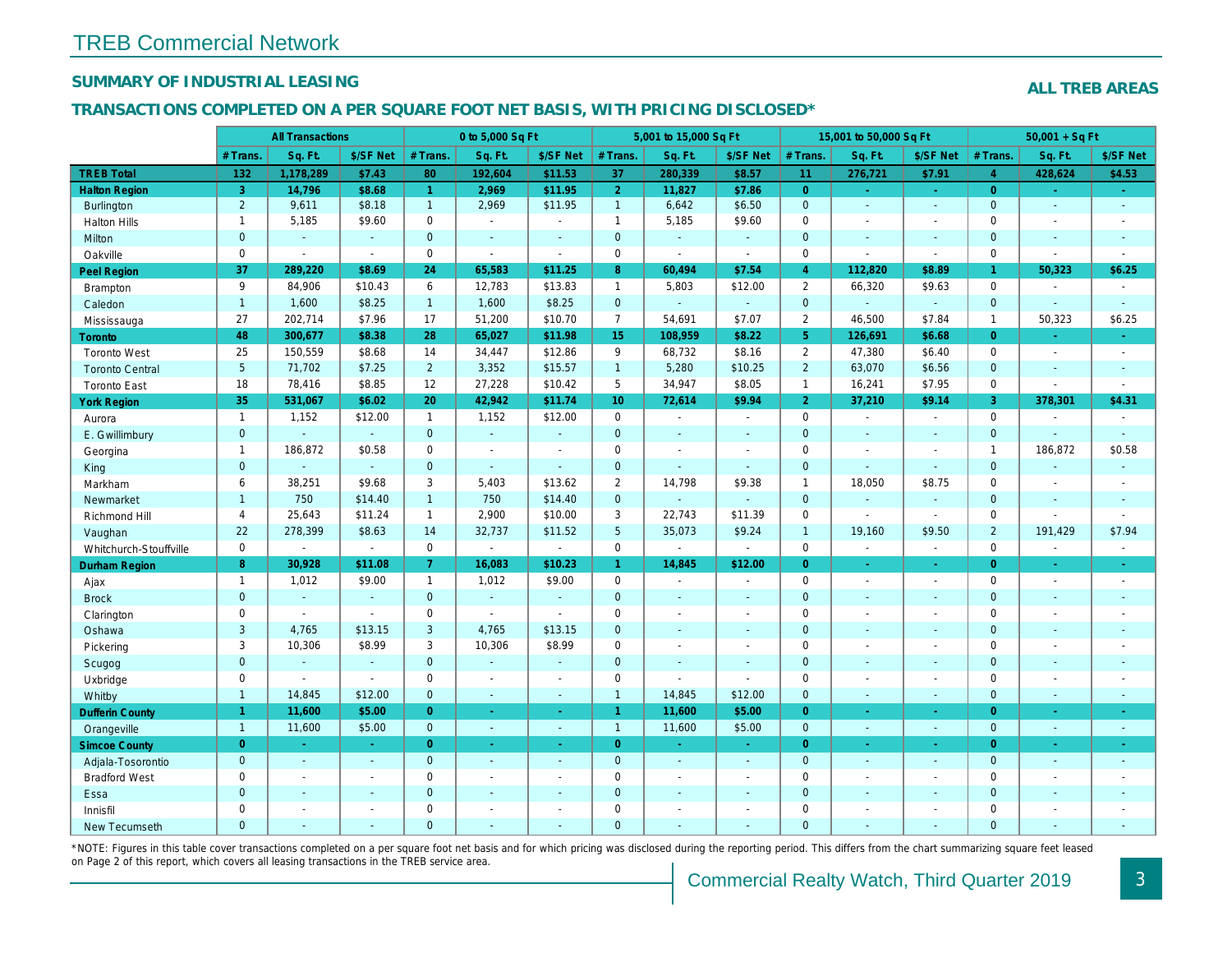## SUMMARY OF INDUSTRIAL LEASING

### TRANSACTIONS COMPLETED ON A PER SQUARE FOOT NET BASIS, WITH PRICING DISCLOSED\*

|                              | <b>All Transactions</b> |                          | 0 to 5,000 Sq Ft         |                 |                          |                          | 5,001 to 15,000 Sq Ft |                          |                          | 15,001 to 50,000 Sq Ft |                          |                          |
|------------------------------|-------------------------|--------------------------|--------------------------|-----------------|--------------------------|--------------------------|-----------------------|--------------------------|--------------------------|------------------------|--------------------------|--------------------------|
|                              | # Trans.                | Sq. Ft.                  | \$/SF net                | # Trans.        | Sq. Ft.                  | \$/SF net                | # Trans.              | Sq. Ft.                  | \$/SF net                | # Trans.               | Sq. Ft.                  | \$/SF ne                 |
| <b>TREB Total</b>            | 132                     | 1,178,289                | \$7.43                   | 80              | 192,604                  | \$11.53                  | 37                    | 280,339                  | \$8.57                   | 11                     | 276,721                  | \$7.91                   |
| <b>City of Toronto Total</b> | 48                      | 300,677                  | \$8.38                   | 28              | 65,027                   | \$11.98                  | 15 <sub>1</sub>       | 108,959                  | \$8.22                   | $5^{\circ}$            | 126,691                  | \$6.68                   |
| <b>Toronto West</b>          | 25                      | 150,559                  | \$8.68                   | 14              | 34,447                   | \$12.86                  | $9^{\circ}$           | 68,732                   | \$8.16                   | $\overline{2}$         | 47,380                   | \$6.40                   |
| Toronto W01                  | 0                       | $\sim$                   | $\sim$                   | $\mathbf 0$     | $\blacksquare$           | $\blacksquare$           | $\mathbf 0$           | $\blacksquare$           | $\blacksquare$           | $\mathbf 0$            | $\sim$                   | $\blacksquare$           |
| Toronto W02                  | $\pmb{0}$               | $\sim$                   | $\blacksquare$           | $\mathbf 0$     | $\blacksquare$           | $\blacksquare$           | $\mathbf 0$           | $\blacksquare$           | $\blacksquare$           | $\mathbf 0$            | $\sim$                   | $\sim$                   |
| Toronto W03                  | 0                       | $\sim$                   | $\sim$                   | $\mathbf 0$     | $\blacksquare$           | $\blacksquare$           | 0                     | $\blacksquare$           | $\blacksquare$           | 0                      |                          | $\overline{\phantom{a}}$ |
| Toronto W04                  | $\mathbf{1}$            | 2,050                    | \$10.50                  | $\mathbf{1}$    | 2,050                    | \$10.50                  | $\mathbf 0$           | $\blacksquare$           | $\blacksquare$           | 0                      | $\overline{\phantom{a}}$ | $\blacksquare$           |
| Toronto W05                  | 16                      | 125,073                  | \$7.50                   | 6               | 16,961                   | \$10.23                  | 8                     | 60,732                   | \$7.59                   | $\overline{c}$         | 47,380                   | \$6.40                   |
| Toronto W06                  | $\mathbf{1}$            | 1,508                    | \$22.28                  | $\mathbf{1}$    | 1,508                    | \$22.28                  | $\mathbf 0$           | $\blacksquare$           | $\blacksquare$           | $\mathbf 0$            | $\blacksquare$           | $\sim$                   |
| Toronto W07                  | $\mathbf 0$             | $\sim$                   | $\omega$                 | $\mathbf 0$     | $\blacksquare$           | $\blacksquare$           | $\mathbf 0$           | $\blacksquare$           | $\blacksquare$           | $\mathbf 0$            | $\overline{\phantom{a}}$ | $\overline{\phantom{a}}$ |
| Toronto W08                  | $\overline{4}$          | 15,332                   | \$12.01                  | 3               | 7,332                    | \$11.47                  | $\overline{1}$        | 8,000                    | \$12.50                  | $\mathbf 0$            | $\blacksquare$           | $\overline{\phantom{a}}$ |
| Toronto W09                  | 0                       | $\blacksquare$           | $\blacksquare$           | $\mathbf 0$     | $\blacksquare$           | $\sim$                   | $\mathbf 0$           | $\blacksquare$           | $\sim$                   | 0                      |                          | $\overline{\phantom{a}}$ |
| Toronto W10                  | 3                       | 6,596                    | \$19.75                  | 3               | 6,596                    | \$19.75                  | $\mathbf 0$           | $\blacksquare$           | $\blacksquare$           | $\mathbf 0$            |                          | $\blacksquare$           |
| <b>Toronto Central</b>       | $\overline{5}$          | 71,702                   | \$7.25                   | 2 <sup>1</sup>  | 3,352                    | \$15.57                  | $\mathbf{1}$          | 5,280                    | \$10.25                  | $\overline{2}$         | 63,070                   | \$6.56                   |
| Toronto C01                  | $\mathbf{1}$            | 1,452                    | \$26.00                  | $\mathbf{1}$    | 1,452                    | \$26.00                  | $\mathbf 0$           | $\blacksquare$           | $\blacksquare$           | $\mathbf{0}$           |                          | $\sim$                   |
| Toronto C02                  | $\mathbf 0$             | $\blacksquare$           | $\sim$                   | $\mathbf 0$     | $\blacksquare$           | $\blacksquare$           | $\mathbf 0$           | $\blacksquare$           | $\blacksquare$           | 0                      | $\overline{\phantom{a}}$ | $\sim$                   |
| Toronto C03                  | $\pmb{0}$               | $\blacksquare$           | $\blacksquare$           | $\mathbf 0$     | $\blacksquare$           | $\blacksquare$           | 0                     | $\blacksquare$           | $\blacksquare$           | $\mathbf 0$            | $\overline{\phantom{a}}$ | $\sim$                   |
| Toronto C04                  | $\mathbf 0$             | $\overline{\phantom{a}}$ |                          | $\mathbf 0$     | $\overline{a}$           | $\overline{\phantom{a}}$ | 0                     | $\overline{\phantom{a}}$ |                          | 0                      |                          | $\overline{\phantom{a}}$ |
| <b>Toronto C06</b>           | $\pmb{0}$               | $\blacksquare$           | $\blacksquare$           | $\mathbf 0$     | $\blacksquare$           | $\blacksquare$           | $\pmb{0}$             | $\blacksquare$           | $\blacksquare$           | $\pmb{0}$              | $\overline{\phantom{a}}$ | $\overline{\phantom{a}}$ |
| Toronto C07                  | $\mathsf 0$             | $\blacksquare$           |                          | $\mathsf 0$     | $\overline{a}$           | $\frac{1}{2}$            | $\mathsf{O}\xspace$   | $\blacksquare$           | $\blacksquare$           | 0                      |                          | $\overline{\phantom{a}}$ |
| Toronto C08                  | $\mathbf 0$             | $\blacksquare$           | ٠                        | $\mathbf 0$     | $\blacksquare$           | $\blacksquare$           | $\mathbf 0$           | $\blacksquare$           | $\blacksquare$           | $\mathbf 0$            | $\blacksquare$           | $\sim$                   |
| Toronto C09                  | $\mathbf 0$             | $\blacksquare$           | $\sim$                   | $\mathbf 0$     | $\blacksquare$           | $\blacksquare$           | $\mathbf 0$           | $\blacksquare$           | $\blacksquare$           | $\mathbf 0$            |                          |                          |
| Toronto C10                  | $\mathbf 0$             | $\blacksquare$           | $\blacksquare$           | $\mathbf 0$     | $\blacksquare$           | $\blacksquare$           | $\mathbf 0$           | $\blacksquare$           | $\blacksquare$           | $\mathbf 0$            | $\blacksquare$           |                          |
| Toronto C11                  | $\mathbf 0$             | $\blacksquare$           | $\blacksquare$           | $\mathsf 0$     | $\overline{a}$           | $\overline{\phantom{a}}$ | $\mathbf 0$           | $\blacksquare$           | $\overline{\phantom{a}}$ | 0                      |                          |                          |
| Toronto C12                  | $\pmb{0}$               | $\blacksquare$           | $\blacksquare$           | $\mathbf 0$     | $\blacksquare$           | $\blacksquare$           | $\pmb{0}$             | $\blacksquare$           | $\blacksquare$           | $\mathbf 0$            | $\blacksquare$           | $\overline{\phantom{a}}$ |
| Toronto C13                  | $\mathbf{1}$            | 5,280                    | \$10.25                  | $\mathbf 0$     | $\overline{a}$           | $\overline{\phantom{a}}$ | $\overline{1}$        | 5,280                    | \$10.25                  | $\mathbf 0$            |                          |                          |
| Toronto C14                  | $\mathbf 0$             | $\blacksquare$           | $\omega$                 | $\mathbf{0}$    | $\omega$                 | $\blacksquare$           | $\pmb{0}$             | $\blacksquare$           | $\blacksquare$           | $\mathbf 0$            | $\blacksquare$           | $\blacksquare$           |
| Toronto C15                  | 3                       | 64,970                   | \$6.59                   | $\mathbf{1}$    | 1,900                    | \$7.60                   | $\mathbf 0$           | $\blacksquare$           | $\blacksquare$           | $\overline{2}$         | 63,070                   | \$6.56                   |
| <b>Toronto East</b>          | 18                      | 78,416                   | \$8.85                   | 12 <sub>1</sub> | 27,228                   | \$10.42                  | 5 <sub>5</sub>        | 34,947                   | \$8.05                   | $\mathbf{1}$           | 16,241                   | \$7.95                   |
| Toronto E01                  | 0                       | $\blacksquare$           | $\overline{\phantom{a}}$ | 0               | $\blacksquare$           | $\blacksquare$           | $\mathbf 0$           | $\blacksquare$           | $\overline{\phantom{a}}$ | $\mathbf 0$            | $\overline{\phantom{a}}$ | $\sim$                   |
| Toronto E02                  | $\mathbf 0$             | $\blacksquare$           | $\blacksquare$           | $\mathbf{0}$    | $\blacksquare$           | $\blacksquare$           | $\mathbf 0$           | $\sim$                   | $\blacksquare$           | $\mathbf 0$            | $\blacksquare$           | $\sim$                   |
| Toronto E03                  | $\mathsf 0$             | $\blacksquare$           | $\sim$                   | $\mathsf 0$     | $\overline{\phantom{a}}$ | $\sim$                   | $\mathsf{O}\xspace$   | $\blacksquare$           | $\sim$                   | $\mathbf 0$            | $\overline{\phantom{a}}$ | $\overline{\phantom{a}}$ |
| Toronto E04                  | $\overline{4}$          | 17,300                   | \$8.37                   | 3               | 8,300                    | \$9.09                   | $\mathbf{1}$          | 9,000                    | \$7.70                   | $\mathbf 0$            | $\blacksquare$           | $\sim$                   |
| Toronto E05                  | $\mathbf 0$             | $\sim$                   | $\blacksquare$           | $\mathbf 0$     | $\blacksquare$           | $\blacksquare$           | $\mathsf{O}\xspace$   | $\sim$                   | $\blacksquare$           | $\mathbf 0$            | $\sim$                   | $\overline{\phantom{a}}$ |
| Toronto E06                  | $\mathbf{1}$            | 5,124                    | \$7.26                   | $\mathbf 0$     | $\omega$                 | $\blacksquare$           | $\mathbf{1}$          | 5,124                    | \$7.26                   | $\mathbf 0$            | $\blacksquare$           | $\sim$                   |
| Toronto E07                  | 5                       | 8,188                    | \$14.42                  | 5               | 8,188                    | \$14.42                  | $\mathbf 0$           | $\blacksquare$           | $\blacksquare$           | 0                      | $\overline{\phantom{a}}$ | $\overline{\phantom{a}}$ |
| Toronto E08                  | $\mathbf{1}$            | 1,970                    | \$8.00                   | $\mathbf{1}$    | 1,970                    | \$8.00                   | $\mathbf 0$           | $\blacksquare$           | $\blacksquare$           | $\mathbf 0$            | ٠                        | $\sim$                   |
| Toronto E09                  | 4                       | 18,166                   | \$8.17                   | $\overline{2}$  | 7,550                    | \$8.00                   | $\overline{2}$        | 10,616                   | \$8.29                   | 0                      |                          | $\overline{\phantom{a}}$ |
| Toronto E10                  | $\pmb{0}$               | $\blacksquare$           | $\sim$                   | $\mathbf 0$     | $\omega$                 | $\blacksquare$           | $\mathbf 0$           | $\blacksquare$           | $\sim$                   | $\mathbf 0$            | $\blacksquare$           | ٠                        |
| Toronto E11                  | 3                       | 27,668                   | \$8.31                   | $\mathbf{1}$    | 1,220                    | \$11.40                  | $\mathbf{1}$          | 10,207                   | \$8.50                   | $\overline{1}$         | 16,241                   | \$7.95                   |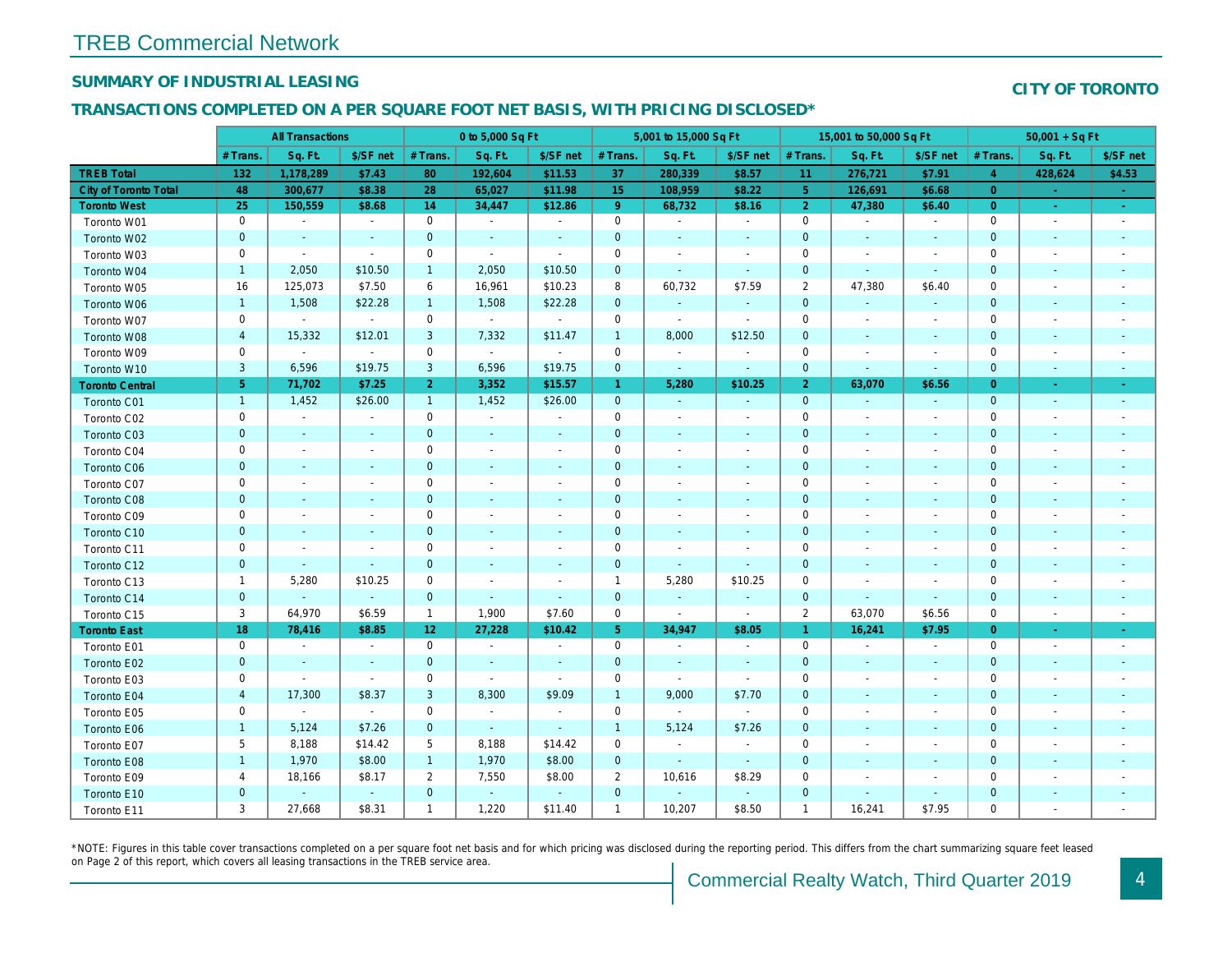## SUMMARY OF COMMERCIAL/RETAIL LEASING

### TRANSACTIONS COMPLETED ON A PER SQUARE FOOT NET BASIS, WITH PRICING DISCLOSED\*

|                        |                | <b>All Transactions</b> |                          | 0 to 1,000 Sq Ft      |                |                          |                     | 1,001 to 2,500 Sq Ft     |                  |                | 2,001 to 5,000 Sq Ft |                          |
|------------------------|----------------|-------------------------|--------------------------|-----------------------|----------------|--------------------------|---------------------|--------------------------|------------------|----------------|----------------------|--------------------------|
|                        | # Trans.       | Sq. Ft.                 | \$/SF Net                | # Trans.              | Sq. Ft.        | \$/SF Net                | # Trans.            | Sq. Ft.                  | \$/SF Net        | # Trans.       | Sq. Ft.              | \$/SF Ne                 |
| <b>TREB Total</b>      | 129            | 211,987                 | \$26.75                  | 51                    | 36,739         | \$37.57                  | 62                  | 98,222                   | \$27.82          | 11             | 34,377               | \$24.14                  |
| <b>Halton Region</b>   | 10             | 33,142                  | \$18.69                  | $\overline{4}$        | 3,790          | \$29.79                  | $\overline{4}$      | 6,081                    | \$25.52          | $\overline{0}$ | $\omega$             | $\sim$                   |
| <b>Burlington</b>      | $\overline{4}$ | 12,696                  | \$20.02                  | $\mathbf 0$           | ◆              |                          | $\mathbf{3}$        | 4,696                    | \$18.36          | $\mathbf{0}$   | $\omega$             | $\blacksquare$           |
| <b>Halton Hills</b>    | $\overline{2}$ | 2,000                   | \$18.90                  | $\mathbf{2}$          | 2,000          | \$18.90                  | $\mathbf 0$         | $\blacksquare$           | $\overline{a}$   | $\Omega$       | $\overline{a}$       | $\mathbf{r}$             |
| Milton                 | $\mathbf{1}$   | 15,271                  | \$12.00                  | $\mathbf 0$           | $\omega$       | $\blacksquare$           | $\pmb{0}$           | $\omega_{\rm c}$         | ÷.               | $\mathbf{0}$   | $\omega$             | $\blacksquare$           |
| Oakville               | 3              | 3,175                   | \$45.39                  | $\mathbf{2}^{\prime}$ | 1,790          | \$41.96                  | $\mathbf{1}$        | 1,385                    | \$49.82          | $\mathbf 0$    | $\sim$               | $\blacksquare$           |
| <b>Peel Region</b>     | 15             | 20,701                  | \$27.64                  | $\overline{7}$        | 5,502          | \$34.69                  | 5 <sup>5</sup>      | 6,433                    | \$27.43          | $\mathbf{3}$   | 8,766                | \$23.36                  |
| <b>Brampton</b>        | 8              | 10,864                  | \$27.72                  | 4                     | 3,052          | \$29.51                  | $\overline{2}$      | 2,546                    | \$36.82          | 2              | 5,266                | \$22.28                  |
| Caledon                | $\mathbf{0}$   | $\omega$                | $\omega$                 | $\mathbf 0$           | $\omega$       | $\omega$                 | $\mathbf{0}$        | $\omega_{\rm c}$         | $\sim$           | $\mathbf{0}$   | $\omega$             | $\blacksquare$           |
| Mississauga            | $\overline{7}$ | 9,837                   | \$27.55                  | 3                     | 2,450          | \$41.14                  | 3                   | 3,887                    | \$21.28          | $\overline{1}$ | 3,500                | \$25.00                  |
| <b>Toronto</b>         | 60             | 83,070                  | \$35.12                  | 25                    | 17,623         | \$41.53                  | 30                  | 48,585                   | \$35.10          | $\overline{4}$ | 10,862               | \$33.75                  |
| <b>Toronto West</b>    | 14             | 14,550                  | \$32.52                  | 8                     | 6,020          | \$40.60                  | 6                   | 8,530                    | \$26.82          | $\mathbf 0$    | $\omega$             | $\blacksquare$           |
| <b>Toronto Central</b> | 31             | 45,455                  | \$39.85                  | 12                    | 7,689          | \$50.53                  | 16                  | 26,611                   | \$42.53          | $\overline{2}$ | 5,155                | \$34.38                  |
| <b>Toronto East</b>    | 15             | 23,065                  | \$27.44                  | 5                     | 3,914          | \$25.26                  | 8                   | 13,444                   | \$25.65          | $\overline{2}$ | 5,707                | \$33.18                  |
| <b>York Region</b>     | 32             | 50,516                  | \$21.87                  | 12                    | 7,131          | \$36.42                  | 16                  | 23,616                   | \$18.13          | $\overline{2}$ | 6,391                | \$24.00                  |
| Aurora                 | 3              | 4,960                   | \$22.75                  | $\mathbf{1}$          | 839            | \$22.00                  | $\mathbf{1}$        | 1,128                    | \$20.00          | $\mathbf{1}$   | 2,993                | \$24.00                  |
| E. Gwillimbury         | $\overline{0}$ | $\omega$                | $\omega$                 | $\mathbf{0}$          | $\omega$       | $\mathbf{r}$             | $\mathbf{0}$        | $\omega$                 | $\omega$         | $\overline{0}$ | $\omega$             | $\sim$                   |
| Georgina               | 0              | $\blacksquare$          | $\blacksquare$           | 0                     | $\blacksquare$ | $\sim$                   | $\mathsf{O}\xspace$ | $\blacksquare$           | ÷,               | $\mathbf 0$    | $\sim$               | $\blacksquare$           |
| King                   | $\mathbf{0}$   | $\blacksquare$          | $\omega$                 | $\mathbf 0$           | $\omega$       | $\blacksquare$           | $\mathbf{0}$        | $\omega$                 | $\omega$         | $\mathbf{0}$   | $\omega$             | $\sim$                   |
| Markham                | 11             | 19,130                  | \$24.58                  | $\overline{7}$        | 3,064          | \$50.15                  | $\overline{2}$      | 2,688                    | \$19.71          | $\mathbf 0$    | $\blacksquare$       | $\mathbf{r}$             |
| Newmarket              | 3              | 3,510                   | \$22.30                  | $\mathbf{1}$          | 985            | \$17.66                  | $\overline{2}$      | 2,525                    | \$24.10          | $\mathbf{0}$   | $\Delta$             | $\blacksquare$           |
| Richmond Hill          | 6              | 7,209                   | \$23.16                  | $\mathbf{1}$          | 593            | \$54.64                  | 5                   | 6,616                    | \$20.34          | $\mathbf 0$    | $\blacksquare$       | $\blacksquare$           |
| Vaughan                | 8              | 14,857                  | \$17.49                  | 1                     | 800            | \$26.25                  | $6\overline{6}$     | 10,659                   | \$14.76          | $\mathbf{1}$   | 3,398                | \$24.00                  |
| Whitchurch-Stouffville | $\mathbf{1}$   | 850                     | \$19.80                  | $\mathbf{1}$          | 850            | \$19.80                  | $\mathsf{O}$        | $\blacksquare$           | $\blacksquare$   | $\mathbf 0$    | $\omega$             | $\blacksquare$           |
| <b>Durham Region</b>   | 11             | 23,758                  | \$18.06                  | 2 <sup>1</sup>        | 1,893          | \$29.95                  | $\mathbf{7}$        | 13,507                   | \$19.78          | $\overline{2}$ | 8,358                | \$12.58                  |
| Ajax                   | $\overline{2}$ | 6,600                   | \$10.04                  | $\mathbf 0$           | $\sim$         | $\overline{\phantom{a}}$ | $\mathbf{1}$        | 1,800                    | \$15.47          | $\mathbf{1}$   | 4,800                | \$8.00                   |
| <b>Brock</b>           | $\overline{0}$ | $\omega$                | $\sim$                   | $\overline{0}$        | $\omega$       | $\blacksquare$           | $\mathbf{0}$        | $\omega_{\rm c}$         | $\omega$         | $\overline{0}$ | $\omega$             | $\blacksquare$           |
| Clarington             | 0              | $\sim$                  | $\sim$                   | 0                     | $\sim$         |                          | $\mathsf{O}$        | $\overline{\phantom{a}}$ | $\blacksquare$   | $\mathbf 0$    | $\blacksquare$       | $\overline{\phantom{a}}$ |
| Oshawa                 | 3              | 6,312                   | \$19.65                  | $\mathbf{0}$          | $\sim$         | $\blacksquare$           | 3                   | 6,312                    | \$19.65          | $\mathbf{0}$   | $\blacksquare$       |                          |
| Pickering              | 3              | 6,084                   | \$17.73                  | $\mathbf{1}$          | 993            | \$16.00                  | $\mathbf{1}$        | 1,533                    | \$16.50          | $\mathbf{1}$   | 3,558                | \$18.75                  |
| Scugog                 | $\overline{2}$ | 2,662                   | \$30.22                  | 1                     | 900            | \$45.33                  | $\mathbf{1}$        | 1,762                    | \$22.50          | $\mathbf{0}$   | $\Delta$             | $\blacksquare$           |
| Uxbridge               | 0              | $\blacksquare$          | $\sim$                   | $\mathbf 0$           | $\blacksquare$ | $\sim$                   | $\mathsf{O}$        | $\blacksquare$           | $\blacksquare$   | $\mathbf 0$    | $\blacksquare$       | $\blacksquare$           |
| Whitby                 | $\mathbf{1}$   | 2,100                   | \$24.00                  | $\mathbf{0}$          | $\sim$         | $\blacksquare$           | $\mathbf{1}$        | 2,100                    | \$24.00          | $\mathbf{0}$   | $\blacksquare$       | $\blacksquare$           |
| <b>Dufferin County</b> | $\mathbf{1}$   | 800                     | \$35.25                  | $\mathbf{1}$          | 800            | \$35.25                  | $\overline{0}$      | ÷.                       | $\omega_{\rm c}$ | $\overline{0}$ | $\omega$             | $\omega_{\rm c}$         |
| Orangeville            | $\overline{1}$ | 800                     | \$35.25                  | $\overline{1}$        | 800            | \$35.25                  | $\mathbf{0}$        | $\omega$                 | $\blacksquare$   | $\mathbf{0}$   | $\omega$             | $\sim$                   |
| <b>Simcoe County</b>   | $\overline{0}$ | $\sim$                  | $\sim$                   | $\overline{0}$        | $\sim$         | $\sim$                   | $\overline{0}$      | $\blacksquare$           | ÷                | $\overline{0}$ | $\omega$             | $\sigma_{\rm c}$         |
| Adjala-Tosorontio      | $\overline{0}$ | $\sim$                  |                          | $\mathbf{0}$          | $\omega$       | $\blacksquare$           | $\mathbf{0}$        | $\mathbf{r}$             | $\blacksquare$   | $\mathbf{0}$   | $\sim$               | $\blacksquare$           |
| <b>Bradford West</b>   | 0              | $\blacksquare$          | $\blacksquare$           | 0                     | $\sim$         | $\sim$                   | $\mathsf{O}\xspace$ | $\blacksquare$           | $\blacksquare$   | $\mathbf 0$    | $\blacksquare$       | $\blacksquare$           |
| Essa                   | $\mathbf{0}$   | $\sim$                  | $\sim$                   | $\mathbf 0$           | $\blacksquare$ | $\blacksquare$           | $\mathbf 0$         | $\blacksquare$           | $\blacksquare$   | $\mathbf{0}$   | $\blacksquare$       |                          |
| Innisfil               | $\mathbf 0$    | $\blacksquare$          | $\overline{\phantom{a}}$ | $\mathbf 0$           | $\blacksquare$ | $\blacksquare$           | $\mathbf 0$         | $\blacksquare$           | $\blacksquare$   | $\mathbf 0$    | $\blacksquare$       | $\blacksquare$           |
| <b>New Tecumseth</b>   | $\Omega$       |                         |                          | $\mathbf{0}$          | ÷.             |                          | $\mathbf{0}$        | ä,                       | $\blacksquare$   | $\Omega$       | $\sim$               | $\sim$                   |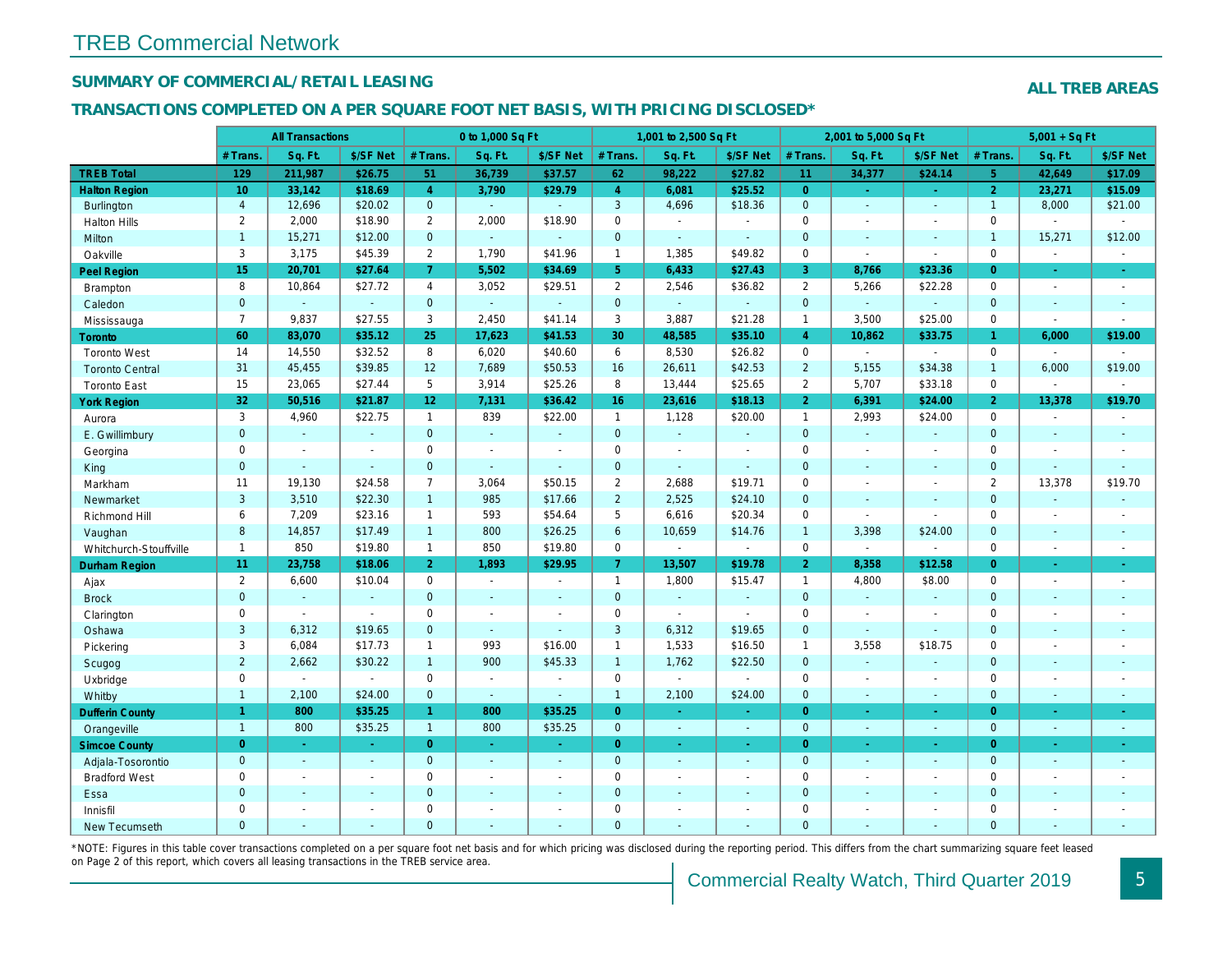## SUMMARY OF COMMERCIAL/RETAIL LEASING

### TRANSACTIONS COMPLETED ON A PER SQUARE FOOT NET BASIS, WITH PRICING DISCLOSED\*

|                              |                  | <b>All Transactions</b>  |                          |                | 0 to 1,000 Sq Ft      |                |                | 1,001 to 2,500 Sq Ft |                          |                | 2,001 to 5,000 Sq Ft     |                          |
|------------------------------|------------------|--------------------------|--------------------------|----------------|-----------------------|----------------|----------------|----------------------|--------------------------|----------------|--------------------------|--------------------------|
|                              | # Trans.         | Sq. Ft.                  | \$/SF Net                | # Trans.       | Sq. Ft.               | \$/SF Net      | # Trans.       | Sq. Ft.              | \$/SF Net                | # Trans.       | Sq. Ft.                  | \$/SF Ne                 |
| <b>TREB Total</b>            | 129              | 211,987                  | \$26.75                  | 51             | 36,739                | \$37.57        | 62             | 98,222               | \$27.82                  | 11             | 34,377                   | \$24.14                  |
| <b>City of Toronto Total</b> | 60               | 83,070                   | \$35.12                  | 25             | 17,623                | \$41.53        | 30             | 48,585               | \$35.10                  | $\overline{4}$ | 10,862                   | \$33.75                  |
| <b>Toronto West</b>          | 14               | 14,550                   | \$32.52                  | 8              | 6,020                 | \$40.60        | 6 <sup>1</sup> | 8,530                | \$26.82                  | $\overline{0}$ | $\omega$                 | $\sim$                   |
| Toronto W01                  | $\overline{2}$   | 1,783                    | \$42.75                  | $\overline{2}$ | 1,783                 | \$42.75        | $\mathbf 0$    | $\omega$             | $\sim$                   | $\mathbf 0$    | $\blacksquare$           | $\blacksquare$           |
| Toronto W02                  | $\mathbf{3}$     | 2,047                    | \$49.36                  | 3              | 2,047                 | \$49.36        | $\mathbf 0$    | $\blacksquare$       | $\sim$                   | $\mathbf{0}$   | $\blacksquare$           | $\sim$                   |
| Toronto W03                  | $\mathbf{1}$     | 1,330                    | \$33.38                  | 0              | $\sim$                | $\sim$         | $\mathbf{1}$   | 1,330                | \$33.38                  | 0              | $\blacksquare$           | $\blacksquare$           |
| Toronto W04                  | 3                | 3,550                    | \$21.13                  | $\mathbf{1}$   | 750                   | \$19.20        | $\overline{2}$ | 2,800                | \$21.64                  | $\mathbf{0}$   | $\sim$                   | $\blacksquare$           |
| Toronto W05                  | $\mathbf{1}$     | 1,750                    | \$17.14                  | $\mathbf 0$    | $\sim$                | $\mathbf{r}$   | $\mathbf{1}$   | 1,750                | \$17.14                  | $\mathbf 0$    | $\blacksquare$           | $\blacksquare$           |
| Toronto W06                  | $\overline{2}$   | 1,840                    | \$29.43                  | $\mathbf{1}$   | 490                   | \$41.63        | $\mathbf{1}$   | 1,350                | \$25.00                  | $\mathbf{0}$   | $\sim$                   | $\blacksquare$           |
| Toronto W07                  | $\overline{2}$   | 2,250                    | \$41.04                  | $\mathbf{1}$   | 950                   | \$34.04        | $\mathbf{1}$   | 1,300                | \$46.15                  | 0              | $\blacksquare$           | $\blacksquare$           |
| Toronto W08                  | $\mathbf{0}$     | $\omega$                 | $\sim$                   | $\mathbf{0}$   | $\sim$                | $\sim$         | $\mathbf{0}$   | $\blacksquare$       | $\blacksquare$           | $\mathbf{0}$   | $\sim$                   | $\overline{\phantom{a}}$ |
| Toronto W09                  | 0                | $\blacksquare$           | $\sim$                   | $\mathbf 0$    | $\sim$                | $\blacksquare$ | $\mathbf 0$    | $\omega$             | $\blacksquare$           | $\mathbf 0$    | $\blacksquare$           | $\blacksquare$           |
| Toronto W10                  | $\mathbf{0}$     | $\sim$                   | $\sim$                   | $\mathbf 0$    | $\omega$              | $\blacksquare$ | $\mathbf 0$    | $\blacksquare$       | $\sim$                   | $\mathbf 0$    | $\blacksquare$           | $\blacksquare$           |
| <b>Toronto Central</b>       | 31               | 45,455                   | \$39.85                  | 12             | 7,689                 | \$50.53        | 16             | 26,611               | \$42.53                  | $\overline{2}$ | 5,155                    | \$34.38                  |
| Toronto C01                  | 12               | 19,949                   | \$40.18                  | $\overline{4}$ | 2,690                 | \$65.22        | 7 <sup>7</sup> | 11,259               | \$45.49                  | $\overline{0}$ | $\omega$                 | $\sim$                   |
| Toronto C02                  | 6                | 8,868                    | \$49.13                  | $\overline{2}$ | 1,021                 | \$62.17        | 3              | 5,227                | \$57.68                  | $\mathbf{1}$   | 2,620                    | \$27.00                  |
| Toronto C03                  | $\mathbf{1}$     | 1,357                    | \$17.24                  | $\mathbf{0}$   | $\omega$ .            | $\omega$       | $\mathbf{1}$   | 1,357                | \$17.24                  | $\mathbf 0$    | $\blacksquare$           |                          |
| Toronto C04                  | 3                | 3,050                    | \$33.54                  | $\overline{2}$ | 1,550                 | \$42.76        | $\mathbf{1}$   | 1,500                | \$24.00                  | 0              | $\overline{\phantom{a}}$ | $\blacksquare$           |
| Toronto C06                  | $\overline{2}$   | 1,785                    | \$24.77                  | $\overline{2}$ | 1,785                 | \$24.77        | $\mathbf 0$    | $\blacksquare$       | $\omega$                 | $\mathbf 0$    | $\blacksquare$           | $\blacksquare$           |
| Toronto C07                  | $\overline{2}$   | 643                      | \$60.84                  | $\overline{2}$ | 643                   | \$60.84        | $\mathbf 0$    | $\mathbf{r}$         | $\overline{\phantom{a}}$ | $\mathbf 0$    | $\blacksquare$           | $\blacksquare$           |
| Toronto C08                  | $\overline{2}$   | 3,265                    | \$37.70                  | $\mathbf{0}$   | $\omega$              | $\blacksquare$ | $\overline{2}$ | 3,265                | \$37.70                  | $\mathbf 0$    | $\blacksquare$           | $\blacksquare$           |
| Toronto C09                  | $\mathbf 0$      | $\blacksquare$           | $\sim$                   | 0              | $\blacksquare$        | $\blacksquare$ | $\mathbf 0$    | $\blacksquare$       | $\blacksquare$           | $\mathbf{0}$   | $\blacksquare$           | $\blacksquare$           |
| Toronto C10                  | $\mathbf{1}$     | 2,535                    | \$42.00                  | $\mathbf{0}$   | $\blacksquare$        | $\sim$         | $\mathbf 0$    | $\omega$             | $\sim$                   | $\overline{1}$ | 2,535                    | \$42.00                  |
| Toronto C11                  | $\mathbf{1}$     | 1,953                    | \$40.00                  | $\mathbf 0$    | $\tilde{\phantom{a}}$ | $\blacksquare$ | $\mathbf{1}$   | 1,953                | \$40.00                  | $\mathbf 0$    | $\overline{\phantom{a}}$ | $\blacksquare$           |
| Toronto C12                  | $\mathbf{0}$     | $\omega$                 | $\omega$                 | $\mathbf{0}$   | $\blacksquare$        | $\blacksquare$ | $\mathbf 0$    | $\blacksquare$       | $\blacksquare$           | $\mathbf{0}$   | $\blacksquare$           | $\blacksquare$           |
| Toronto C13                  | $\mathbf{1}$     | 2,050                    | \$28.00                  | 0              | $\blacksquare$        | $\blacksquare$ | $\mathbf{1}$   | 2,050                | \$28.00                  | $\mathbf 0$    | $\blacksquare$           | $\blacksquare$           |
| Toronto C14                  | $\pmb{0}$        | $\omega$                 | $\omega$                 | $\mathbf{0}$   | $\blacksquare$        | $\blacksquare$ | $\mathbf 0$    | $\omega$             | $\omega$                 | $\mathbf{0}$   | $\blacksquare$           | $\blacksquare$           |
| Toronto C15                  | 0                | $\blacksquare$           | $\mathbf{r}$             | 0              | $\blacksquare$        | $\blacksquare$ | $\mathbf 0$    | $\blacksquare$       | $\sim$                   | $\mathbf 0$    | $\sim$                   | $\blacksquare$           |
| <b>Toronto East</b>          | 15 <sub>15</sub> | 23,065                   | \$27.44                  | 5 <sup>5</sup> | 3,914                 | \$25.26        | 8              | 13,444               | \$25.65                  | $\overline{2}$ | 5,707                    | \$33.18                  |
| Toronto E01                  | 3                | 5,414                    | \$49.88                  | $\mathbf{1}$   | 1,000                 | \$40.80        | $\mathbf{1}$   | 1,707                | \$55.00                  | $\overline{1}$ | 2,707                    | \$50.00                  |
| Toronto E02                  | $\mathbf{1}$     | 1,400                    | \$28.00                  | $\mathbf{0}$   | $\sim$                | $\blacksquare$ | $\mathbf{1}$   | 1,400                | \$28.00                  | $\mathbf{0}$   | $\omega$                 | $\bullet$                |
| Toronto E03                  | 3                | 7,796                    | \$22.08                  | 0              | $\sim$                | $\sim$         | $\overline{2}$ | 4,796                | \$24.64                  | $\overline{1}$ | 3,000                    | \$18.00                  |
| Toronto E04                  | $\overline{4}$   | 4,551                    | \$16.33                  | $\overline{2}$ | 1,535                 | \$23.37        | $\overline{2}$ | 3,016                | \$12.75                  | $\mathbf{0}$   | $\omega$                 | $\omega$                 |
| Toronto E05                  | 0                | $\blacksquare$           | $\blacksquare$           | $\mathbf 0$    | $\omega$              | $\blacksquare$ | $\mathbf 0$    | $\blacksquare$       | $\blacksquare$           | $\mathbf 0$    | $\sim$                   | $\blacksquare$           |
| Toronto E06                  | $\mathbf{0}$     | $\sim$                   | $\omega$                 | $\mathbf{0}$   | $\omega$              | $\mathcal{L}$  | $\mathbf 0$    | $\blacksquare$       | $\omega$                 | $\mathbf 0$    | $\blacksquare$           | $\sim$                   |
| Toronto E07                  | 4                | 3,904                    | \$19.79                  | $\overline{2}$ | 1,379                 | \$16.08        | $\overline{2}$ | 2,525                | \$21.82                  | 0              | $\overline{\phantom{a}}$ | $\overline{\phantom{a}}$ |
| Toronto E08                  | $\mathbf{0}$     | $\omega$                 | $\sim$                   | $\mathbf{0}$   | $\omega$              | $\omega$       | $\mathbf 0$    | $\omega$             | $\omega$                 | $\mathbf{0}$   | $\omega$                 | $\blacksquare$           |
| Toronto E09                  | 0                | $\blacksquare$           | $\sim$                   | $\mathbf 0$    | $\blacksquare$        | $\blacksquare$ | $\mathbf 0$    | $\blacksquare$       | $\blacksquare$           | 0              | $\blacksquare$           | $\blacksquare$           |
| Toronto E10                  | $\mathbf 0$      | $\sim$                   | $\sim$                   | $\mathbf 0$    | $\blacksquare$        | $\blacksquare$ | $\mathbf 0$    | $\sim$               | $\sim$                   | $\mathbf{0}$   | $\blacksquare$           | $\sim$                   |
| Toronto E11                  | 0                | $\overline{\phantom{a}}$ | $\overline{\phantom{a}}$ | $\mathbf 0$    | $\blacksquare$        | $\blacksquare$ | $\mathbf 0$    | $\blacksquare$       | $\overline{\phantom{a}}$ | $\mathbf 0$    | $\blacksquare$           | $\blacksquare$           |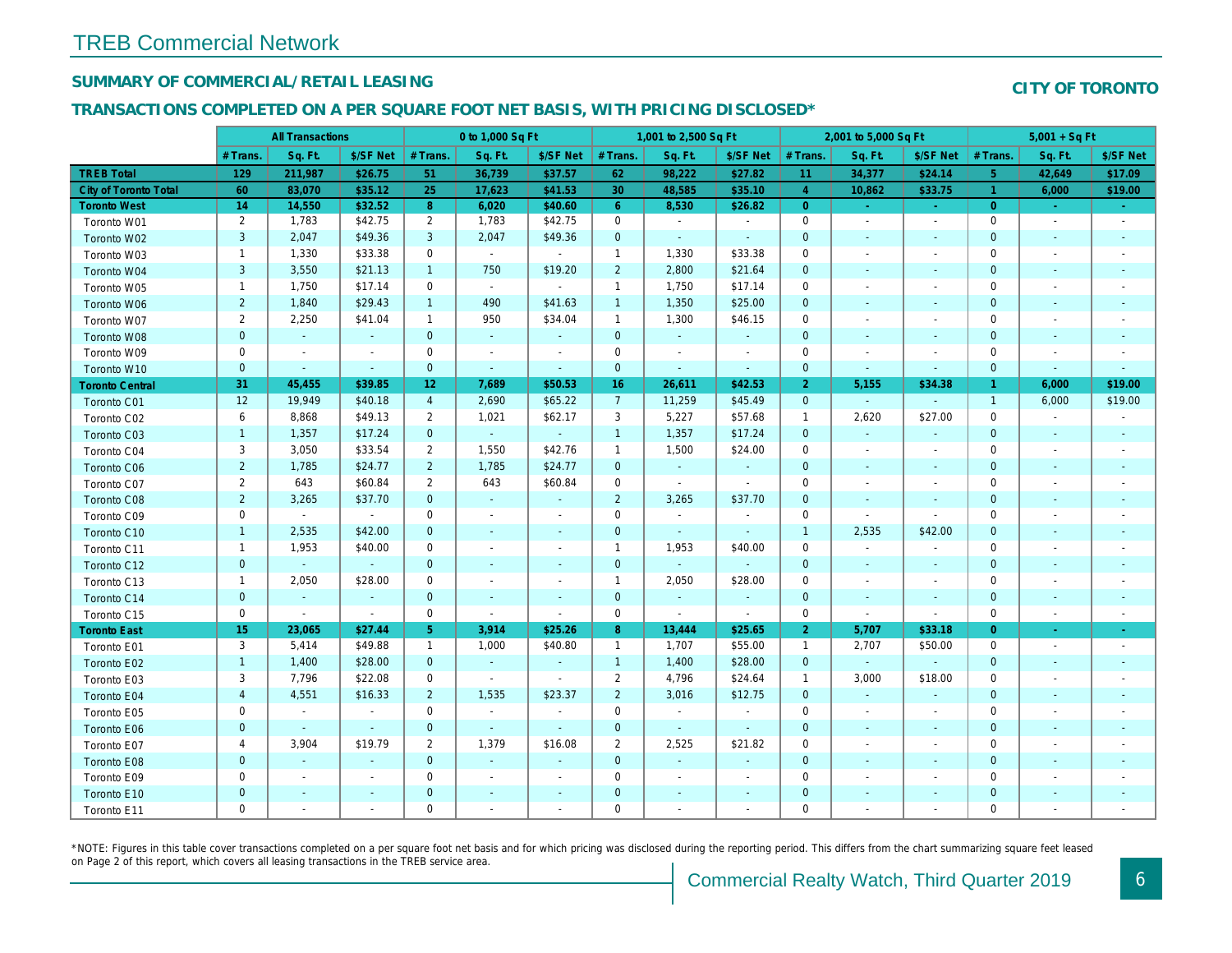## SUMMARY OF OFFICE LEASING

## TRANSACTIONS COMPLETED ON A PER SQUARE FOOT NET BASIS, WITH PRICING DISCLOSED\*

|                        |                 | <b>All Transactions</b> |                |                | 0 to 1,000 Sq Ft |                |                | 1,001 to 2,500 Sq Ft |                |                | 2,001 to 5,000 Sq Ft  |                          |
|------------------------|-----------------|-------------------------|----------------|----------------|------------------|----------------|----------------|----------------------|----------------|----------------|-----------------------|--------------------------|
|                        | # Trans.        | Sq. Ft.                 | \$/SF Net      | # Trans.       | Sq. Ft.          | \$/SF Net      | # Trans.       | Sq. Ft.              | \$/SF Net      | # Trans.       | Sq. Ft.               | \$/SF Ne                 |
| <b>TREB Total</b>      | 146             | 376,647                 | \$13.07        | 53             | 33,524           | \$19.56        | 61             | 92,963               | \$16.72        | 21             | 76,183                | \$13.73                  |
| <b>Halton Region</b>   | 12 <sup>°</sup> | 25,882                  | \$18.17        | 3 <sup>1</sup> | 2.022            | \$26.26        | $\overline{4}$ | 6,286                | \$21.86        | 5 <sup>5</sup> | 17,574                | \$15.92                  |
| <b>Burlington</b>      | $\overline{4}$  | 8,111                   | \$17.19        | $\mathbf{0}$   | $\omega$         | $\omega$       | $\overline{2}$ | 2,100                | \$25.89        | $\overline{2}$ | 6,011                 | \$14.15                  |
| <b>Halton Hills</b>    | 0               | $\blacksquare$          | $\blacksquare$ | $\mathbf 0$    | $\blacksquare$   | $\blacksquare$ | $\mathbf 0$    | $\blacksquare$       | $\omega$       | $\mathbf 0$    | $\omega$              |                          |
| Milton                 | $\overline{2}$  | 1,222                   | \$25.78        | $\overline{2}$ | 1,222            | \$25.78        | $\mathbf{0}$   | $\omega$             | $\omega$       | $\mathbf{0}$   | $\sim$                | $\blacksquare$           |
| Oakville               | 6               | 16,549                  | \$18.08        | $\mathbf{1}$   | 800              | \$27.00        | $\overline{2}$ | 4,186                | \$19.84        | 3              | 11,563                | \$16.83                  |
| <b>Peel Region</b>     | 36              | 70,578                  | \$13.31        | 14             | 8,247            | \$19.34        | 16             | 25,333               | \$16.08        | $\overline{4}$ | 12,754                | \$14.54                  |
| Brampton               | 9               | 9,289                   | \$17.65        | $\overline{7}$ | 4,566            | \$21.72        | $\mathbf{1}$   | 1,330                | \$13.00        | $\overline{1}$ | 3,393                 | \$14.00                  |
| Caledon                | 3               | 2,988                   | \$16.19        | $2^{\circ}$    | 488              | \$29.51        | $\mathbf{1}$   | 2,500                | \$13.59        | $\mathbf{0}$   | $\omega$              | $\blacksquare$           |
| Mississauga            | 24              | 58,301                  | \$12.47        | 5              | 3,193            | \$14.39        | 14             | 21,503               | \$16.56        | 3              | 9,361                 | \$14.74                  |
| <b>Toronto</b>         | 43              | 161,220                 | \$10.73        | 20             | 13,973           | \$18.64        | 13             | 18,803               | \$21.10        | $6^{\circ}$    | 24,378                | \$13.25                  |
| <b>Toronto West</b>    | 11              | 35,351                  | \$14.87        | $\overline{4}$ | 2,383            | \$21.93        | $\overline{4}$ | 4,447                | \$16.95        | $\overline{2}$ | 8,210                 | \$10.50                  |
| <b>Toronto Central</b> | 20              | 43,326                  | \$22.42        | 8              | 6,154            | \$22.28        | 8              | 13,057               | \$23.32        | $\overline{2}$ | 7,871                 | \$16.55                  |
| <b>Toronto East</b>    | 12              | 82,543                  | \$2.81         | 8              | 5,436            | \$13.07        | $\mathbf{1}$   | 1,299                | \$13.00        | $\overline{2}$ | 8,297                 | \$12.84                  |
| <b>York Region</b>     | 46              | 104,922                 | \$15.41        | 14             | 8,283            | \$19.67        | 22             | 33,496               | \$15.06        | 5 <sup>5</sup> | 17,477                | \$12.47                  |
| Aurora                 | $\mathbf{1}$    | 600                     | \$22.60        | $\mathbf{1}$   | 600              | \$22.60        | $\mathbf 0$    | $\blacksquare$       | $\sim$         | $\mathbf 0$    | $\omega$              | $\blacksquare$           |
| E. Gwillimbury         | $\mathbf{0}$    | $\omega$                | $\omega$       | $\Omega$       | $\omega$         | $\mathbf{r}$   | $\overline{0}$ | ä,                   | ä,             | $\Omega$       | $\mathbf{r}$          | $\blacksquare$           |
| Georgina               | 0               | $\sim$                  | $\sim$         | $\mathbf 0$    | $\sim$           | $\sim$         | $\mathbf 0$    | $\blacksquare$       | $\sim$         | $\mathbf 0$    | $\blacksquare$        | $\blacksquare$           |
| King                   | $\mathbf{1}$    | 500                     | \$36.00        | $\mathbf{1}$   | 500              | \$36.00        | $\mathbf{0}$   | $\blacksquare$       | $\blacksquare$ | $\mathbf{0}$   | $\blacksquare$        | $\sim$                   |
| Markham                | 9               | 40,122                  | \$15.99        | 3              | 2,126            | \$12.73        | 3              | 3,732                | \$14.66        | $\mathbf 0$    | $\blacksquare$        | $\blacksquare$           |
| Newmarket              | $\overline{2}$  | 840                     | \$15.89        | $\overline{2}$ | 840              | \$15.89        | $\mathbf{0}$   | ä,                   |                | $\mathbf{0}$   | $\omega$              |                          |
| Richmond Hill          | 18              | 25,921                  | \$14.92        | 5              | 2,667            | \$18.81        | 12             | 19,075               | \$14.80        | $\mathbf{1}$   | 4,179                 | \$13.00                  |
| Vaughan                | 14              | 35,639                  | \$14.24        | $\overline{2}$ | 1,550            | \$26.32        | $6\phantom{1}$ | 9,389                | \$13.98        | $\overline{4}$ | 13,298                | \$12.31                  |
| Whitchurch-Stouffville | $\mathbf{1}$    | 1,300                   | \$27.69        | $\mathbf 0$    | $\sim$           | $\sim$         | $\mathbf{1}$   | 1,300                | \$27.69        | $\mathbf 0$    | $\blacksquare$        | $\blacksquare$           |
| Durham Region          | 7 <sup>1</sup>  | 12,471                  | \$12.03        | $\mathbf{1}$   | 640              | \$21.00        | 5 <sup>5</sup> | 7,831                | \$12.34        | 1 <sup>1</sup> | 4,000                 | \$10.00                  |
| Ajax                   | $\mathbf{1}$    | 1,033                   | \$9.00         | $\mathbf 0$    | $\sim$           | $\blacksquare$ | $\mathbf{1}$   | 1,033                | \$9.00         | $\Omega$       | $\sim$                | $\sim$                   |
| <b>Brock</b>           | $\mathbf{0}$    | $\omega$                | $\omega$       | $\mathbf{0}$   | $\sim$           | $\omega$       | $\mathbf{0}$   | $\omega$             | $\omega$       | $\mathbf{0}$   | $\omega$              | $\blacksquare$           |
| Clarington             | $\mathbf{1}$    | 640                     | \$21.00        | $\mathbf{1}$   | 640              | \$21.00        | $\mathbf 0$    | $\blacksquare$       | $\blacksquare$ | $\mathbf 0$    | $\sim$                | $\blacksquare$           |
| Oshawa                 | $\overline{2}$  | 3,761                   | \$11.76        | $\mathbf{0}$   | $\sim$           | $\blacksquare$ | $\overline{2}$ | 3,761                | \$11.76        | $\mathbf{0}$   | $\sim$                | $\blacksquare$           |
| Pickering              | $\overline{2}$  | 3,037                   | \$14.18        | $\mathbf 0$    | $\blacksquare$   | $\blacksquare$ | $\overline{2}$ | 3,037                | \$14.18        | $\mathbf 0$    | $\sim$                | $\overline{\phantom{a}}$ |
| Scugog                 | $\mathbf{0}$    | $\sim$                  | $\sim$         | $\mathbf{0}$   | $\omega$         | $\sim$         | $\mathbf{0}$   | $\omega$             | $\blacksquare$ | $\mathbf{0}$   | $\sim$                | $\blacksquare$           |
| Uxbridge               | $\mathbf 0$     | $\sim$                  | $\omega$       | $\mathbf 0$    | $\overline{a}$   | $\blacksquare$ | $\mathsf 0$    | ÷,                   | $\blacksquare$ | $\mathbf 0$    | $\tilde{\phantom{a}}$ | $\blacksquare$           |
| Whitby                 | $\mathbf{1}$    | 4,000                   | \$10.00        | $\mathbf{0}$   | $\Delta$         | $\sim$         | $\mathbf 0$    | $\blacksquare$       | $\sim$         | $\mathbf{1}$   | 4,000                 | \$10.00                  |
| <b>Dufferin County</b> | $\mathbf{1}$    | 1,214                   | \$9.59         | $\overline{0}$ | $\omega$         | $\omega$       | $\mathbf{1}$   | 1,214                | \$9.59         | $\overline{0}$ | $\sim$                | $\sim$                   |
| Orangeville            | $\mathbf{1}$    | 1,214                   | \$9.59         | $\overline{0}$ | $\omega$         | $\omega$       | $\mathbf{1}$   | 1,214                | \$9.59         | $\overline{0}$ | $\omega$              | $\bullet$ .              |
| <b>Simcoe County</b>   | $\mathbf{1}$    | 359                     | \$17.55        | $\mathbf{1}$   | 359              | \$17.55        | $\overline{0}$ | $\omega$             | $\sim$         | $\overline{0}$ | $\omega$              | $\omega_{\rm c}$         |
| Adjala-Tosorontio      | $\mathbf{0}$    | $\sim$                  |                | $\mathbf{0}$   | $\omega$         | ٠              | $\mathbf 0$    | $\blacksquare$       | $\blacksquare$ | $\mathbf 0$    | $\blacksquare$        | $\sim$                   |
| <b>Bradford West</b>   | 0               | $\blacksquare$          | $\sim$         | $\mathbf 0$    | $\blacksquare$   | $\blacksquare$ | $\mathbf 0$    | $\blacksquare$       | $\sim$         | $\mathbf 0$    | $\blacksquare$        | $\blacksquare$           |
| Essa                   | $\mathbf{0}$    | $\sim$                  |                | $\overline{0}$ | $\sim$           | $\blacksquare$ | $\mathbf{0}$   |                      | $\blacksquare$ | $\mathbf{0}$   | $\omega$              |                          |
| Innisfil               | $\mathbf 0$     | $\sim$                  | $\sim$         | $\Omega$       | $\sim$           | $\sim$         | $\mathbf 0$    | ä,                   | $\blacksquare$ | $\mathbf 0$    | $\sim$                | $\blacksquare$           |
| <b>New Tecumseth</b>   | $\overline{1}$  | 359                     | \$17.55        | $\mathbf{1}$   | 359              | \$17.55        | $\mathbf{0}$   |                      |                | $\Omega$       |                       |                          |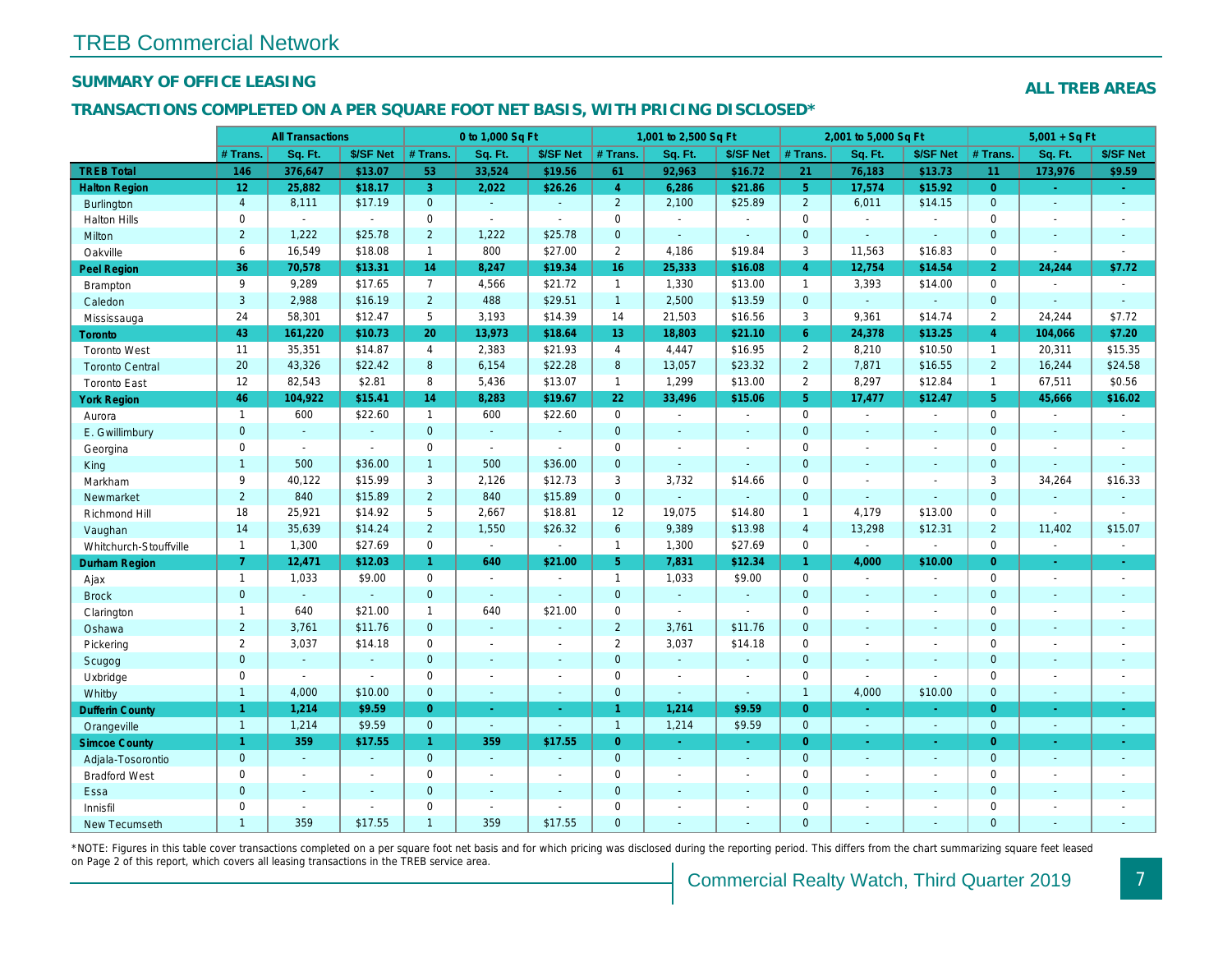## SUMMARY OF OFFICE LEASING

## TRANSACTIONS COMPLETED ON A PER SQUARE FOOT NET BASIS, WITH PRICING DISCLOSED\*

|                              | <b>All Transactions</b> |                |                          | 0 to 1,000 Sq Ft |                |                          | 1,001 to 2,500 Sq Ft |                |                          | 2,001 to 5,000 Sq Ft |                          |                          |
|------------------------------|-------------------------|----------------|--------------------------|------------------|----------------|--------------------------|----------------------|----------------|--------------------------|----------------------|--------------------------|--------------------------|
|                              | # Trans.                | Sq. Ft.        | \$/SF net                | # Trans.         | Sq. Ft.        | \$/SF net                | # Trans.             | Sq. Ft.        | \$/SF net                | # Trans.             | Sq. Ft.                  | \$/SF ne                 |
| <b>TREB Total</b>            | 146                     | 376,647        | \$13.07                  | 53               | 33,524         | \$19.56                  | 61                   | 92,963         | \$16.72                  | 21                   | 76,183                   | \$13.73                  |
| <b>City of Toronto Total</b> | 43                      | 161,220        | \$10.73                  | 20               | 13,973         | \$18.64                  | 13 <sup>°</sup>      | 18,803         | \$21.10                  | 6                    | 24,378                   | \$13.25                  |
| <b>Toronto West</b>          | 11                      | 35,351         | \$14.87                  | $\overline{4}$   | 2,383          | \$21.93                  | $\overline{4}$       | 4,447          | \$16.95                  | $\overline{2}$       | 8,210                    | \$10.50                  |
| Toronto W01                  | $\overline{2}$          | 1,436          | \$31.34                  | $\overline{2}$   | 1,436          | \$31.34                  | $\mathbf 0$          | $\blacksquare$ | $\blacksquare$           | 0                    | $\blacksquare$           | $\sim$                   |
| Toronto W02                  | $\mathbf 0$             | $\sim$         | $\sim$                   | $\mathbf 0$      | $\sim$         | $\blacksquare$           | $\mathbf 0$          | $\sim$         | $\blacksquare$           | $\mathbf 0$          | $\sim$                   | $\sim$                   |
| Toronto W03                  | 0                       | $\sim$         | $\blacksquare$           | $\mathbf 0$      | $\blacksquare$ | $\blacksquare$           | $\mathbf 0$          | $\sim$         | $\blacksquare$           | $\mathbf 0$          | $\sim$                   | $\sim$                   |
| Toronto W04                  | $\mathsf 3$             | 7,389          | \$13.34                  | $\mathbf{0}$     | $\omega$       | $\blacksquare$           | $\overline{2}$       | 2,389          | \$19.29                  | $\mathbf{1}$         | 5,000                    | \$10.50                  |
| Toronto W05                  | 3                       | 24,071         | \$14.55                  | $\mathbf{1}$     | 550            | \$8.50                   | $\mathbf 0$          | $\blacksquare$ | $\blacksquare$           | $\overline{1}$       | 3,210                    | \$10.50                  |
| Toronto W06                  | $\pmb{0}$               | $\blacksquare$ | $\blacksquare$           | $\mathbf 0$      | $\sim$         | $\blacksquare$           | 0                    | $\blacksquare$ | $\blacksquare$           | $\mathbf 0$          | $\blacksquare$           | $\blacksquare$           |
| Toronto W07                  | $\mathbf 0$             | $\sim$         | $\sim$                   | $\mathbf 0$      | $\sim$         | $\blacksquare$           | 0                    | $\blacksquare$ | $\blacksquare$           | 0                    | $\overline{\phantom{a}}$ | $\sim$                   |
| Toronto W08                  | 3                       | 2,455          | \$12.98                  | $\mathbf{1}$     | 397            | \$6.50                   | $\overline{2}$       | 2,058          | \$14.23                  | $\pmb{0}$            | $\blacksquare$           | $\sim$                   |
| Toronto W09                  | $\mathbf 0$             | $\blacksquare$ | $\blacksquare$           | $\mathbf 0$      | $\blacksquare$ | $\overline{\phantom{a}}$ | $\mathbf 0$          | $\blacksquare$ | $\overline{\phantom{a}}$ | $\mathbf 0$          |                          | $\overline{\phantom{a}}$ |
| Toronto W10                  | $\pmb{0}$               | $\blacksquare$ | $\sim$                   | $\mathbf{0}$     | $\blacksquare$ | $\blacksquare$           | $\mathbf 0$          | $\sim$         | $\sim$                   | $\mathbf 0$          | $\blacksquare$           | $\blacksquare$           |
| <b>Toronto Central</b>       | 20                      | 43,326         | \$22.42                  | 8                | 6,154          | \$22.28                  | 8                    | 13,057         | \$23.32                  | $\overline{2}$       | 7,871                    | \$16.55                  |
| Toronto C01                  | $\overline{5}$          | 12,739         | \$37.00                  | $\overline{2}$   | 1,251          | \$34.32                  | $\overline{2}$       | 3,500          | \$42.53                  | $\mathbf 0$          | $\blacksquare$           | $\sim$                   |
| Toronto C02                  | $\mathbf 0$             | $\blacksquare$ | $\blacksquare$           | $\mathbf 0$      | $\blacksquare$ | $\blacksquare$           | $\mathbf 0$          | $\blacksquare$ | $\blacksquare$           | $\mathbf 0$          | $\overline{\phantom{a}}$ | $\overline{\phantom{a}}$ |
| Toronto C03                  | $\pmb{0}$               | $\blacksquare$ | $\blacksquare$           | $\mathbf 0$      | $\blacksquare$ | $\blacksquare$           | $\mathbf 0$          | $\blacksquare$ | $\blacksquare$           | $\mathbf 0$          |                          | $\blacksquare$           |
| Toronto C04                  | $\mathbf{1}$            | 905            | \$33.15                  | $\mathbf{1}$     | 905            | \$33.15                  | $\mathbf 0$          | $\blacksquare$ |                          | $\mathbf 0$          |                          |                          |
| <b>Toronto C06</b>           | $\pmb{0}$               | $\omega$       | $\sim$                   | $\overline{0}$   | $\omega$       | $\omega$                 | $\mathbf 0$          | $\blacksquare$ | $\blacksquare$           | $\pmb{0}$            | $\blacksquare$           | $\overline{\phantom{a}}$ |
| Toronto C07                  | $\overline{2}$          | 1,398          | \$5.87                   | $\overline{2}$   | 1,398          | \$5.87                   | $\mathsf{O}\xspace$  | $\sim$         | $\sim$                   | 0                    | $\sim$                   | $\overline{\phantom{a}}$ |
| Toronto C08                  | $\mathsf 3$             | 5,462          | \$16.99                  | $\mathbf{0}$     | $\omega$       | $\blacksquare$           | $\mathbf{3}$         | 5,462          | \$16.99                  | $\mathbf 0$          | $\sim$                   | $\blacksquare$           |
| Toronto C09                  | 0                       | $\sim$         | $\blacksquare$           | $\mathbf 0$      | $\sim$         | $\sim$                   | $\mathbf 0$          | $\blacksquare$ |                          | $\mathbf 0$          | $\overline{\phantom{a}}$ | $\overline{\phantom{a}}$ |
| Toronto C10                  | $\mathbf{1}$            | 900            | \$21.33                  | $\mathbf{1}$     | 900            | \$21.33                  | $\mathbf 0$          | $\sim$         | $\blacksquare$           | $\mathbf 0$          | $\blacksquare$           | $\sim$                   |
| Toronto C11                  | 0                       | $\blacksquare$ | $\blacksquare$           | $\mathbf 0$      | $\blacksquare$ | $\overline{\phantom{a}}$ | $\mathbf 0$          | $\blacksquare$ | $\overline{\phantom{a}}$ | 0                    | $\overline{\phantom{a}}$ | $\overline{\phantom{a}}$ |
| Toronto C12                  | $\mathbf{1}$            | 8,256          | \$14.50                  | $\mathbf{0}$     | $\blacksquare$ | $\blacksquare$           | $\mathbf 0$          | $\blacksquare$ | $\blacksquare$           | 0                    | $\overline{\phantom{a}}$ | $\sim$                   |
| Toronto C13                  | 0                       | $\blacksquare$ | $\blacksquare$           | 0                | $\sim$         | $\blacksquare$           | 0                    | $\blacksquare$ | $\blacksquare$           | 0                    | $\blacksquare$           |                          |
| Toronto C14                  | $\overline{\mathbf{4}}$ | 6,652          | \$22.09                  | $\overline{2}$   | 1,700          | \$21.65                  | $\mathbf{1}$         | 1,150          | \$31.30                  | $\overline{1}$       | 3,802                    | \$19.50                  |
| Toronto C15                  | 3                       | 7,014          | \$11.84                  | $\mathbf 0$      | $\omega$       | $\blacksquare$           | $\overline{2}$       | 2,945          | \$9.12                   | $\overline{1}$       | 4,069                    | \$13.80                  |
| <b>Toronto East</b>          | 12                      | 82,543         | \$2.81                   | 8                | 5,436          | \$13.07                  | $\mathbf{1}$         | 1,299          | \$13.00                  | 2 <sup>1</sup>       | 8,297                    | \$12.84                  |
| Toronto E01                  | $\overline{2}$          | 71,511         | \$1.27                   | $\mathbf 0$      | $\blacksquare$ | $\overline{\phantom{a}}$ | $\mathbf 0$          | $\blacksquare$ | $\blacksquare$           | $\overline{1}$       | 4,000                    | \$13.20                  |
| Toronto E02                  | $\pmb{0}$               | $\omega$       | $\sim$                   | $\mathbf{0}$     | $\sim$         | $\blacksquare$           | $\mathbf 0$          | $\sim$         | $\blacksquare$           | $\mathbf 0$          | $\sim$                   | $\sim$                   |
| Toronto E03                  | 0                       | $\sim$         | $\sim$                   | 0                | $\blacksquare$ | $\blacksquare$           | 0                    | $\blacksquare$ | $\blacksquare$           | 0                    | $\overline{\phantom{a}}$ | $\sim$                   |
| Toronto E04                  | $\sqrt{5}$              | 3,639          | \$14.62                  | $5\phantom{.0}$  | 3,639          | \$14.62                  | $\mathbf 0$          | $\blacksquare$ | $\blacksquare$           | $\mathbf 0$          | $\overline{\phantom{a}}$ | $\sim$                   |
| Toronto E05                  | $\overline{2}$          | 1,528          | \$6.57                   | 2                | 1,528          | \$6.57                   | $\mathbf 0$          | $\blacksquare$ | $\overline{\phantom{a}}$ | $\mathbf 0$          | $\overline{\phantom{a}}$ | $\overline{\phantom{a}}$ |
| Toronto E06                  | $\mathbf 0$             | $\omega$       | $\Delta$                 | $\mathbf{0}$     | $\omega$       | $\blacksquare$           | $\mathbf 0$          | $\sim$         | $\blacksquare$           | $\mathbf 0$          | $\sim$                   | $\sim$                   |
| Toronto E07                  | $\overline{2}$          | 1,568          | \$15.74                  | $\mathbf{1}$     | 269            | \$29.00                  | $\mathbf{1}$         | 1,299          | \$13.00                  | 0                    |                          | $\overline{\phantom{a}}$ |
| Toronto E08                  | $\pmb{0}$               | $\omega$       | $\sim$                   | $\mathbf{0}$     | $\blacksquare$ | $\blacksquare$           | $\mathbf 0$          | $\blacksquare$ | $\blacksquare$           | $\mathbf 0$          | $\overline{\phantom{a}}$ | $\overline{\phantom{a}}$ |
| Toronto E09                  | 0                       | $\blacksquare$ | $\overline{\phantom{a}}$ | 0                | $\blacksquare$ | $\overline{\phantom{a}}$ | 0                    | $\blacksquare$ | $\blacksquare$           | 0                    | $\overline{\phantom{a}}$ | $\overline{\phantom{a}}$ |
| Toronto E10                  | $\pmb{0}$               | $\sim$         | $\sim$                   | $\mathbf 0$      | $\blacksquare$ | $\blacksquare$           | $\pmb{0}$            | $\blacksquare$ | $\blacksquare$           | $\mathbf 0$          | $\blacksquare$           | $\overline{\phantom{a}}$ |
| Toronto E11                  | $\mathbf{1}$            | 4,297          | \$12.50                  | $\mathbf 0$      | $\blacksquare$ | $\blacksquare$           | 0                    | $\blacksquare$ | $\blacksquare$           | $\mathbf{1}$         | 4,297                    | \$12.50                  |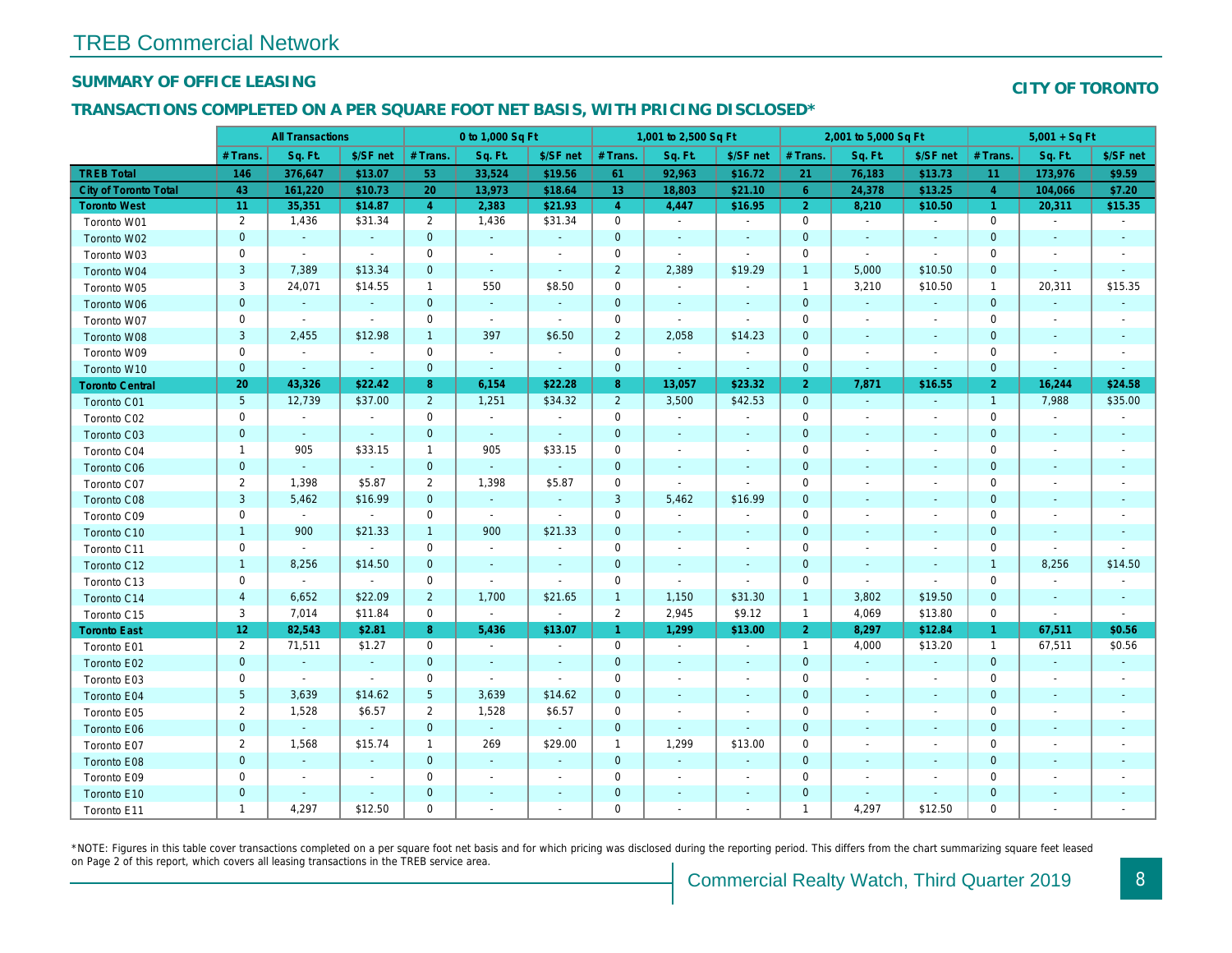## SUMMARY OF INDUSTRIAL SALES

## TRANSACTIONS COMPLETED WITH PRICING DISCLOSED

|                        |                       | <b>All Transactions</b>  |                          |                | 0 to 5,000 Sq Ft |                |                     | 5,001 to 15,000 Sq Ft |                  |                | 15,001 to 50,000 Sq Ft   |                  |
|------------------------|-----------------------|--------------------------|--------------------------|----------------|------------------|----------------|---------------------|-----------------------|------------------|----------------|--------------------------|------------------|
|                        | # Trans.              | Sq. Ft.                  | \$/SF Net                | # Trans.       | Sq. Ft.          | \$/SF Net      | # Trans.            | Sq. Ft.               | \$/SF Net        | # Trans.       | Sq. Ft.                  | \$/SF Ne         |
| <b>TREB Total</b>      | 80                    | 713,115                  | \$186.07                 | 53             | 111,723          | \$280.65       | 16                  | 150,221               | \$261.62         | $\overline{7}$ | 185,898                  | \$166.0          |
| <b>Halton Region</b>   | $\overline{4}$        | 18,694                   | \$260.89                 | 3              | 5,603            | \$223.47       | $\mathbf{1}$        | 13,091                | \$276.91         | $\overline{0}$ | $\sim$                   | $\sim$           |
| <b>Burlington</b>      | $\overline{2}$        | 4,325                    | \$198.84                 | $\overline{2}$ | 4,325            | \$198.84       | $\mathbf{0}$        | $\blacksquare$        | $\omega$         | $\mathbf{0}$   | $\blacksquare$           | $\blacksquare$   |
| <b>Halton Hills</b>    | 0                     | $\sim$                   | $\sim$                   | $\mathbf 0$    | $\blacksquare$   |                | $\mathsf{O}$        | $\blacksquare$        | $\overline{a}$   | $\Omega$       | $\sim$                   | $\mathbf{r}$     |
| Milton                 | $\mathbf{0}$          | $\sim$                   | $\sim$                   | $\mathbf 0$    | $\omega$         | $\blacksquare$ | $\mathbf 0$         | $\blacksquare$        | $\blacksquare$   | $\mathbf{0}$   | $\blacksquare$           | $\blacksquare$   |
| Oakville               | $\overline{2}$        | 14,369                   | \$279.57                 | $\mathbf{1}$   | 1,278            | \$306.84       | $\mathbf{1}$        | 13,091                | \$276.91         | $\mathbf 0$    | $\overline{\phantom{a}}$ | $\blacksquare$   |
| <b>Peel Region</b>     | 28                    | 273,725                  | \$215.88                 | 18             | 41,406           | \$288.98       | 6 <sup>°</sup>      | 61,936                | \$282.57         | $\overline{2}$ | 48,434                   | \$218.85         |
| <b>Brampton</b>        | 6                     | 50,571                   | \$247.44                 | 3              | 5,909            | \$239.80       | $\overline{2}$      | 18,958                | \$255.62         | $\mathbf{1}$   | 25,704                   | \$243.15         |
| Caledon                | $\overline{2}$        | 2,500                    | \$260.80                 | $2^{\circ}$    | 2,500            | \$260.80       | $\overline{0}$      | $\blacksquare$        | $\omega$         | $\mathbf 0$    | $\omega$                 | $\blacksquare$   |
| Mississauga            | 20                    | 220,654                  | \$208.14                 | 13             | 32,997           | \$299.92       | $\overline{4}$      | 42,978                | \$294.45         | $\mathbf{1}$   | 22,730                   | \$191.38         |
| <b>Toronto</b>         | 14                    | 173,021                  | \$156.48                 | 8              | 17,139           | \$236.24       | 2 <sup>1</sup>      | 13,097                | \$274.87         | $\mathbf{3}$   | 88,481                   | \$157.94         |
| <b>Toronto West</b>    | 10                    | 167,266                  | \$153.71                 | 4              | 11,384           | \$235.86       | $\overline{2}$      | 13,097                | \$274.87         | 3              | 88,481                   | \$157.94         |
| <b>Toronto Central</b> | $\mathbf{0}$          |                          | $\omega$                 | $\overline{0}$ | $\omega$         |                | $\mathbf{0}$        | $\omega$              | $\blacksquare$   | $\mathbf{0}$   | $\omega$                 | $\blacksquare$   |
| <b>Toronto East</b>    | $\overline{4}$        | 5,755                    | \$237.01                 | $\overline{4}$ | 5,755            | \$237.01       | $\mathbf 0$         | $\blacksquare$        | $\blacksquare$   | $\mathbf 0$    | $\omega$                 | $\sim$           |
| <b>York Region</b>     | 27                    | 112,977                  | \$280.96                 | 21             | 42,565           | \$307.56       | 5 <sup>5</sup>      | 47,829                | \$269.72         | $\mathbf{1}$   | 22,583                   | \$254.62         |
| Aurora                 | $\overline{2}$        | 13,576                   | \$377.67                 | $\mathbf{1}$   | 1,576            | \$277.28       | $\mathbf{1}$        | 12,000                | \$390.85         | $\mathbf 0$    | $\blacksquare$           | $\sim$           |
| E. Gwillimbury         | $\mathbf{0}$          | $\mathbf{r}$             | $\omega$                 | $\overline{0}$ | $\Delta$         | $\blacksquare$ | $\mathbf{0}$        | $\blacksquare$        | $\blacksquare$   | $\mathbf{0}$   | $\omega$                 | $\blacksquare$   |
| Georgina               | $\mathbf{1}$          | 8,030                    | \$152.55                 | 0              | $\blacksquare$   | $\blacksquare$ | $\mathbf{1}$        | 8,030                 | \$152.55         | $\mathbf 0$    | $\blacksquare$           | $\blacksquare$   |
| King                   | $\mathbf{0}$          | $\sim$                   | $\sim$                   | $\mathbf 0$    | $\mathbf{r}$     | $\sim$         | $\mathbf 0$         | $\blacksquare$        | $\overline{a}$   | $\mathbf{0}$   | $\sim$                   | $\blacksquare$   |
| Markham                | $\overline{7}$        | 11,617                   | \$320.38                 | $\overline{7}$ | 11,617           | \$320.38       | $\mathbf 0$         | $\blacksquare$        | $\overline{a}$   | $\mathbf 0$    | $\blacksquare$           | $\blacksquare$   |
| Newmarket              | 3                     | 4,577                    | \$306.86                 | 3              | 4,577            | \$306.86       | $\mathbf{0}$        | ä,                    | $\overline{a}$   | $\mathbf{0}$   | $\overline{a}$           | $\blacksquare$   |
| Richmond Hill          | $\mathbf{1}$          | 3,633                    | \$322.05                 | $\mathbf{1}$   | 3,633            | \$322.05       | $\mathbf 0$         | $\blacksquare$        | ä,               | 0              | $\blacksquare$           | $\blacksquare$   |
| Vaughan                | 11                    | 53,518                   | \$278.28                 | 9              | 21,162           | \$300.44       | $\mathbf{1}$        | 9,773                 | \$284.97         | $\overline{1}$ | 22,583                   | \$254.62         |
| Whitchurch-Stouffville | $\mathbf{2}^{\prime}$ | 18,026                   | \$233.00                 | $\mathbf 0$    | $\blacksquare$   | $\sim$         | $\overline{2}$      | 18,026                | \$233.00         | $\mathbf 0$    | $\overline{\phantom{a}}$ | $\blacksquare$   |
| <b>Durham Region</b>   | 6                     | 132,728                  | \$71.63                  | 2 <sup>1</sup> | 3,040            | \$196.38       | 2 <sup>1</sup>      | 14,268                | \$117.40         | 1 <sup>1</sup> | 26,400                   | \$20.27          |
| Ajax                   | 3                     | 92,060                   | \$79.26                  | $\mathbf{2}$   | 3,040            | \$196.38       | $\mathsf{O}$        | $\blacksquare$        | $\blacksquare$   | $\mathbf 0$    | $\blacksquare$           | $\blacksquare$   |
| <b>Brock</b>           | $\mathbf{1}$          | 5,400                    | \$120.37                 | $\overline{0}$ | $\omega$         | ä,             | $\overline{1}$      | 5,400                 | \$120.37         | $\mathbf{0}$   | $\Delta$                 | $\sim$           |
| Clarington             | 0                     |                          | $\sim$                   | $\mathbf 0$    | $\sim$           | $\blacksquare$ | $\mathsf{O}\xspace$ | $\blacksquare$        |                  | $\mathbf 0$    | $\blacksquare$           | $\blacksquare$   |
| Oshawa                 | $\overline{2}$        | 35,268                   | \$44.23                  | $\mathbf{0}$   | $\blacksquare$   | ٠              | $\mathbf{1}$        | 8,868                 | \$115.58         | $\mathbf{1}$   | 26,400                   | \$20.27          |
| Pickering              | 0                     | $\sim$                   |                          | 0              | $\sim$           | $\blacksquare$ | $\mathbf 0$         | $\blacksquare$        | $\blacksquare$   | $\mathbf 0$    | $\sim$                   | $\blacksquare$   |
| Scugog                 | $\overline{0}$        | $\sim$                   | $\sim$                   | $\overline{0}$ | $\omega$         | $\blacksquare$ | $\mathbf{0}$        | $\omega$              | $\blacksquare$   | $\mathbf{0}$   | $\blacksquare$           | $\blacksquare$   |
| Uxbridge               | 0                     | $\overline{\phantom{a}}$ | $\overline{\phantom{a}}$ | $\mathbf 0$    | $\blacksquare$   |                | 0                   | $\overline{a}$        | $\overline{a}$   | $\mathbf 0$    | $\sim$                   | $\blacksquare$   |
| Whitby                 | $\mathbf{0}$          | $\sim$                   | $\sim$                   | $\mathbf 0$    | $\sim$           | $\blacksquare$ | $\mathbf{0}$        | $\blacksquare$        | $\sim$           | $\mathbf{0}$   | $\blacksquare$           | $\sim$           |
| <b>Dufferin County</b> | $\mathbf{1}$          | 1,970                    | \$203.05                 | $\mathbf{1}$   | 1,970            | \$203.05       | $\overline{0}$      | ÷.                    | ×.               | $\overline{0}$ | $\sim$                   | <b>A</b>         |
| Orangeville            | $\overline{1}$        | 1,970                    | \$203.05                 | $\mathbf{1}$   | 1,970            | \$203.05       | $\overline{0}$      | $\omega$              | $\omega_{\rm c}$ | $\mathbf{0}$   | $\Box$                   | $\omega_{\rm c}$ |
| <b>Simcoe County</b>   | $\overline{0}$        | $\sim$                   | $\sim$                   | $\overline{0}$ | $\omega$         | $\omega$       | $\overline{0}$      | ä,                    | $\omega$         | $\overline{0}$ | $\omega$                 | $\sim$           |
| Adjala-Tosorontio      | $\mathbf{0}$          | $\sim$                   | $\sim$                   | $\overline{0}$ | $\omega$         | $\sim$         | $\mathbf{0}$        | $\blacksquare$        | $\blacksquare$   | $\mathbf{0}$   | $\Delta$                 | $\sim$           |
| <b>Bradford West</b>   | 0                     | $\blacksquare$           | $\blacksquare$           | 0              | $\sim$           | $\sim$         | $\mathsf{O}\xspace$ | $\blacksquare$        | $\blacksquare$   | $\mathbf 0$    | $\blacksquare$           | $\blacksquare$   |
| Essa                   | $\mathbf 0$           |                          | $\sim$                   | $\mathbf 0$    |                  | $\blacksquare$ | $\mathbf 0$         | ä,                    | ä,               | $\mathbf 0$    | $\sim$                   |                  |
| Innisfil               | 0                     | $\sim$                   | $\sim$                   | 0              | $\blacksquare$   | $\blacksquare$ | $\mathbf 0$         | ä,                    | $\blacksquare$   | $\mathbf 0$    | $\sim$                   | $\blacksquare$   |
| <b>New Tecumseth</b>   | $\Omega$              |                          |                          | $\Omega$       |                  |                | $\mathbf{0}$        |                       |                  | $\Omega$       |                          |                  |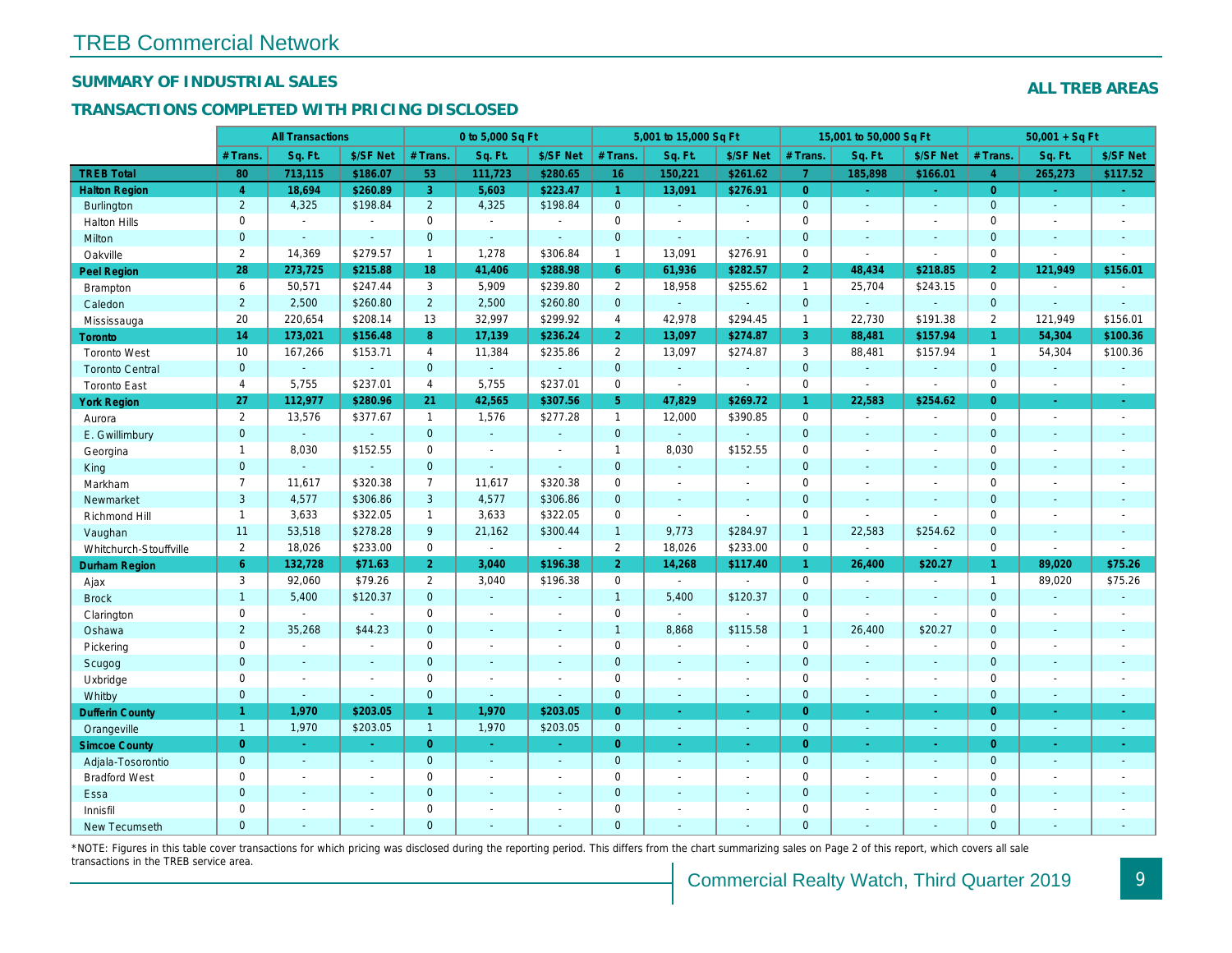## SUMMARY OF INDUSTRIAL SALES - CONDOMINIUM BREAKOUT

#### TRANSACTIONS COMPLETED WITH PRICING DISCLOSED

|                        |                     | <b>All Transactions</b> |                       |                | 0 to 5,000 Sq Ft |                |                | 5,001 to 15,000 Sq Ft |                          |                | 15,001 to 50,000 Sq Ft |                  |
|------------------------|---------------------|-------------------------|-----------------------|----------------|------------------|----------------|----------------|-----------------------|--------------------------|----------------|------------------------|------------------|
|                        | # Trans.            | Sq. Ft.                 | \$/SF Net             | # Trans.       | Sq. Ft.          | \$/SF Net      | # Trans.       | Sq. Ft.               | \$/SF Net                | # Trans.       | Sq. Ft.                | \$/SF Ne         |
| <b>TREB Total</b>      | 48                  | 124,860                 | \$267.35              | 44             | 90,591           | \$270.45       | $\overline{4}$ | 34,269                | \$259.16                 | $\overline{0}$ | a.                     | $\sim$           |
| <b>Halton Region</b>   | 3                   | 5,603                   | \$223.47              | 3              | 5,603            | \$223.47       | $\overline{0}$ | $\omega_{\rm c}$      | $\omega_{\rm{eff}}$      | $\overline{0}$ | $\bullet$              | $\sim$           |
| <b>Burlington</b>      | $\overline{2}$      | 4,325                   | \$198.84              | $\overline{2}$ | 4,325            | \$198.84       | $\mathbf{0}$   | $\omega$              | $\blacksquare$           | $\mathbf 0$    | $\blacksquare$         | $\sim$           |
| <b>Halton Hills</b>    | $\mathbf 0$         | $\blacksquare$          | $\blacksquare$        | $\mathbf 0$    | $\sim$           |                | $\mathbf 0$    | $\blacksquare$        | $\blacksquare$           | $\mathbf 0$    | L.                     | $\blacksquare$   |
| Milton                 | $\mathbf{0}$        | $\blacksquare$          | $\blacksquare$        | $\mathbf 0$    | $\omega$         | $\blacksquare$ | $\pmb{0}$      | $\blacksquare$        | $\blacksquare$           | $\mathbf{0}$   | $\blacksquare$         | $\sim$           |
| Oakville               | $\mathbf{1}$        | 1,278                   | \$306.84              | $\mathbf{1}$   | 1,278            | \$306.84       | 0              | $\blacksquare$        | $\sim$                   | $\mathbf 0$    | $\sim$                 | $\sim$           |
| Peel Region            | 17                  | 55,415                  | \$257.31              | 14             | 30,919           | \$264.00       | 3              | 24,496                | \$248.86                 | $\overline{0}$ | ×.                     | $\bullet$ .      |
| Brampton               | $5\phantom{.0}$     | 24,867                  | \$251.86              | 3              | 5,909            | \$239.80       | $\overline{2}$ | 18,958                | \$255.62                 | $\mathbf 0$    | $\blacksquare$         | $\sim$           |
| Caledon                | $\overline{2}$      | 2,500                   | \$260.80              | $\overline{2}$ | 2,500            | \$260.80       | $\mathbf 0$    | $\omega$              | $\omega$                 | $\mathbf 0$    | $\blacksquare$         | $\sim$           |
| Mississauga            | 10                  | 28,048                  | \$261.82              | 9              | 22,510           | \$270.70       | $\mathbf{1}$   | 5,538                 | \$225.71                 | $\mathbf 0$    | $\sim$                 | $\sim$           |
| <b>Toronto</b>         | 5 <sup>5</sup>      | 9,798                   | \$209.12              | 5              | 9,798            | \$209.12       | $\overline{0}$ | $\omega$              | ä,                       | $\Omega$       | ÷.                     | $\omega_{\rm c}$ |
| <b>Toronto West</b>    | 3                   | 6,398                   | \$196.94              | 3              | 6,398            | \$196.94       | 0              | $\blacksquare$        | $\blacksquare$           | $\mathbf 0$    | $\blacksquare$         | $\sim$           |
| <b>Toronto Central</b> | $\mathbf{0}$        | $\omega$                | $\sim$                | $\mathbf{0}$   | $\omega$         |                | $\mathbf 0$    | $\blacksquare$        | $\blacksquare$           | $\mathbf 0$    | $\blacksquare$         | $\blacksquare$   |
| <b>Toronto East</b>    | $\overline{2}$      | 3,400                   | \$232.06              | $\overline{2}$ | 3,400            | \$232.06       | $\pmb{0}$      | $\blacksquare$        | $\blacksquare$           | $\mathbf 0$    | $\sim$                 | $\sim$           |
| <b>York Region</b>     | 20                  | 49,034                  | \$302.33              | 19             | 39,261           | \$306.65       | $\mathbf{1}$   | 9,773                 | \$284.97                 | $\overline{0}$ | $\blacksquare$         | $\bullet$ .      |
| Aurora                 | $\mathbf{1}$        | 1,576                   | \$277.28              | $\mathbf{1}$   | 1,576            | \$277.28       | 0              | $\sim$                | $\blacksquare$           | $\mathbf 0$    | $\blacksquare$         | $\sim$           |
| E. Gwillimbury         | $\mathbf{0}$        | $\omega$                | $\omega$              | $\mathbf{0}$   | $\omega$         | $\sim$         | $\mathbf 0$    | $\blacksquare$        | $\blacksquare$           | $\mathbf{0}$   | $\blacksquare$         | $\blacksquare$   |
| Georgina               | $\mathbf 0$         | $\blacksquare$          | $\blacksquare$        | $\mathbf 0$    | $\blacksquare$   | $\sim$         | $\pmb{0}$      | $\blacksquare$        | $\blacksquare$           | $\mathbf 0$    | $\blacksquare$         | $\blacksquare$   |
| King                   | $\overline{0}$      | $\blacksquare$          | $\blacksquare$        | $\mathbf{0}$   | $\sim$           | $\sim$         | $\mathbf 0$    | $\sim$                | $\blacksquare$           | $\mathbf 0$    | $\blacksquare$         | $\sim$           |
| Markham                | 5                   | 8,313                   | \$321.16              | 5              | 8,313            | \$321.16       | $\mathbf 0$    | $\blacksquare$        | $\overline{\phantom{a}}$ | $\mathbf 0$    | $\blacksquare$         | $\blacksquare$   |
| Newmarket              | 3                   | 4,577                   | \$306.86              | 3              | 4,577            | \$306.86       | $\mathbf{0}$   | $\blacksquare$        | $\blacksquare$           | $\mathbf{0}$   | ÷.                     | $\blacksquare$   |
| Richmond Hill          | $\mathbf{1}$        | 3,633                   | \$322.05              | $\mathbf{1}$   | 3,633            | \$322.05       | $\mathbf 0$    | $\blacksquare$        | $\blacksquare$           | $\mathbf 0$    | $\blacksquare$         | $\blacksquare$   |
| Vaughan                | 10                  | 30,935                  | \$295.56              | 9              | 21,162           | \$300.44       | $\mathbf{1}$   | 9,773                 | \$284.97                 | $\mathbf{0}$   | $\blacksquare$         | $\sim$           |
| Whitchurch-Stouffville | $\mathbf 0$         | $\blacksquare$          | $\blacksquare$        | $\mathbf 0$    | $\mathbf{r}$     | $\sim$         | $\mathbf 0$    | $\blacksquare$        | $\blacksquare$           | $\mathbf 0$    | ÷,                     | $\sim$           |
| Durham Region          | $\overline{2}$      | 3,040                   | \$196.38              | 2 <sup>1</sup> | 3,040            | \$196.38       | $\overline{0}$ | $\frac{1}{\sqrt{2}}$  | $\blacksquare$           | $\overline{0}$ | $\blacksquare$         | $\bullet$        |
| Ajax                   | $\overline{2}$      | 3,040                   | \$196.38              | $\overline{2}$ | 3,040            | \$196.38       | $\pmb{0}$      | $\blacksquare$        | $\blacksquare$           | $\mathbf 0$    | $\blacksquare$         | $\sim$           |
| <b>Brock</b>           | $\overline{0}$      | $\blacksquare$          | $\sim$                | $\mathbf{0}$   | $\omega$         |                | $\mathbf 0$    | $\omega$              | $\blacksquare$           | $\mathbf 0$    | $\blacksquare$         | $\blacksquare$   |
| Clarington             | $\mathsf{O}\xspace$ | $\tilde{\phantom{a}}$   | $\tilde{\phantom{a}}$ | $\mathbf 0$    | $\blacksquare$   |                | $\pmb{0}$      | $\overline{a}$        | $\blacksquare$           | $\mathbf 0$    | ÷,                     | $\blacksquare$   |
| Oshawa                 | $\mathbf{0}$        | $\blacksquare$          | $\blacksquare$        | $\mathbf{0}$   | $\omega$         | $\blacksquare$ | $\mathbf 0$    | $\blacksquare$        | $\blacksquare$           | $\mathbf{0}$   | $\blacksquare$         | $\blacksquare$   |
| Pickering              | $\mathbf 0$         | $\sim$                  | $\sim$                | $\mathbf 0$    | $\sim$           |                | $\pmb{0}$      | $\blacksquare$        | $\blacksquare$           | $\mathbf 0$    | L.                     | $\blacksquare$   |
| Scugog                 | $\mathbf{0}$        | $\sim$                  | $\sim$                | $\mathbf{0}$   | $\Delta$         | $\sim$         | $\mathbf 0$    | $\omega$              | $\blacksquare$           | $\mathbf{0}$   | $\omega$               | $\blacksquare$   |
| Uxbridge               | $\mathbf 0$         | $\blacksquare$          | $\blacksquare$        | 0              | $\sim$           |                | $\mathbf 0$    | $\blacksquare$        | $\overline{\phantom{a}}$ | $\mathbf 0$    | L.                     | $\blacksquare$   |
| Whitby                 | $\mathbf{0}$        | $\sim$                  | $\sim$                | $\mathbf{0}$   | $\sim$           | $\sim$         | $\mathbf 0$    | $\blacksquare$        | $\blacksquare$           | $\mathbf{0}$   | $\blacksquare$         | $\sim$           |
| <b>Dufferin County</b> | $\mathbf{1}$        | 1,970                   | \$203.05              | $\mathbf{1}$   | 1,970            | \$203.05       | $\overline{0}$ | $\omega$              | ×.                       | $\overline{0}$ | ×.                     | $\sim$           |
| Orangeville            | $\overline{1}$      | 1,970                   | \$203.05              | $\mathbf{1}$   | 1,970            | \$203.05       | $\mathbf{0}$   | $\omega$              | $\omega$                 | $\mathbf 0$    | $\omega$               | $\sim$           |
| <b>Simcoe County</b>   | $\overline{0}$      | $\omega$                | $\omega$              | $\overline{0}$ | $\sim$           | $\omega$       | $\overline{0}$ | ä,                    | $\omega$                 | $\overline{0}$ | $\blacksquare$         | $\sigma_{\rm c}$ |
| Adjala-Tosorontio      | $\mathbf{0}$        | $\sim$                  | $\sim$                | $\mathbf{0}$   | $\sim$           | $\sim$         | $\mathbf 0$    | $\Delta$              | $\blacksquare$           | $\mathbf 0$    | $\blacksquare$         | $\sim$           |
| <b>Bradford West</b>   | $\mathbf 0$         | $\sim$                  | $\omega$              | $\mathbf 0$    | $\blacksquare$   | $\blacksquare$ | $\pmb{0}$      | $\blacksquare$        | $\blacksquare$           | $\mathbf 0$    | $\overline{a}$         | $\blacksquare$   |
| Essa                   | $\mathbf{0}$        | $\sim$                  | $\sim$                | $\mathbf{0}$   |                  | $\sim$         | $\pmb{0}$      | $\blacksquare$        | $\blacksquare$           | $\mathbf 0$    | $\blacksquare$         |                  |
| Innisfil               | $\mathbf 0$         | $\blacksquare$          | $\blacksquare$        | $\mathbf 0$    | $\blacksquare$   | $\blacksquare$ | $\pmb{0}$      | $\blacksquare$        | $\blacksquare$           | $\mathbf 0$    | $\blacksquare$         | $\blacksquare$   |
| <b>New Tecumseth</b>   | $\Omega$            |                         |                       | $\Omega$       |                  |                | $\Omega$       |                       |                          | $\Omega$       |                        |                  |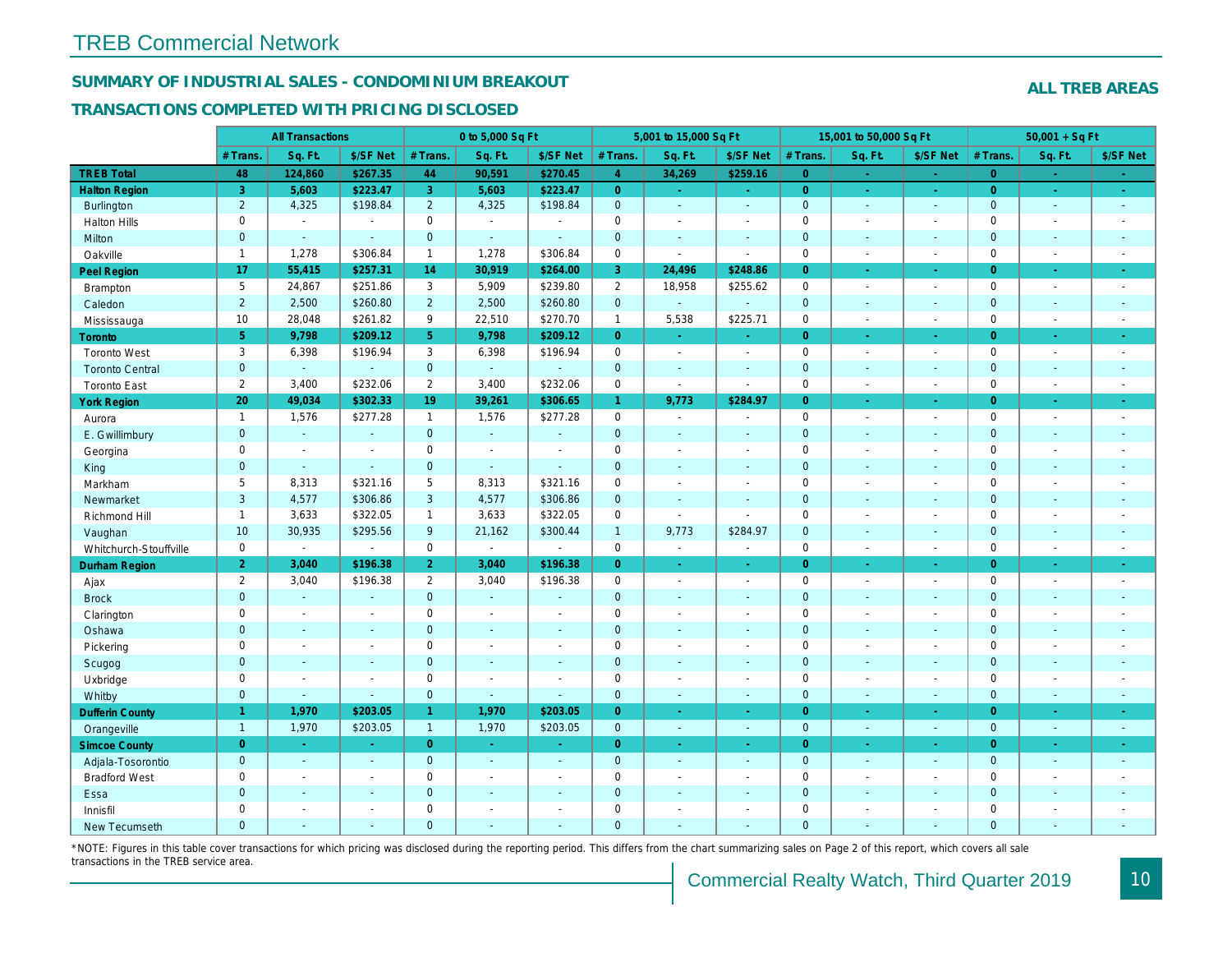## SUMMARY OF INDUSTRIAL SALES - OTHER TYPES BREAKOUT

#### TRANSACTIONS COMPLETED WITH PRICING DISCLOSED

|                        |                      | <b>All Transactions</b> |                |                | 0 to 5,000 Sq Ft |                          |                | 5,001 to 15,000 Sq Ft    |                          |                | 15,001 to 50,000 Sq Ft   |                          |
|------------------------|----------------------|-------------------------|----------------|----------------|------------------|--------------------------|----------------|--------------------------|--------------------------|----------------|--------------------------|--------------------------|
|                        | # Trans.             | Sq. Ft.                 | \$/SF Net      | # Trans.       | Sq. Ft.          | \$/SF Net                | # Trans.       | Sq. Ft.                  | \$/SF Net                | # Trans.       | Sq. Ft.                  | \$/SF Ne                 |
| <b>TREB Total</b>      | 32                   | 588,255                 | \$168.82       | 9 <sup>°</sup> | 21,132           | \$324.39                 | 12             | 115,952                  | \$262.35                 | $\overline{7}$ | 185,898                  | \$166.0'                 |
| <b>Halton Region</b>   | $\blacktriangleleft$ | 13,091                  | \$276.91       | $\overline{0}$ | $\omega$         | $\sim$                   | $\mathbf{1}$   | 13,091                   | \$276.91                 | $\overline{0}$ | $\blacksquare$           | $\omega_{\rm c}$         |
| <b>Burlington</b>      | $\mathbf{0}$         | $\sim$                  | $\omega$       | $\overline{0}$ | $\omega$         | $\omega$                 | $\mathbf{0}$   | $\sim$                   | $\omega$                 | $\mathbf{0}$   | $\omega$                 | $\sim$                   |
| <b>Halton Hills</b>    | $\mathbf 0$          | $\sim$                  | $\blacksquare$ | $\Omega$       | $\sim$           |                          | $\mathbf 0$    | $\blacksquare$           | $\sim$                   | $\mathbf 0$    | ÷,                       | $\blacksquare$           |
| Milton                 | $\overline{0}$       | $\blacksquare$          | $\omega$       | $\overline{0}$ | $\blacksquare$   | $\blacksquare$           | $\mathbf 0$    | $\omega$                 | $\sim$                   | $\mathbf{0}$   | $\blacksquare$           | $\blacksquare$           |
| Oakville               | $\mathbf{1}$         | 13,091                  | \$276.91       | $\mathbf 0$    | $\blacksquare$   | $\blacksquare$           | $\mathbf{1}$   | 13,091                   | \$276.91                 | $\mathbf 0$    | $\sim$                   | $\blacksquare$           |
| Peel Region            | 11                   | 218,310                 | \$205.36       | $\overline{4}$ | 10,487           | \$362.64                 | 3              | 37,440                   | \$304.62                 | $\overline{2}$ | 48,434                   | \$218.85                 |
| <b>Brampton</b>        | $\mathbf{1}$         | 25,704                  | \$243.15       | $\mathbf{0}$   | $\sim$           | $\sim$                   | $\mathbf 0$    | $\sim$                   | $\overline{\phantom{a}}$ | $\mathbf{1}$   | 25,704                   | \$243.15                 |
| Caledon                | $\mathbf{0}$         | $\omega$                | $\omega$       | $\overline{0}$ | $\omega$         | $\sim$                   | $\mathbf{0}$   | $\omega$                 | ۰                        | $\mathbf{0}$   | $\omega$                 | $\omega$                 |
| Mississauga            | 10                   | 192,606                 | \$200.32       | $\overline{4}$ | 10,487           | \$362.64                 | 3              | 37,440                   | \$304.62                 | $\overline{1}$ | 22,730                   | \$191.38                 |
| Toronto                | 9 <sup>°</sup>       | 163,223                 | \$153.32       | 3              | 7,341            | \$272.44                 | 2 <sup>1</sup> | 13,097                   | \$274.87                 | 3              | 88,481                   | \$157.94                 |
| <b>Toronto West</b>    | $\overline{7}$       | 160,868                 | \$151.99       | $\mathbf{1}$   | 4,986            | \$285.80                 | $\mathbf{2}$   | 13,097                   | \$274.87                 | 3              | 88,481                   | \$157.94                 |
| <b>Toronto Central</b> | $\mathbf{0}$         | ÷.                      | $\mathbf{r}$   | $\overline{0}$ | $\omega$         | $\mathbf{r}$             | $\mathbf{0}$   | $\omega$                 | $\Delta$                 | $\mathbf{0}$   | $\omega$                 | $\sim$                   |
| <b>Toronto East</b>    | $\overline{2}$       | 2,355                   | \$244.16       | $\overline{2}$ | 2,355            | \$244.16                 | 0              | $\blacksquare$           | $\sim$                   | $\mathbf 0$    | $\sim$                   | $\blacksquare$           |
| <b>York Region</b>     | $\overline{7}$       | 63,943                  | \$264.57       | $\overline{2}$ | 3,304            | \$318.40                 | $\overline{4}$ | 38,056                   | \$265.80                 | 1.             | 22,583                   | \$254.62                 |
| Aurora                 | $\overline{1}$       | 12,000                  | \$390.85       | $\Omega$       | $\sim$           | $\sim$                   | $\mathbf{1}$   | 12,000                   | \$390.85                 | $\mathbf 0$    | $\blacksquare$           | $\sim$                   |
| E. Gwillimbury         | $\mathbf{0}$         | $\omega$                | $\blacksquare$ | $\mathbf 0$    | $\sim$           |                          | $\mathbf{0}$   | $\omega$                 | $\blacksquare$           | $\mathbf{0}$   | ÷,                       | $\blacksquare$           |
| Georgina               | $\mathbf{1}$         | 8,030                   | \$152.55       | $\mathbf 0$    | $\blacksquare$   | $\blacksquare$           | $\mathbf{1}$   | 8,030                    | \$152.55                 | $\mathbf 0$    | $\sim$                   | $\blacksquare$           |
| King                   | $\overline{0}$       | $\omega$                | $\omega$       | $\overline{0}$ | $\sim$           | $\sim$                   | $\mathbf{0}$   | $\sim$                   | ÷.                       | $\mathbf{0}$   | $\blacksquare$           | $\sim$                   |
| Markham                | $\overline{2}$       | 3,304                   | \$318.40       | $\overline{2}$ | 3,304            | \$318.40                 | $\pmb{0}$      | $\blacksquare$           | $\overline{\phantom{a}}$ | $\mathbf 0$    | $\blacksquare$           | $\blacksquare$           |
| Newmarket              | $\mathbf{0}$         | $\blacksquare$          | $\blacksquare$ | $\overline{0}$ | $\omega$         | $\sim$                   | $\mathbf 0$    | $\overline{\phantom{a}}$ | $\blacksquare$           | $\mathbf{0}$   | $\blacksquare$           | $\blacksquare$           |
| Richmond Hill          | $\mathbf 0$          | $\blacksquare$          | $\blacksquare$ | $\mathbf 0$    | $\sim$           | $\overline{\phantom{a}}$ | $\mathbf 0$    | $\blacksquare$           | $\blacksquare$           | $\mathbf 0$    | $\sim$                   | ÷                        |
| Vaughan                | $\mathbf{1}$         | 22,583                  | \$254.62       | $\mathbf 0$    | $\sim$           | $\sim$                   | $\pmb{0}$      | $\mathbf{u}$             | $\sim$                   | $\overline{1}$ | 22,583                   | \$254.62                 |
| Whitchurch-Stouffville | 2                    | 18,026                  | \$233.00       | $\mathbf 0$    | $\sim$           | $\sim$                   | $\mathbf{2}$   | 18,026                   | \$233.00                 | $\mathbf 0$    | $\overline{\phantom{a}}$ | $\blacksquare$           |
| <b>Durham Region</b>   | $\overline{4}$       | 129,688                 | \$68.70        | $\Omega$       | $\omega$         | $\sim$                   | 2 <sup>1</sup> | 14,268                   | \$117.40                 | $\mathbf{1}$   | 26,400                   | \$20.27                  |
| Ajax                   | $\mathbf{1}$         | 89,020                  | \$75.26        | 0              | $\blacksquare$   | $\blacksquare$           | $\mathsf 0$    | $\mathbf{r}$             | $\sim$                   | $\mathbf 0$    | $\sim$                   | $\sim$                   |
| <b>Brock</b>           | $\mathbf{1}$         | 5,400                   | \$120.37       | $\overline{0}$ | $\sim$           | $\sim$                   | $\mathbf{1}$   | 5,400                    | \$120.37                 | $\mathbf{0}$   | $\blacksquare$           | $\sim$                   |
| Clarington             | $\mathbf 0$          |                         | $\blacksquare$ | $\mathbf 0$    | $\sim$           |                          | $\mathbf 0$    | $\blacksquare$           | $\sim$                   | $\mathbf 0$    | L.                       | $\blacksquare$           |
| Oshawa                 | $\overline{2}$       | 35,268                  | \$44.23        | $\overline{0}$ | $\blacksquare$   | $\blacksquare$           | $\mathbf{1}$   | 8,868                    | \$115.58                 | $\mathbf{1}$   | 26,400                   | \$20.27                  |
| Pickering              | $\mathbf 0$          | $\sim$                  | $\blacksquare$ | $\mathbf 0$    | $\sim$           | $\overline{\phantom{a}}$ | $\mathbf 0$    | $\blacksquare$           | $\blacksquare$           | $\mathbf 0$    | $\overline{\phantom{a}}$ | $\blacksquare$           |
| Scugog                 | $\mathbf{0}$         | $\blacksquare$          | $\blacksquare$ | $\overline{0}$ | $\sim$           | $\sim$                   | $\mathbf 0$    | $\blacksquare$           | $\blacksquare$           | $\mathbf{0}$   | $\blacksquare$           | $\sim$                   |
| Uxbridge               | 0                    | $\blacksquare$          | $\blacksquare$ | 0              | $\sim$           | $\sim$                   | $\mathbf 0$    | $\blacksquare$           | $\overline{\phantom{a}}$ | $\mathbf 0$    | ÷,                       | $\overline{\phantom{a}}$ |
| Whitby                 | $\mathbf{0}$         | $\sim$                  | $\sim$         | $\mathbf 0$    | $\sim$           | $\sim$                   | $\mathbf{0}$   | $\blacksquare$           | $\blacksquare$           | $\mathbf{0}$   | $\blacksquare$           | $\sim$                   |
| <b>Dufferin County</b> | $\overline{0}$       | $\sim$                  | $\sim$         | $\overline{0}$ | $\sim$           | $\sim$                   | $\overline{0}$ | $\blacksquare$           | $\sim$                   | $\overline{0}$ | ×.                       | $\sim$                   |
| Orangeville            | $\mathbf{0}$         | $\sim$                  | ¥.             | $\mathbf 0$    | $\omega$         | $\omega$                 | $\mathbf 0$    | $\omega$                 | $\omega$ .               | $\mathbf{0}$   | $\omega$                 | $\sim$                   |
| <b>Simcoe County</b>   | $\overline{0}$       | $\sim$                  | $\omega$       | $\overline{0}$ | $\sim$           | $\sim$                   | $\overline{0}$ | $\omega$                 | $\omega$                 | $\overline{0}$ | $\blacksquare$           | $\sim$                   |
| Adjala-Tosorontio      | $\mathbf{0}$         | $\omega$                | $\blacksquare$ | $\overline{0}$ | $\sim$           | $\sim$                   | $\mathbf 0$    | $\sim$                   | ä,                       | $\mathbf{0}$   | $\mathbf{r}$             | $\sim$                   |
| <b>Bradford West</b>   | $\mathbf 0$          | $\sim$                  | $\blacksquare$ | $\mathbf 0$    | $\sim$           | $\blacksquare$           | $\mathbf 0$    | $\sim$                   | $\blacksquare$           | $\mathbf 0$    | $\blacksquare$           | $\sim$                   |
| Essa                   | $\mathbf{0}$         |                         | $\blacksquare$ | $\mathbf 0$    |                  |                          | $\mathbf 0$    | $\sim$                   | $\sim$                   | $\mathbf 0$    | $\blacksquare$           |                          |
| Innisfil               | $\mathbf 0$          | $\blacksquare$          | $\blacksquare$ | $\mathbf 0$    | $\sim$           | $\sim$                   | $\mathbf 0$    | $\blacksquare$           | $\sim$                   | $\mathbf 0$    | L.                       | $\blacksquare$           |
| <b>New Tecumseth</b>   | $\Omega$             |                         |                | $\Omega$       |                  |                          | $\Omega$       |                          |                          | $\Omega$       |                          |                          |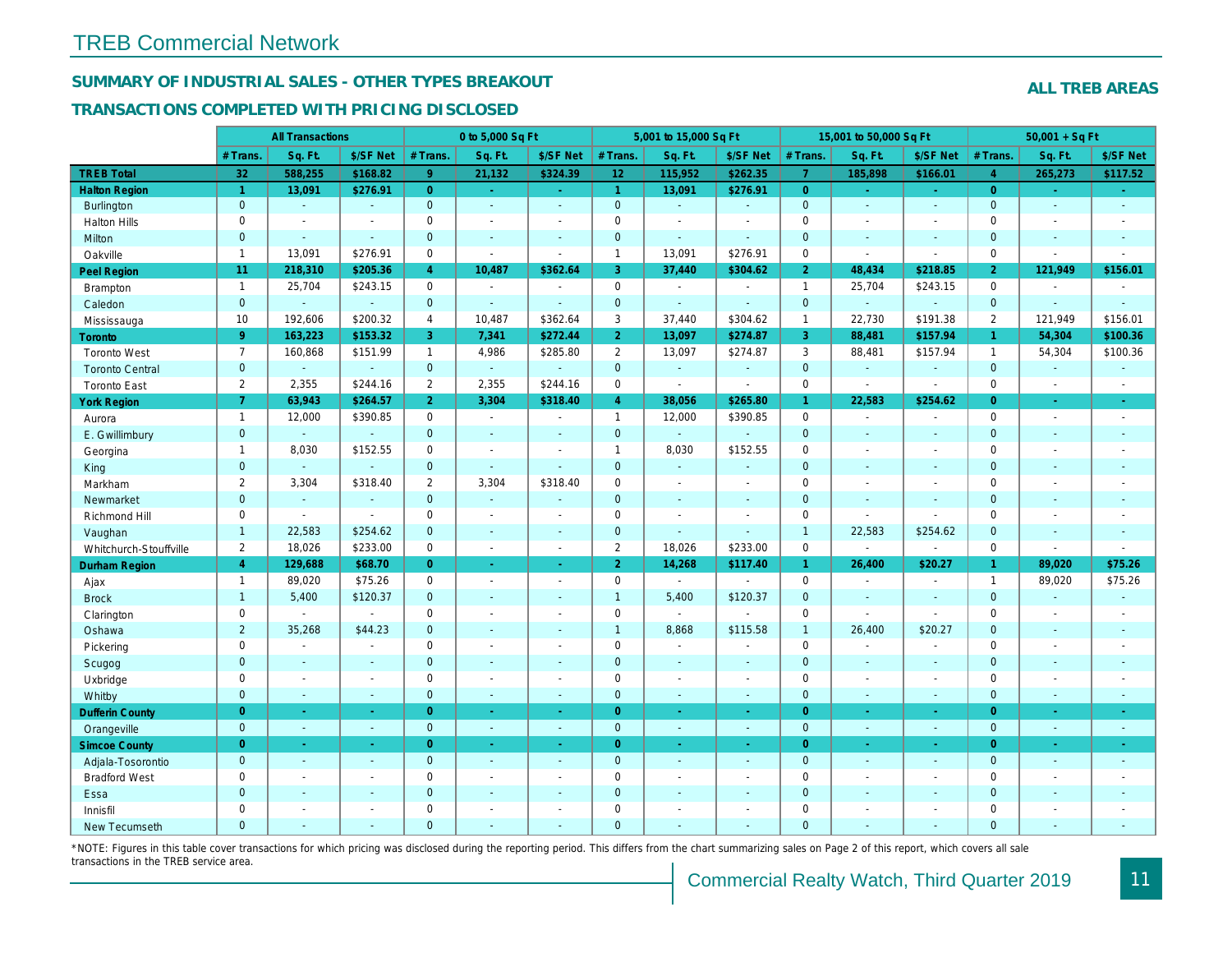## SUMMARY OF INDUSTRIAL SALES

## TRANSACTIONS COMPLETED WITH PRICING DISCLOSED

|                              |                 | <b>All Transactions</b>  |                          |                | 0 to 5,000 Sq Ft         |                          |                | 5,001 to 15,000 Sq Ft    |                          |                | 15,001 to 50,000 Sq Ft   |                          |
|------------------------------|-----------------|--------------------------|--------------------------|----------------|--------------------------|--------------------------|----------------|--------------------------|--------------------------|----------------|--------------------------|--------------------------|
|                              | # Trans.        | Sq. Ft.                  | \$/SF Net                | # Trans.       | Sq. Ft.                  | \$/SF Net                | # Trans.       | Sq. Ft.                  | \$/SF Net                | # Trans.       | Sq. Ft.                  | \$/SF Ne                 |
| <b>TREB Total</b>            | 80              | 713,115                  | \$186.07                 | 53             | 111,723                  | \$280.65                 | 16             | 150,221                  | \$261.62                 | $\overline{7}$ | 185,898                  | \$166.0                  |
| <b>City of Toronto Total</b> | 14              | 173,021                  | \$156.48                 | 8              | 17,139                   | \$236.24                 | $\overline{2}$ | 13,097                   | \$274.87                 | $\overline{3}$ | 88,481                   | \$157.94                 |
| <b>Toronto West</b>          | 10 <sup>°</sup> | 167,266                  | \$153.71                 | $\overline{4}$ | 11,384                   | \$235.86                 | $\overline{2}$ | 13,097                   | \$274.87                 | $\mathbf{3}$   | 88,481                   | \$157.94                 |
| Toronto W01                  | $\mathbf 0$     | $\sim$                   | $\blacksquare$           | $\mathbf 0$    | $\sim$                   | $\blacksquare$           | $\mathbf 0$    | $\blacksquare$           | $\omega$                 | $\mathbf 0$    | $\blacksquare$           | $\blacksquare$           |
| Toronto W02                  | $\mathbf 0$     | $\sim$                   | $\sim$                   | $\mathbf 0$    | $\sim$                   | $\blacksquare$           | $\mathbf 0$    | $\blacksquare$           | $\sim$                   | $\mathbf 0$    | $\blacksquare$           | $\blacksquare$           |
| Toronto W03                  | $\mathbf{1}$    | 4,986                    | \$285.80                 | $\mathbf 1$    | 4,986                    | \$285.80                 | 0              | $\omega$                 | $\omega$                 | 0              | $\blacksquare$           | $\blacksquare$           |
| Toronto W04                  | $\overline{2}$  | 13,097                   | \$274.87                 | $\mathbf{0}$   | $\omega$                 | $\omega$                 | $\overline{2}$ | 13,097                   | \$274.87                 | $\mathbf 0$    | $\Delta$                 | $\sim$                   |
| Toronto W05                  | 5               | 64,308                   | \$145.94                 | 3              | 6,398                    | \$196.94                 | $\mathbf 0$    | $\mathbf{r}$             | $\blacksquare$           | $\overline{2}$ | 57,910                   | \$140.30                 |
| Toronto W06                  | $\pmb{0}$       | $\sim$                   | $\sim$                   | $\mathbf 0$    | $\blacksquare$           | $\blacksquare$           | $\mathbf 0$    | $\blacksquare$           | $\overline{\phantom{a}}$ | $\mathbf 0$    | $\blacksquare$           |                          |
| Toronto W07                  | 0               | $\blacksquare$           | $\overline{\phantom{a}}$ | 0              | $\overline{\phantom{a}}$ | $\overline{\phantom{a}}$ | 0              | $\overline{\phantom{a}}$ | $\blacksquare$           | 0              | $\overline{\phantom{a}}$ | $\overline{\phantom{a}}$ |
| Toronto W08                  | $\mathbf{0}$    | $\sim$                   | $\sim$                   | $\mathbf{0}$   | $\sim$                   | $\sim$                   | $\mathbf 0$    | $\blacksquare$           | $\sim$                   | $\mathbf 0$    | $\blacksquare$           | $\sim$                   |
| Toronto W09                  | 0               | $\sim$                   | $\sim$                   | $\mathbf 0$    | $\tilde{\phantom{a}}$    | $\blacksquare$           | $\mathbf 0$    | $\sim$                   | $\blacksquare$           | $\mathbf 0$    | $\blacksquare$           | $\blacksquare$           |
| Toronto W10                  | $\overline{2}$  | 84,875                   | \$133.14                 | $\mathbf 0$    | $\blacksquare$           | $\sim$                   | $\mathbf 0$    | $\blacksquare$           | $\blacksquare$           | $\mathbf{1}$   | 30,571                   | \$191.36                 |
| <b>Toronto Central</b>       | $\mathbf{0}$    | $\sim$                   | $\sim$                   | $\overline{0}$ | $\blacksquare$           | $\blacksquare$           | $\overline{0}$ | $\sim$                   | $\sim$                   | $\overline{0}$ | $\sim$                   | $\sim$                   |
| Toronto C01                  | $\mathbf{0}$    | $\sim$                   | $\sim$                   | $\mathbf{0}$   | $\sim$                   | $\sim$                   | $\mathbf{0}$   | $\blacksquare$           | $\sim$                   | $\overline{0}$ | $\sim$                   | $\sim$                   |
| Toronto C02                  | $\mathbf 0$     | $\sim$                   | $\sim$                   | $\mathbf 0$    | $\blacksquare$           | $\blacksquare$           | $\mathsf 0$    | $\overline{a}$           | $\overline{a}$           | $\mathbf 0$    | ÷,                       | $\blacksquare$           |
| Toronto C03                  | $\mathbf 0$     | $\blacksquare$           | $\blacksquare$           | $\overline{0}$ | ä,                       | $\blacksquare$           | $\mathbf 0$    | ٠                        | ٠                        | $\mathbf{0}$   | $\blacksquare$           | $\blacksquare$           |
| Toronto C04                  | 0               | $\blacksquare$           | $\overline{\phantom{a}}$ | $\mathbf 0$    | $\blacksquare$           | $\blacksquare$           | $\mathbf 0$    | $\blacksquare$           | $\sim$                   | $\mathbf 0$    | $\blacksquare$           | $\blacksquare$           |
| Toronto C06                  | $\mathbf 0$     | $\blacksquare$           |                          | $\mathbf 0$    | $\blacksquare$           | $\blacksquare$           | $\mathbf 0$    | ÷,                       | $\blacksquare$           | $\mathbf 0$    | $\blacksquare$           | $\blacksquare$           |
| Toronto C07                  | $\mathbf 0$     |                          |                          | $\mathbf 0$    | ÷,                       | $\blacksquare$           | $\mathbf 0$    |                          | $\sim$                   | $\mathbf 0$    | J.                       | $\blacksquare$           |
| Toronto C08                  | $\mathbf{0}$    | $\sim$                   | $\sim$                   | $\mathbf 0$    | $\blacksquare$           | $\blacksquare$           | $\mathbf 0$    | ٠                        | $\blacksquare$           | $\mathbf{0}$   | $\blacksquare$           | $\blacksquare$           |
| Toronto C09                  | 0               | $\overline{\phantom{a}}$ | $\overline{\phantom{a}}$ | $\mathbf 0$    | $\blacksquare$           | $\blacksquare$           | $\mathbf 0$    | $\overline{\phantom{a}}$ | $\overline{\phantom{a}}$ | 0              | $\overline{\phantom{a}}$ | $\overline{\phantom{a}}$ |
| Toronto C10                  | $\pmb{0}$       | $\sim$                   | $\sim$                   | $\mathbf 0$    | $\blacksquare$           | $\blacksquare$           | $\mathbf 0$    | $\blacksquare$           | $\blacksquare$           | $\mathbf 0$    | $\blacksquare$           | $\blacksquare$           |
| Toronto C11                  | $\mathbf 0$     | $\sim$                   | $\sim$                   | $\mathbf 0$    | $\sim$                   | $\blacksquare$           | $\mathbf 0$    | $\sim$                   | $\blacksquare$           | $\mathbf 0$    | $\blacksquare$           | $\overline{\phantom{a}}$ |
| Toronto C12                  | $\mathbf{0}$    | $\sim$                   | $\sim$                   | $\overline{0}$ | $\sim$                   | $\blacksquare$           | $\mathbf{0}$   | $\sim$                   | $\omega$                 | $\mathbf{0}$   | $\sim$                   | $\sim$                   |
| Toronto C13                  | 0               | $\sim$                   | $\overline{\phantom{a}}$ | $\mathbf 0$    | $\sim$                   | $\blacksquare$           | $\pmb{0}$      | $\overline{\phantom{a}}$ | $\sim$                   | 0              | $\blacksquare$           | $\overline{\phantom{a}}$ |
| Toronto C14                  | $\mathbf 0$     | $\sim$                   | $\sim$                   | $\mathbf 0$    | $\sim$                   | $\blacksquare$           | $\mathbf 0$    | $\blacksquare$           | $\blacksquare$           | $\mathbf 0$    | $\blacksquare$           | $\sim$                   |
| Toronto C15                  | 0               | $\blacksquare$           | $\blacksquare$           | $\mathbf 0$    | $\blacksquare$           | $\blacksquare$           | $\mathbf 0$    | $\blacksquare$           | $\blacksquare$           | $\mathbf 0$    | $\overline{\phantom{a}}$ | $\sim$                   |
| <b>Toronto East</b>          | $\overline{4}$  | 5,755                    | \$237.01                 | $\overline{4}$ | 5,755                    | \$237.01                 | $\overline{0}$ | $\omega$                 | $\omega$                 | $\overline{0}$ | $\omega$                 | $\sim$                   |
| Toronto E01                  | 0               | $\sim$                   | $\sim$                   | $\mathbf 0$    | $\omega$                 | $\blacksquare$           | $\mathbf 0$    | $\sim$                   | $\blacksquare$           | $\mathbf 0$    | $\blacksquare$           | $\sim$                   |
| Toronto E02                  | $\mathbf 0$     | $\sim$                   | $\sim$                   | $\mathbf{0}$   | $\blacksquare$           | $\blacksquare$           | $\mathbf 0$    | $\blacksquare$           | $\sim$                   | $\mathbf{0}$   | $\blacksquare$           | $\sim$                   |
| Toronto E03                  | 0               | $\blacksquare$           | $\sim$                   | 0              | $\blacksquare$           | $\overline{\phantom{a}}$ | $\mathbf 0$    | $\blacksquare$           | $\blacksquare$           | $\mathbf 0$    | $\blacksquare$           | $\blacksquare$           |
| Toronto E04                  | $\mathbf{0}$    | $\sim$                   | $\sim$                   | $\mathbf{0}$   | $\blacksquare$           | $\blacksquare$           | $\mathbf 0$    | $\omega$                 | $\blacksquare$           | $\mathbf{0}$   | $\blacksquare$           | $\blacksquare$           |
| Toronto E05                  | 0               | $\blacksquare$           | $\blacksquare$           | $\mathbf 0$    | $\overline{\phantom{a}}$ | $\blacksquare$           | $\mathbf 0$    | $\blacksquare$           | $\blacksquare$           | $\mathbf 0$    | $\blacksquare$           | $\overline{\phantom{a}}$ |
| Toronto E06                  | $\mathbf{0}$    |                          | $\sim$                   | $\mathbf 0$    | $\blacksquare$           | $\blacksquare$           | $\mathbf 0$    | ÷,                       | ÷,                       | $\mathbf{0}$   | $\blacksquare$           | $\blacksquare$           |
| Toronto E07                  | 4               | 5,755                    | \$237.01                 | 4              | 5,755                    | \$237.01                 | 0              | $\blacksquare$           | $\blacksquare$           | 0              | $\blacksquare$           | $\blacksquare$           |
| Toronto E08                  | $\mathbf{0}$    | $\omega$                 | $\omega$                 | $\mathbf 0$    | $\sim$                   | $\blacksquare$           | $\mathbf 0$    |                          | $\omega$                 | $\mathbf{0}$   | $\omega$                 |                          |
| Toronto E09                  | 0               | $\blacksquare$           | $\sim$                   | $\mathbf 0$    | $\blacksquare$           | $\blacksquare$           | $\mathbf 0$    | $\blacksquare$           | $\blacksquare$           | $\mathbf 0$    | $\blacksquare$           | $\blacksquare$           |
| Toronto E10                  | $\mathbf 0$     |                          |                          | $\mathbf 0$    | $\blacksquare$           | $\blacksquare$           | $\mathbf 0$    |                          |                          | $\mathbf 0$    | $\blacksquare$           |                          |
| Toronto E11                  | $\mathbf 0$     | $\blacksquare$           | $\sim$                   | $\mathbf 0$    | $\blacksquare$           | $\blacksquare$           | $\mathbf 0$    | $\blacksquare$           | $\blacksquare$           | $\mathbf 0$    | $\blacksquare$           | $\blacksquare$           |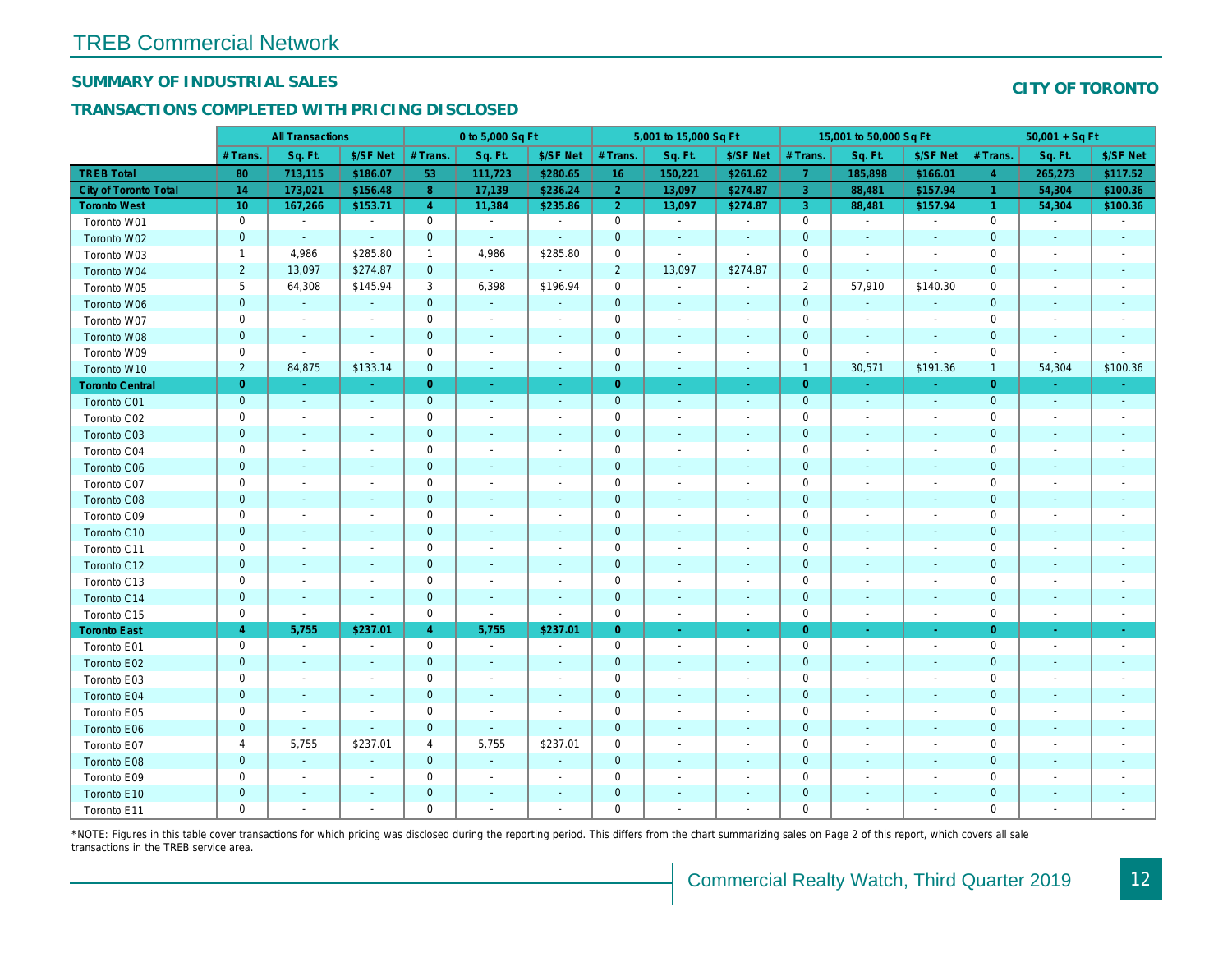# SUMMARY OF INDUSTRIAL SALES - CONDOMINIUM BREAKOUT

## TRANSACTIONS COMPLETED WITH PRICING DISCLOSED

|                        | <b>All Transactions</b> |                          | 0 to 5,000 Sq Ft         |                |                          |                          | 5,001 to 15,000 Sq Ft |                          |                          | 15,001 to 50,000 Sq Ft |                          |                          |
|------------------------|-------------------------|--------------------------|--------------------------|----------------|--------------------------|--------------------------|-----------------------|--------------------------|--------------------------|------------------------|--------------------------|--------------------------|
|                        | # Trans.                | Sq. Ft.                  | \$/SF Net                | # Trans.       | Sq. Ft.                  | \$/SF Net                | # Trans.              | Sq. Ft.                  | \$/SF Net                | # Trans.               | Sq. Ft.                  | \$/SF Ne                 |
| <b>TREB Total</b>      | 48                      | 124,860                  | \$267.35                 | 44             | 90,591                   | \$270.45                 | $\overline{4}$        | 34,269                   | \$259.16                 | $\overline{0}$         | $\blacksquare$           | $\sim$                   |
| City of Toronto Total  | 5 <sub>5</sub>          | 9,798                    | \$209.12                 | $\sqrt{5}$     | 9,798                    | \$209.12                 | $\overline{0}$        | $\sim$                   | $\sim$                   | $\overline{0}$         | ÷                        | $\sim$                   |
| <b>Toronto West</b>    | 3                       | 6,398                    | \$196.94                 | 3              | 6,398                    | \$196.94                 | $\overline{0}$        | $\sim$                   | $\omega_{\rm c}$         | $\overline{0}$         | $\omega$                 | $\omega_{\rm{eff}}$      |
| Toronto W01            | 0                       | $\sim$                   | $\sim$                   | $\mathbf 0$    | $\sim$                   | $\blacksquare$           | $\mathsf 0$           | $\sim$                   | $\blacksquare$           | $\mathbf 0$            | $\blacksquare$           | $\blacksquare$           |
| Toronto W02            | $\mathbf 0$             | $\blacksquare$           | $\sim$                   | $\mathbf 0$    | $\blacksquare$           | $\blacksquare$           | $\mathbf 0$           | $\blacksquare$           | ÷,                       | $\mathbf 0$            | $\blacksquare$           | $\blacksquare$           |
| Toronto W03            | 0                       | $\overline{\phantom{a}}$ | $\blacksquare$           | $\mathbf 0$    | $\overline{\phantom{a}}$ | $\blacksquare$           | $\mathbf 0$           | $\blacksquare$           | $\overline{\phantom{a}}$ | $\mathbf 0$            | $\overline{\phantom{a}}$ | $\blacksquare$           |
| Toronto W04            | $\mathbf 0$             | $\sim$                   | $\sim$                   | $\mathbf 0$    | $\sim$                   | $\sim$                   | $\mathbf 0$           | $\blacksquare$           | $\blacksquare$           | $\mathbf{0}$           | $\blacksquare$           | $\blacksquare$           |
| Toronto W05            | 3                       | 6,398                    | \$196.94                 | 3              | 6,398                    | \$196.94                 | $\mathsf{O}\xspace$   | $\blacksquare$           | $\blacksquare$           | $\mathbf 0$            | $\blacksquare$           | $\blacksquare$           |
| Toronto W06            | $\mathbf 0$             | $\blacksquare$           | $\sim$                   | $\mathbf 0$    | $\blacksquare$           | $\frac{1}{2}$            | $\pmb{0}$             | $\overline{\phantom{a}}$ | $\sim$                   | $\mathbf 0$            | $\blacksquare$           | $\blacksquare$           |
| Toronto W07            | 0                       | $\sim$                   | $\overline{\phantom{a}}$ | $\mathbf 0$    | $\blacksquare$           | $\overline{\phantom{a}}$ | $\mathbf 0$           | $\blacksquare$           | $\blacksquare$           | $\mathbf 0$            | $\blacksquare$           | $\blacksquare$           |
| Toronto W08            | $\mathbf{0}$            | $\sim$                   | $\sim$                   | $\mathbf 0$    | $\sim$                   | $\sim$                   | $\mathbf 0$           | $\blacksquare$           | $\blacksquare$           | $\mathbf 0$            | $\blacksquare$           | $\blacksquare$           |
| Toronto W09            | 0                       | $\blacksquare$           | $\overline{\phantom{a}}$ | $\mathbf 0$    | $\blacksquare$           | $\sim$                   | $\mathsf{O}\xspace$   | $\blacksquare$           | $\blacksquare$           | $\mathbf 0$            | $\blacksquare$           | $\blacksquare$           |
| Toronto W10            | $\mathbf{0}$            | $\sim$                   | $\sim$                   | $\mathbf 0$    | $\sim$                   | $\sim$                   | $\mathbf 0$           | $\blacksquare$           | $\omega$                 | $\mathbf 0$            | $\sim$                   | $\sim$                   |
| <b>Toronto Central</b> | $\overline{0}$          | $\sim$                   | $\sim$                   | $\mathbf{0}$   | $\sim$                   | $\sim$                   | $\overline{0}$        | $\sim$                   | $\blacksquare$           | $\overline{0}$         | $\bullet$                | $\sim$                   |
| Toronto C01            | $\mathbf{0}$            | $\sim$                   | $\sim$                   | $\mathbf 0$    | $\omega$                 | $\sim$                   | $\mathbf 0$           | $\omega$                 | $\sim$                   | $\mathbf 0$            | $\omega$                 | $\sim$                   |
| Toronto C02            | 0                       | $\overline{\phantom{a}}$ | $\overline{a}$           | $\mathbf 0$    | $\blacksquare$           | $\blacksquare$           | $\mathbf 0$           | $\blacksquare$           | $\blacksquare$           | $\mathbf 0$            | $\blacksquare$           | $\blacksquare$           |
| Toronto C03            | $\mathbf 0$             | $\overline{\phantom{a}}$ | $\sim$                   | $\mathbf 0$    | $\blacksquare$           | $\blacksquare$           | $\mathbf 0$           | $\blacksquare$           | $\blacksquare$           | $\mathbf{0}$           | $\blacksquare$           | ٠                        |
| Toronto C04            | 0                       | $\overline{\phantom{a}}$ |                          | $\mathbf 0$    | $\blacksquare$           | $\blacksquare$           | $\mathbf 0$           | $\overline{a}$           | $\overline{a}$           | $\mathbf 0$            | $\overline{\phantom{a}}$ | $\blacksquare$           |
| Toronto C06            | $\pmb{0}$               | $\sim$                   | $\blacksquare$           | $\mathbf 0$    | $\blacksquare$           | $\blacksquare$           | $\mathbf 0$           | $\blacksquare$           | $\blacksquare$           | $\mathbf 0$            | $\blacksquare$           | ٠                        |
| Toronto C07            | 0                       | $\sim$                   | $\sim$                   | $\mathsf 0$    | $\sim$                   | $\blacksquare$           | $\mathsf 0$           | $\blacksquare$           | $\blacksquare$           | $\mathbf 0$            | ÷,                       | $\blacksquare$           |
| Toronto C08            | $\mathbf 0$             | $\blacksquare$           | $\blacksquare$           | $\mathbf 0$    | $\blacksquare$           | $\blacksquare$           | $\mathbf 0$           | $\blacksquare$           | $\blacksquare$           | $\mathbf{0}$           | $\blacksquare$           | $\blacksquare$           |
| Toronto C09            | 0                       | $\overline{\phantom{a}}$ |                          | $\mathbf 0$    | $\blacksquare$           |                          | $\mathbf 0$           | $\overline{a}$           | $\overline{a}$           | $\mathbf 0$            | $\overline{\phantom{a}}$ |                          |
| Toronto C10            | $\mathbf 0$             | $\blacksquare$           | $\blacksquare$           | $\mathbf 0$    | $\blacksquare$           | $\blacksquare$           | $\mathbf 0$           | $\blacksquare$           | $\blacksquare$           | $\mathbf 0$            | $\blacksquare$           | ٠                        |
| Toronto C11            | 0                       | $\blacksquare$           | $\sim$                   | $\mathsf 0$    | $\blacksquare$           | $\blacksquare$           | $\mathsf 0$           | ÷,                       | $\blacksquare$           | $\mathbf 0$            | $\sim$                   | $\blacksquare$           |
| Toronto C12            | $\mathbf 0$             | $\sim$                   | $\sim$                   | $\mathbf 0$    | $\blacksquare$           | $\blacksquare$           | $\mathbf 0$           | $\blacksquare$           | $\blacksquare$           | $\mathbf{0}$           | $\blacksquare$           | $\blacksquare$           |
| Toronto C13            | 0                       | $\blacksquare$           | $\blacksquare$           | $\mathsf 0$    | $\blacksquare$           | $\overline{\phantom{a}}$ | $\mathsf 0$           | $\overline{\phantom{a}}$ | $\blacksquare$           | $\mathbf 0$            | $\blacksquare$           | $\blacksquare$           |
| Toronto C14            | $\mathbf 0$             | $\sim$                   | $\sim$                   | $\pmb{0}$      | $\blacksquare$           | $\blacksquare$           | $\mathbf 0$           | $\blacksquare$           | $\blacksquare$           | $\mathbf 0$            | $\blacksquare$           | $\sim$                   |
| Toronto C15            | 0                       | $\sim$                   | $\sim$                   | $\mathbf 0$    | $\sim$                   | $\sim$                   | $\mathbf 0$           | $\blacksquare$           | $\blacksquare$           | $\mathbf 0$            | $\blacksquare$           | $\sim$                   |
| <b>Toronto East</b>    | $\overline{2}$          | 3,400                    | \$232.06                 | 2 <sup>1</sup> | 3,400                    | \$232.06                 | $\overline{0}$        | $\omega$                 | $\omega_{\rm c}$         | $\overline{0}$         | $\omega$                 | $\omega_{\rm c}$         |
| Toronto E01            | 0                       | $\sim$                   | $\blacksquare$           | $\mathbf 0$    | $\sim$                   | $\sim$                   | $\mathsf 0$           | $\blacksquare$           | $\blacksquare$           | $\mathbf 0$            | $\sim$                   | $\sim$                   |
| Toronto E02            | $\mathbf 0$             | $\sim$                   | $\sim$                   | $\mathbf 0$    | $\sim$                   | $\sim$                   | $\mathbf 0$           | $\blacksquare$           | $\blacksquare$           | $\mathbf 0$            | $\blacksquare$           | $\sim$                   |
| Toronto E03            | 0                       | $\overline{\phantom{a}}$ | $\overline{\phantom{a}}$ | $\mathbf 0$    | $\sim$                   | $\overline{\phantom{a}}$ | $\mathbf 0$           | $\overline{a}$           | $\blacksquare$           | $\mathbf 0$            | $\overline{\phantom{a}}$ | $\overline{\phantom{a}}$ |
| Toronto E04            | $\mathbf{0}$            | $\blacksquare$           | $\sim$                   | $\mathbf 0$    | $\sim$                   | $\sim$                   | $\mathbf 0$           | $\overline{\phantom{a}}$ | $\blacksquare$           | $\mathbf{0}$           | $\sim$                   | $\blacksquare$           |
| Toronto E05            | 0                       | $\overline{\phantom{a}}$ | $\overline{\phantom{a}}$ | $\mathbf 0$    | $\blacksquare$           | $\overline{\phantom{a}}$ | $\mathbf 0$           | $\blacksquare$           | $\blacksquare$           | 0                      | $\blacksquare$           | $\blacksquare$           |
| Toronto E06            | $\mathbf 0$             | $\sim$                   | $\sim$                   | $\mathbf 0$    | $\blacksquare$           | $\blacksquare$           | $\mathbf 0$           | $\sim$                   | $\blacksquare$           | $\mathbf{0}$           | $\sim$                   | $\blacksquare$           |
| Toronto E07            | $\overline{2}$          | 3,400                    | \$232.06                 | $\overline{2}$ | 3,400                    | \$232.06                 | $\mathbf 0$           | $\overline{\phantom{a}}$ | $\blacksquare$           | 0                      | $\overline{\phantom{a}}$ | $\overline{\phantom{a}}$ |
| Toronto E08            | $\mathbf 0$             | $\omega$                 | $\sim$                   | $\mathbf 0$    | $\blacksquare$           | $\blacksquare$           | $\mathbf 0$           | $\blacksquare$           | $\blacksquare$           | $\mathbf{0}$           | $\sim$                   | $\blacksquare$           |
| Toronto E09            | 0                       | $\blacksquare$           | $\overline{\phantom{a}}$ | $\mathbf 0$    | $\blacksquare$           | $\overline{\phantom{a}}$ | $\mathbf 0$           | $\overline{\phantom{a}}$ | $\blacksquare$           | $\mathbf 0$            | $\overline{\phantom{a}}$ | $\overline{\phantom{a}}$ |
| Toronto E10            | $\mathbf 0$             | $\blacksquare$           |                          | $\pmb{0}$      | $\blacksquare$           | $\blacksquare$           | $\mathbf 0$           | $\overline{\phantom{a}}$ | ÷,                       | $\mathbf 0$            | $\blacksquare$           |                          |
| Toronto E11            | 0                       | $\blacksquare$           | $\overline{\phantom{a}}$ | $\mathbf 0$    | $\blacksquare$           | $\blacksquare$           | $\mathbf 0$           | $\overline{a}$           | $\overline{a}$           | $\mathbf 0$            | $\blacksquare$           | $\blacksquare$           |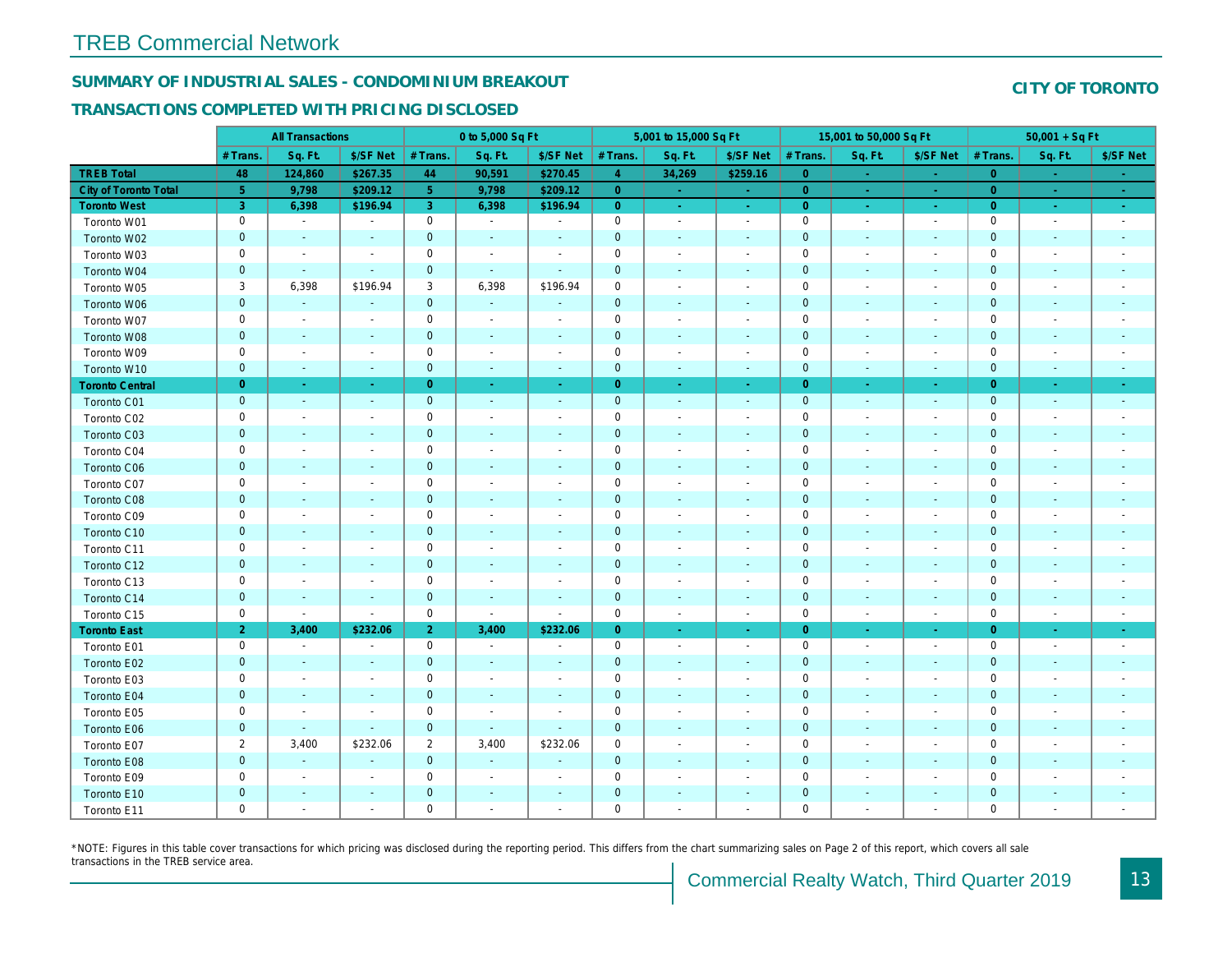# SUMMARY OF INDUSTRIAL SALES - OTHER TYPES BREAKOUT

## TRANSACTIONS COMPLETED WITH PRICING DISCLOSED

|                        |                | <b>All Transactions</b>  |                          |                | 0 to 5,000 Sq Ft         |                          |                 | 5,001 to 15,000 Sq Ft    |                          |                | 15,001 to 50,000 Sq Ft   |                          |
|------------------------|----------------|--------------------------|--------------------------|----------------|--------------------------|--------------------------|-----------------|--------------------------|--------------------------|----------------|--------------------------|--------------------------|
|                        | # Trans.       | Sq. Ft.                  | \$/SF Net                | # Trans.       | Sq. Ft.                  | \$/SF Net                | # Trans.        | Sq. Ft.                  | \$/SF Net                | # Trans.       | Sq. Ft.                  | \$/SF Ne                 |
| <b>TREB Total</b>      | 32             | 588,255                  | \$168.82                 | 9 <sup>°</sup> | 21,132                   | \$324.39                 | 12 <sub>2</sub> | 115,952                  | \$262.35                 | $\overline{7}$ | 185,898                  | \$166.0                  |
| City of Toronto Total  | 9              | 163,223                  | \$153.32                 | 3              | 7,341                    | \$272.44                 | $\overline{2}$  | 13,097                   | \$274.87                 | $\mathbf{3}$   | 88,481                   | \$157.94                 |
| <b>Toronto West</b>    | $\overline{7}$ | 160,868                  | \$151.99                 | $\mathbf{1}$   | 4,986                    | \$285.80                 | 2 <sup>1</sup>  | 13,097                   | \$274.87                 | $\mathbf{3}$   | 88,481                   | \$157.94                 |
| Toronto W01            | $\mathbf 0$    | $\blacksquare$           | $\sim$                   | $\mathbf 0$    | $\sim$                   | $\blacksquare$           | $\mathbf 0$     | $\sim$                   | $\blacksquare$           | $\mathbf 0$    | $\sim$                   | $\sim$                   |
| Toronto W02            | $\mathbf 0$    | $\sim$                   | $\sim$                   | $\mathbf{0}$   | $\sim$                   | ٠                        | $\mathbf 0$     | $\blacksquare$           | $\sim$                   | $\mathbf 0$    | $\blacksquare$           | $\sim$                   |
| Toronto W03            | $\mathbf{1}$   | 4,986                    | \$285.80                 | $\mathbf{1}$   | 4,986                    | \$285.80                 | $\mathbf 0$     | $\blacksquare$           | $\blacksquare$           | 0              | $\blacksquare$           | $\overline{\phantom{a}}$ |
| Toronto W04            | $\overline{2}$ | 13,097                   | \$274.87                 | $\mathbf 0$    | $\omega$                 | $\blacksquare$           | $\overline{2}$  | 13,097                   | \$274.87                 | $\mathbf 0$    | $\blacksquare$           | $\blacksquare$           |
| Toronto W05            | 2              | 57,910                   | \$140.30                 | $\mathbf 0$    | $\sim$                   | $\blacksquare$           | $\mathbf 0$     | $\blacksquare$           | $\blacksquare$           | $\overline{2}$ | 57,910                   | \$140.30                 |
| Toronto W06            | $\mathbf{0}$   | $\sim$                   | $\sim$                   | $\mathbf{0}$   | $\blacksquare$           | $\blacksquare$           | $\mathbf 0$     | $\blacksquare$           | $\blacksquare$           | $\mathbf 0$    | $\blacksquare$           |                          |
| Toronto W07            | 0              | $\blacksquare$           | $\overline{\phantom{a}}$ | $\mathbf 0$    | $\blacksquare$           | $\blacksquare$           | $\mathbf 0$     | $\blacksquare$           | $\blacksquare$           | $\mathbf 0$    | $\blacksquare$           | $\blacksquare$           |
| Toronto W08            | $\mathbf 0$    | $\blacksquare$           | $\blacksquare$           | $\mathbf 0$    | $\blacksquare$           | $\blacksquare$           | $\mathbf 0$     | $\blacksquare$           | $\blacksquare$           | $\mathbf{0}$   | $\blacksquare$           |                          |
| Toronto W09            | 0              | $\blacksquare$           | $\blacksquare$           | $\mathbf 0$    | $\overline{\phantom{a}}$ | $\overline{\phantom{a}}$ | $\mathbf 0$     | $\overline{\phantom{a}}$ | $\overline{\phantom{a}}$ | $\mathbf 0$    | $\blacksquare$           | $\overline{\phantom{a}}$ |
| Toronto W10            | $\overline{2}$ | 84,875                   | \$133.14                 | $\mathbf 0$    | $\blacksquare$           | $\blacksquare$           | $\mathbf 0$     | $\blacksquare$           | $\sim$                   | $\mathbf{1}$   | 30,571                   | \$191.36                 |
| <b>Toronto Central</b> | $\overline{0}$ | $\sim$                   | $\sim$                   | $\overline{0}$ | $\blacksquare$           | $\blacksquare$           | $\overline{0}$  | $\omega$                 | $\omega$                 | $\overline{0}$ | $\sim$                   | $\sim$                   |
| Toronto C01            | $\pmb{0}$      | $\blacksquare$           | $\sim$                   | $\mathbf{0}$   | $\blacksquare$           | $\blacksquare$           | $\mathbf 0$     | $\blacksquare$           | $\blacksquare$           | $\mathbf 0$    | $\blacksquare$           | $\sim$                   |
| Toronto C02            | 0              | $\blacksquare$           |                          | $\mathbf 0$    | $\blacksquare$           | $\blacksquare$           | $\mathbf 0$     | $\overline{a}$           | $\overline{a}$           | $\mathbf 0$    | ÷,                       | $\overline{\phantom{a}}$ |
| Toronto C03            | $\mathbf{0}$   | $\sim$                   | $\sim$                   | $\mathbf{0}$   | $\frac{1}{2}$            | $\blacksquare$           | $\mathbf{0}$    | $\blacksquare$           | $\blacksquare$           | $\mathbf 0$    | $\blacksquare$           | $\blacksquare$           |
| Toronto C04            | 0              | $\sim$                   |                          | $\mathbf 0$    | $\blacksquare$           | $\blacksquare$           | $\mathbf 0$     | $\sim$                   | $\sim$                   | $\mathbf 0$    | $\blacksquare$           | $\blacksquare$           |
| Toronto C06            | $\pmb{0}$      | $\sim$                   | $\sim$                   | $\mathbf 0$    | $\sim$                   | $\blacksquare$           | $\mathbf 0$     | $\blacksquare$           | $\omega$                 | $\mathbf{0}$   | $\blacksquare$           | $\blacksquare$           |
| Toronto C07            | 0              | $\overline{\phantom{a}}$ | $\overline{\phantom{a}}$ | $\mathbf 0$    | $\blacksquare$           | $\blacksquare$           | $\mathbf 0$     | $\blacksquare$           | $\blacksquare$           | $\mathbf 0$    | $\blacksquare$           | $\blacksquare$           |
| Toronto C08            | $\pmb{0}$      | $\sim$                   | $\sim$                   | $\mathbf 0$    | $\blacksquare$           | $\blacksquare$           | $\mathbf 0$     | $\blacksquare$           | $\blacksquare$           | $\mathbf 0$    | $\blacksquare$           | $\blacksquare$           |
| Toronto C09            | 0              | $\sim$                   | $\overline{\phantom{a}}$ | $\mathbf 0$    | $\sim$                   | $\blacksquare$           | $\mathbf 0$     | $\sim$                   | $\sim$                   | $\mathbf 0$    | $\sim$                   | $\overline{\phantom{a}}$ |
| Toronto C10            | $\mathbf{0}$   | $\sim$                   | $\sim$                   | $\mathbf 0$    | $\sim$                   | $\blacksquare$           | $\mathbf 0$     | $\omega$                 | $\sim$                   | $\mathbf{0}$   | $\sim$                   | $\sim$                   |
| Toronto C11            | 0              | $\overline{\phantom{a}}$ | $\overline{\phantom{a}}$ | $\mathbf 0$    | $\sim$                   | $\blacksquare$           | $\pmb{0}$       | $\blacksquare$           | $\blacksquare$           | 0              | $\blacksquare$           | $\blacksquare$           |
| Toronto C12            | $\mathbf{0}$   | $\sim$                   | $\sim$                   | $\mathbf 0$    | $\sim$                   | $\blacksquare$           | $\mathbf 0$     | $\sim$                   | $\sim$                   | $\mathbf 0$    | $\sim$                   | $\sim$                   |
| Toronto C13            | 0              | $\overline{\phantom{a}}$ | $\overline{\phantom{a}}$ | 0              | $\blacksquare$           | $\overline{\phantom{a}}$ | 0               | $\overline{\phantom{a}}$ | $\blacksquare$           | 0              | $\overline{\phantom{a}}$ | $\overline{\phantom{a}}$ |
| Toronto C14            | $\mathbf{0}$   | $\sim$                   | $\sim$                   | $\mathbf{0}$   | $\sim$                   | $\blacksquare$           | $\mathbf 0$     | $\sim$                   | $\sim$                   | $\mathbf{0}$   | $\sim$                   | $\sim$                   |
| Toronto C15            | 0              | $\blacksquare$           | $\blacksquare$           | $\mathbf 0$    | $\blacksquare$           | $\blacksquare$           | $\mathbf 0$     | $\overline{\phantom{a}}$ | $\blacksquare$           | $\mathbf 0$    | $\overline{\phantom{a}}$ | $\blacksquare$           |
| <b>Toronto East</b>    | 2 <sub>1</sub> | 2,355                    | \$244.16                 | 2 <sup>1</sup> | 2,355                    | \$244.16                 | $\overline{0}$  | $\blacksquare$           | $\bullet$                | $\overline{0}$ | $\blacksquare$           | $\sim$                   |
| Toronto E01            | 0              | $\sim$                   | $\sim$                   | $\mathbf 0$    | $\sim$                   | $\blacksquare$           | $\mathbf 0$     | $\blacksquare$           | $\blacksquare$           | $\mathbf 0$    | $\blacksquare$           | $\sim$                   |
| Toronto E02            | $\mathbf{0}$   | $\sim$                   | $\sim$                   | $\mathbf{0}$   | $\overline{\phantom{a}}$ | $\sim$                   | $\mathbf 0$     | $\sim$                   | $\sim$                   | $\mathbf 0$    | $\sim$                   | $\sim$                   |
| Toronto E03            | 0              | $\blacksquare$           | $\sim$                   | $\mathbf 0$    | $\blacksquare$           | $\blacksquare$           | $\mathbf 0$     | $\blacksquare$           | $\blacksquare$           | $\mathbf 0$    | $\blacksquare$           | $\blacksquare$           |
| Toronto E04            | $\mathbf{0}$   | $\sim$                   | $\sim$                   | $\mathbf 0$    | $\blacksquare$           | $\blacksquare$           | $\mathbf 0$     | $\blacksquare$           | $\blacksquare$           | $\mathbf{0}$   | $\blacksquare$           | $\blacksquare$           |
| Toronto E05            | 0              | $\overline{\phantom{a}}$ | $\blacksquare$           | $\mathbf 0$    | $\overline{\phantom{a}}$ | $\blacksquare$           | $\mathbf 0$     | $\overline{\phantom{a}}$ | $\blacksquare$           | $\mathbf 0$    | $\overline{\phantom{a}}$ | $\overline{\phantom{a}}$ |
| Toronto E06            | $\mathbf 0$    |                          | $\blacksquare$           | $\mathbf 0$    | $\blacksquare$           | $\blacksquare$           | $\mathbf 0$     |                          |                          | $\mathbf 0$    | $\blacksquare$           | $\overline{\phantom{a}}$ |
| Toronto E07            | $\overline{2}$ | 2,355                    | \$244.16                 | $\overline{2}$ | 2,355                    | \$244.16                 | 0               | $\blacksquare$           | $\blacksquare$           | $\mathbf 0$    | $\blacksquare$           | $\sim$                   |
| Toronto E08            | $\pmb{0}$      | $\omega$                 |                          | $\mathbf 0$    | $\sim$                   | $\blacksquare$           | $\mathbf 0$     | $\sim$                   | $\omega$                 | $\mathbf{0}$   | $\blacksquare$           | $\blacksquare$           |
| Toronto E09            | 0              | $\blacksquare$           | $\sim$                   | $\mathbf 0$    | $\blacksquare$           | $\blacksquare$           | $\mathbf 0$     | $\blacksquare$           | $\blacksquare$           | $\mathbf 0$    | $\blacksquare$           | $\blacksquare$           |
| Toronto E10            | $\mathbf 0$    |                          |                          | $\mathbf 0$    | $\blacksquare$           | $\blacksquare$           | $\mathbf 0$     |                          |                          | $\mathbf 0$    | $\overline{\phantom{a}}$ |                          |
| Toronto E11            | $\mathbf 0$    | $\blacksquare$           | $\sim$                   | $\mathbf 0$    | $\blacksquare$           | $\blacksquare$           | $\mathbf 0$     | $\blacksquare$           | $\blacksquare$           | $\mathbf 0$    | $\blacksquare$           | $\blacksquare$           |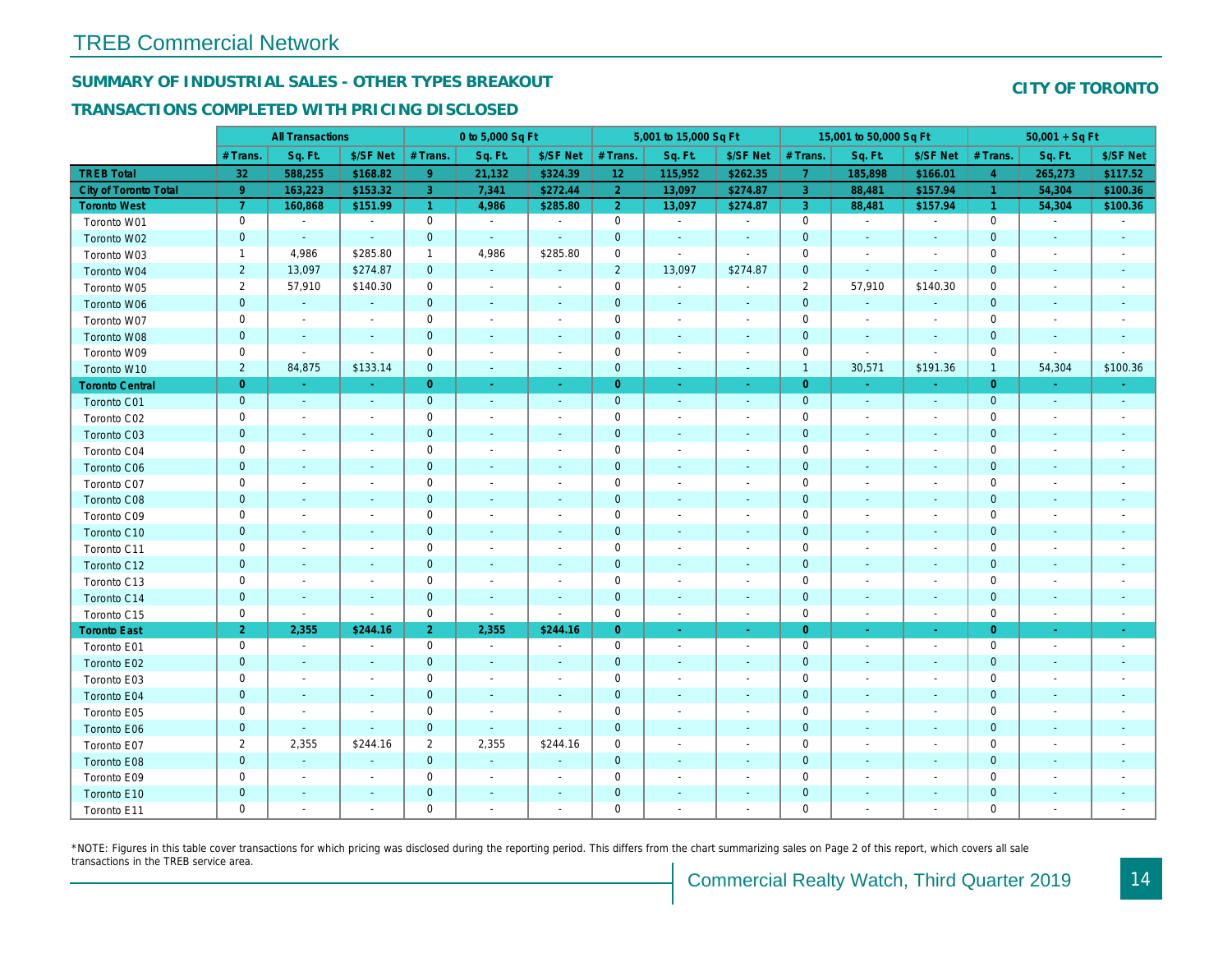## SUMMARY OF COMMERCIAL/RETAIL SALES

## TRANSACTIONS COMPLETED WITH PRICING DISCLOSED

|                        |                | <b>All Transactions</b>  |                          |                       | 0 to 1,000 Sq Ft |                |                     | 1,001 to 2,500 Sq Ft |                          |                | 2,001 to 5,000 Sq Ft     |                  |
|------------------------|----------------|--------------------------|--------------------------|-----------------------|------------------|----------------|---------------------|----------------------|--------------------------|----------------|--------------------------|------------------|
|                        | # Trans.       | Sq. Ft.                  | \$/SF Net                | # Trans.              | Sq. Ft.          | \$/SF Net      | # Trans.            | Sq. Ft.              | \$/SF Net                | # Trans.       | Sq. Ft.                  | \$/SF Ne         |
| <b>TREB Total</b>      | 96             | 616,599                  | \$170.53                 | 31                    | 17,098           | \$653.01       | 34                  | 52,752               | \$483.25                 | 16             | 57,688                   | \$385.24         |
| <b>Halton Region</b>   | 6 <sup>°</sup> | 5,678                    | \$570.80                 | $\overline{4}$        | 2,478            | \$694.92       | 2 <sup>1</sup>      | 3,200                | \$474.69                 | $\overline{0}$ | $\omega$                 | $\omega_{\rm c}$ |
| <b>Burlington</b>      | $\mathbf{1}$   | 1,400                    | \$21.43                  | $\mathbf{0}$          | $\sim$           | $\blacksquare$ | $\mathbf{1}$        | 1,400                | \$21.43                  | $\mathbf{0}$   | $\blacksquare$           | $\blacksquare$   |
| <b>Halton Hills</b>    | 0              | $\sim$                   | $\sim$                   | $\mathbf 0$           | $\blacksquare$   |                | $\mathbf 0$         | $\blacksquare$       | $\blacksquare$           | $\Omega$       | $\sim$                   | $\mathbf{r}$     |
| Milton                 | $\mathbf{0}$   | $\sim$                   | $\sim$                   | $\mathbf 0$           | $\omega$         | $\blacksquare$ | $\mathbf 0$         | $\omega_{\rm c}$     | $\blacksquare$           | $\mathbf{0}$   | $\blacksquare$           | $\blacksquare$   |
| Oakville               | 5              | 4,278                    | \$750.58                 | $\overline{4}$        | 2,478            | \$694.92       | $\mathbf{1}$        | 1,800                | \$827.22                 | $\mathbf 0$    | $\blacksquare$           | $\blacksquare$   |
| <b>Peel Region</b>     | 18             | 96,857                   | \$260.24                 | 3                     | 2,011            | \$861.07       | 9 <sup>°</sup>      | 13,444               | \$381.98                 | 3              | 13,040                   | \$323.14         |
| <b>Brampton</b>        | 8              | 55,575                   | \$131.26                 | $\overline{2}$        | 1,286            | \$444.68       | 5                   | 6,808                | \$399.95                 | $\mathbf 0$    | $\blacksquare$           | $\blacksquare$   |
| Caledon                | $\mathbf{0}$   | $\omega$                 | $\sim$                   | $\mathbf 0$           | $\omega$         |                | $\mathbf 0$         | $\omega_{\rm c}$     | $\omega$                 | $\mathbf 0$    | $\sim$                   | $\blacksquare$   |
| Mississauga            | 10             | 41,282                   | \$433.87                 | $\mathbf{1}$          | 725              | \$1,599.86     | $\overline{4}$      | 6,636                | \$363.55                 | 3              | 13,040                   | \$323.14         |
| <b>Toronto</b>         | 37             | 109,346                  | \$452.76                 | 12 <sup>2</sup>       | 6,377            | \$535.77       | 12 <sub>2</sub>     | 18,959               | \$645.39                 | 8              | 27,678                   | \$484.32         |
| <b>Toronto West</b>    | 8              | 18,620                   | \$480.91                 | $\mathbf{2}^{\prime}$ | 1,620            | \$576.85       | $\overline{2}$      | 3,000                | \$530.00                 | $\overline{4}$ | 14,000                   | \$459.29         |
| <b>Toronto Central</b> | 12             | 29,565                   | \$834.26                 | 3                     | 1,508            | \$604.77       | $5\overline{)}$     | 7,576                | \$993.66                 | $\overline{1}$ | 3,800                    | \$730.26         |
| <b>Toronto East</b>    | 17             | 61,161                   | \$259.77                 | $\overline{7}$        | 3,249            | \$483.26       | 5                   | 8,383                | \$371.94                 | 3              | 9,878                    | \$425.19         |
| <b>York Region</b>     | 24             | 37,940                   | \$339.61                 | 11                    | 6,231            | \$584.95       | 9 <sup>°</sup>      | 13,199               | \$443.59                 | $\overline{3}$ | 9,210                    | \$278.50         |
| Aurora                 | $\overline{1}$ | 1,946                    | \$328.37                 | $\mathbf 0$           | $\sim$           | $\blacksquare$ | $\mathbf{1}$        | 1,946                | \$328.37                 | $\mathbf 0$    | $\omega$                 | $\blacksquare$   |
| E. Gwillimbury         | $\mathbf{0}$   | $\omega$                 | $\omega$                 | $\mathbf{0}$          | $\sim$           |                | $\mathbf{0}$        | $\Box$               | $\blacksquare$           | $\mathbf{0}$   | $\omega$                 | $\blacksquare$   |
| Georgina               | 0              | $\sim$                   | $\sim$                   | 0                     | $\mathbf{r}$     |                | $\mathsf{O}\xspace$ | $\blacksquare$       | $\blacksquare$           | $\mathbf 0$    | $\blacksquare$           | $\blacksquare$   |
| King                   | 3              | 11,824                   | \$199.60                 | $\mathbf{1}$          | 750              | \$1,133.33     | $\mathbf{1}$        | 1,774                | \$389.00                 | $\mathbf{0}$   | $\omega$                 | $\blacksquare$   |
| Markham                | 10             | 8,294                    | \$432.76                 | 8                     | 3,906            | \$487.53       | $\mathbf{1}$        | 1,738                | \$575.37                 | $\mathbf{1}$   | 2,650                    | \$258.49         |
| Newmarket              | $\mathbf{1}$   | 660                      | \$291.67                 | $\mathbf{1}$          | 660              | \$291.67       | $\mathbf{0}$        | ä,                   | $\overline{\phantom{a}}$ | $\mathbf{0}$   | $\omega$                 | $\sim$           |
| Richmond Hill          | 3              | 3,501                    | \$625.19                 | $\mathbf{1}$          | 915              | \$762.84       | $\overline{2}$      | 2,586                | \$576.49                 | 0              | $\sim$                   | $\blacksquare$   |
| Vaughan                | $6\phantom{a}$ | 11,715                   | \$334.19                 | $\mathbf{0}$          | $\omega$         | $\overline{a}$ | $\overline{4}$      | 5,155                | \$394.76                 | $\overline{2}$ | 6,560                    | \$286.59         |
| Whitchurch-Stouffville | 0              |                          | $\blacksquare$           | $\mathbf 0$           | $\mathbf{r}$     |                | $\mathsf{O}$        | $\blacksquare$       | $\sim$                   | $\mathbf 0$    | $\overline{\phantom{a}}$ | $\sim$           |
| <b>Durham Region</b>   | 8              | 348,017                  | \$33.46                  |                       | $\mathbf{1}$     | \$650,000.0    | 2 <sup>1</sup>      | 3,950                | \$189.11                 | $\overline{0}$ | $\bullet$                | $\bullet$        |
| Ajax                   | $\overline{2}$ | 64,170                   | \$55.48                  | 0                     | $\sim$           |                | $\mathbf 0$         | $\blacksquare$       | $\overline{a}$           | $\mathbf 0$    | $\blacksquare$           | $\sim$           |
| <b>Brock</b>           | $\overline{0}$ | $\sim$                   | $\sim$                   | $\overline{0}$        | $\mathbf{r}$     | $\blacksquare$ | $\mathbf{0}$        | $\blacksquare$       | ä,                       | $\mathbf{0}$   | $\omega$                 | $\blacksquare$   |
| Clarington             | 0              |                          | $\blacksquare$           | 0                     | $\sim$           |                | $\mathsf{O}$        | $\overline{a}$       | ÷,                       | $\mathbf 0$    | ÷,                       | $\blacksquare$   |
| Oshawa                 | 5              | 282,047                  | \$27.35                  | $\mathbf{1}$          | $\mathbf{1}$     | \$650,000.0    | $\mathbf{1}$        | 2,150                | \$175.35                 | $\mathbf{0}$   | $\blacksquare$           | $\blacksquare$   |
| Pickering              | 0              | $\sim$                   | $\overline{\phantom{a}}$ | 0                     | $\sim$           |                | $\mathsf{O}$        | $\blacksquare$       | $\blacksquare$           | $\mathbf 0$    | $\sim$                   | $\blacksquare$   |
| Scugog                 | $\mathbf{0}$   | $\sim$                   | $\sim$                   | $\overline{0}$        | $\omega$         | $\blacksquare$ | $\mathbf{0}$        | $\blacksquare$       | $\blacksquare$           | $\mathbf{0}$   | $\blacksquare$           | $\blacksquare$   |
| Uxbridge               | 0              | $\overline{\phantom{a}}$ | $\blacksquare$           | $\mathbf 0$           | $\blacksquare$   | $\blacksquare$ | $\mathbf 0$         | $\blacksquare$       | $\overline{a}$           | $\mathbf 0$    | ÷,                       | $\blacksquare$   |
| Whitby                 | $\mathbf{1}$   | 1,800                    | \$205.56                 | $\mathbf{0}$          | $\blacksquare$   | $\sim$         | $\mathbf{1}$        | 1,800                | \$205.56                 | $\mathbf{0}$   | $\blacksquare$           | $\blacksquare$   |
| <b>Dufferin County</b> | $\overline{2}$ | 7,760                    | \$262.89                 | $\overline{0}$        | ÷.               | $\sim$         | $\overline{0}$      | ×.                   | $\overline{\phantom{a}}$ | $\overline{2}$ | 7,760                    | \$262.89         |
| Orangeville            | $\overline{2}$ | 7,760                    | \$262.89                 | $\overline{0}$        | $\omega$         | $\omega$       | $\mathbf{0}$        | $\omega$             | $\omega_{\rm c}$         | $\overline{2}$ | 7,760                    | \$262.89         |
| <b>Simcoe County</b>   | $\mathbf{1}$   | 11,001                   | \$56.81                  | $\overline{0}$        | $\omega$         | Ξ              | $\overline{0}$      | $\omega$             | $\omega_{\rm c}$         | $\overline{0}$ | $\omega$                 | $\omega$         |
| Adjala-Tosorontio      | $\mathbf{0}$   | $\sim$                   |                          | $\overline{0}$        | $\mathbf{r}$     | $\blacksquare$ | $\mathbf{0}$        | $\blacksquare$       | $\blacksquare$           | $\mathbf{0}$   | $\Delta$                 | $\sim$           |
| <b>Bradford West</b>   | 0              | $\blacksquare$           | $\sim$                   | 0                     | $\sim$           | $\sim$         | $\mathsf{O}\xspace$ | $\blacksquare$       | $\blacksquare$           | $\mathbf 0$    | $\blacksquare$           | $\blacksquare$   |
| Essa                   | $\mathbf{0}$   | $\sim$                   | $\sim$                   | $\mathbf 0$           | $\blacksquare$   | $\blacksquare$ | $\mathbf 0$         | ä,                   | ä,                       | $\mathbf 0$    | $\sim$                   |                  |
| Innisfil               | $\mathbf{1}$   | 11,001                   | \$56.81                  | 0                     | $\blacksquare$   | $\blacksquare$ | $\mathbf 0$         | ä,                   | $\blacksquare$           | $\mathbf 0$    | $\sim$                   | $\blacksquare$   |
| <b>New Tecumseth</b>   | $\Omega$       |                          |                          | $\Omega$              |                  |                | $\mathbf{0}$        |                      |                          | $\Omega$       |                          |                  |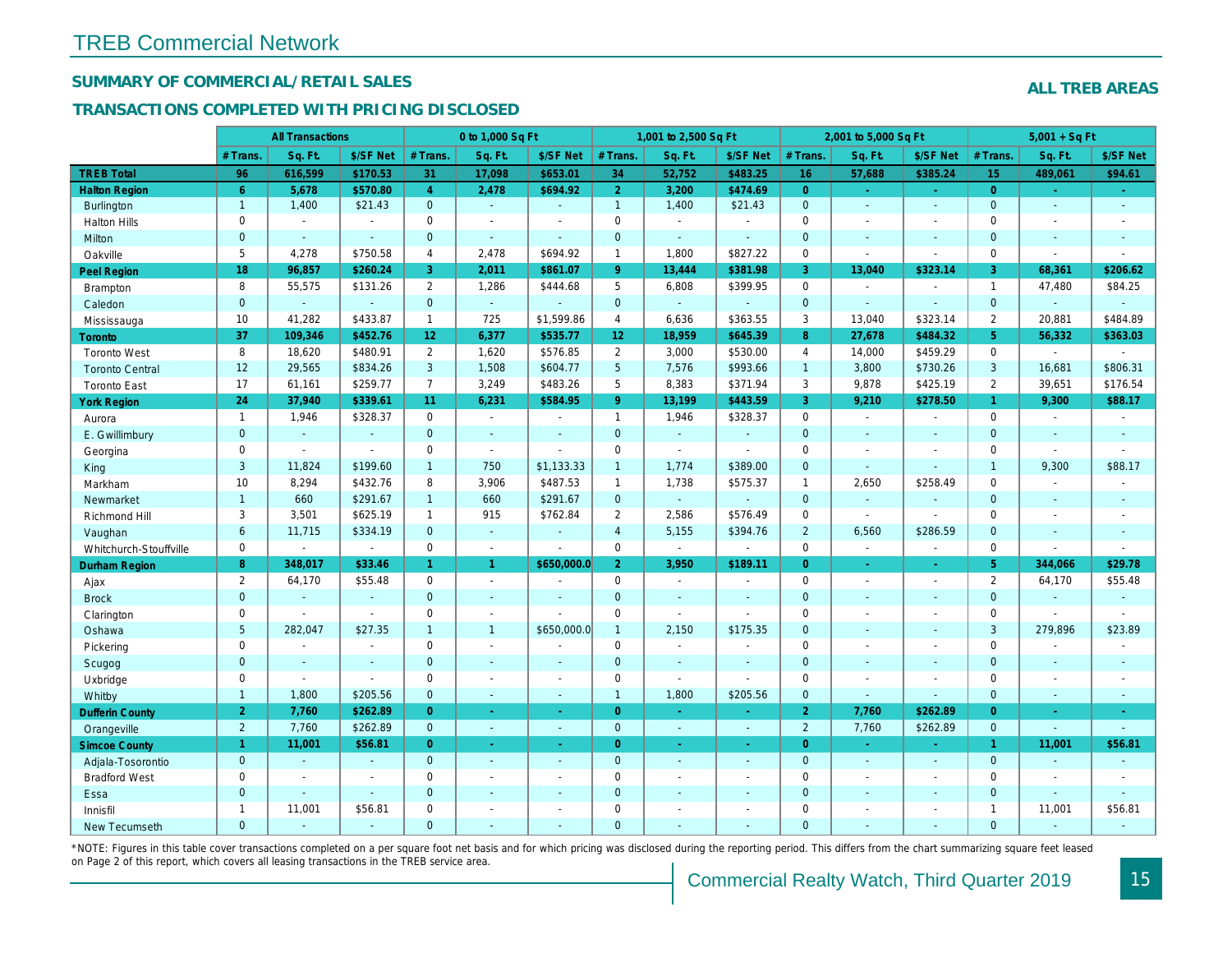## SUMMARY OF COMMERCIAL/RETAIL SALES - CONDOMINIUM BREAKOUT

## TRANSACTIONS COMPLETED WITH PRICING DISCLOSED

|                        |                 | <b>All Transactions</b> |                       |                | 0 to 1,000 Sq Ft |                          |                | 1,001 to 2,500 Sq Ft  |                  |                | 2,001 to 5,000 Sq Ft |                          |
|------------------------|-----------------|-------------------------|-----------------------|----------------|------------------|--------------------------|----------------|-----------------------|------------------|----------------|----------------------|--------------------------|
|                        | # Trans         | Sq. Ft.                 | \$/SF Net             | # Trans.       | Sq. Ft.          | \$/SF Net                | # Trans.       | Sq. Ft.               | \$/SF Net        | # Trans.       | Sq. Ft.              | \$/SF Ne                 |
| <b>TREB Total</b>      | 29              | 47,249                  | \$504.19              | 13             | 8,205            | \$589.00                 | 11             | 17,221                | \$523.16         | $\overline{4}$ | 13,610               | \$277.74                 |
| <b>Halton Region</b>   | $\overline{4}$  | 2,478                   | \$694.92              | $\overline{4}$ | 2,478            | \$694.92                 | $\overline{0}$ | ÷.                    | ÷.               | $\overline{0}$ | $\omega$             | $\sim$                   |
| Burlington             | $\mathbf{0}$    | $\omega$                | $\Delta$              | $\mathbf{0}$   | $\omega$         | $\Delta$                 | $\mathbf{0}$   | $\Box$                | $\blacksquare$   | $\mathbf{0}$   | $\mathbf{r}$         | $\sim$                   |
| <b>Halton Hills</b>    | $\mathbf 0$     | $\omega$                | $\tilde{\phantom{a}}$ | $\mathbf 0$    | $\sim$           |                          | $\pmb{0}$      | $\blacksquare$        | $\blacksquare$   | $\mathbf 0$    | $\overline{a}$       | $\blacksquare$           |
| Milton                 | $\mathbf{0}$    | $\omega$                | $\omega$              | $\mathbf{0}$   | ÷.               | $\sim$                   | $\mathbf 0$    | $\omega$              | $\blacksquare$   | $\mathbf 0$    | $\omega$             | $\sim$                   |
| Oakville               | $\overline{4}$  | 2,478                   | \$694.92              | $\overline{4}$ | 2.478            | \$694.92                 | $\pmb{0}$      | $\sim$                | $\sim$           | $\mathbf 0$    | $\overline{a}$       | $\blacksquare$           |
| Peel Region            | $\overline{7}$  | 16,023                  | \$547.03              | $\overline{2}$ | 1,286            | \$444.68                 | $\overline{4}$ | 6,524                 | \$305.47         | $\overline{0}$ | $\blacksquare$       | $\sigma_{\rm c}$         |
| Brampton               | $\overline{4}$  | 4,675                   | \$354.03              | $\overline{2}$ | 1,286            | \$444.68                 | $\overline{2}$ | 3,388                 | \$319.62         | $\mathbf 0$    | $\blacksquare$       | $\blacksquare$           |
| Caledon                | $\mathbf{0}$    | $\omega$                | $\blacksquare$        | $\mathbf{0}$   | $\omega$         | $\blacksquare$           | $\mathbf{0}$   | $\omega_{\rm c}$      | $\omega$         | $\mathbf 0$    | $\omega$             | $\sim$                   |
| Mississauga            | 3               | 11,348                  | \$626.54              | $\mathbf 0$    | $\blacksquare$   | $\blacksquare$           | $\overline{2}$ | 3,136                 | \$290.18         | $\mathbf 0$    | $\sim$               | $\blacksquare$           |
| Toronto                | $\bf8$          | 10,015                  | \$605.10              | 5              | 2,814            | \$629.03                 | $\overline{2}$ | 2,801                 | \$1,097.82       | $\mathbf{1}$   | 4,400                | \$276.1                  |
| <b>Toronto West</b>    | $\overline{2}$  | 5,030                   | \$321.07              | $\mathbf{1}$   | 630              | \$634.92                 | $\mathbf 0$    | $\omega$              | $\overline{a}$   | $\mathbf{1}$   | 4,400                | \$276.14                 |
| <b>Toronto Central</b> | $\overline{4}$  | 3,843                   | \$982.31              | $\overline{2}$ | 1,042            | \$671.79                 | $\overline{2}$ | 2,801                 | \$1,097.82       | $\mathbf 0$    | $\omega$             | $\blacksquare$           |
| <b>Toronto East</b>    | $\overline{2}$  | 1,142                   | \$586.78              | $\overline{2}$ | 1,142            | \$586.78                 | 0              | $\blacksquare$        | $\sim$           | $\mathbf 0$    | $\blacksquare$       | $\blacksquare$           |
| <b>York Region</b>     | 10 <sup>°</sup> | 18,733                  | \$388.37              | $\overline{2}$ | 1,627            | \$472.53                 | 5 <sup>5</sup> | 7,896                 | \$499.19         | 3              | 9,210                | \$278.50                 |
| Aurora                 | $\mathbf{1}$    | 1,946                   | \$328.37              | $\mathbf 0$    | $\sim$           | $\sim$                   | $\mathbf{1}$   | 1,946                 | \$328.37         | $\mathbf 0$    | $\blacksquare$       | $\sim$                   |
| E. Gwillimbury         | $\mathbf{0}$    | $\omega$                | $\blacksquare$        | $\mathbf{0}$   | $\sim$           |                          | $\mathbf 0$    | $\omega$              | $\blacksquare$   | $\mathbf{0}$   | $\blacksquare$       | $\blacksquare$           |
| Georgina               | $\mathbf 0$     | $\blacksquare$          | $\blacksquare$        | $\Omega$       | $\sim$           | $\sim$                   | $\pmb{0}$      | $\blacksquare$        | $\sim$           | $\mathbf 0$    | $\blacksquare$       | $\blacksquare$           |
| King                   | $\mathbf{1}$    | 1,774                   | \$389.00              | $\mathbf{0}$   | $\sim$           |                          | $\mathbf{1}$   | 1,774                 | \$389.00         | $\mathbf 0$    | $\blacksquare$       | $\blacksquare$           |
| Markham                | $\overline{4}$  | 6,015                   | \$407.95              | $\overline{2}$ | 1,627            | \$472.53                 | $\mathbf{1}$   | 1,738                 | \$575.37         | $\mathbf{1}$   | 2,650                | \$258.49                 |
| Newmarket              | $\mathbf{0}$    | $\omega$                | $\sim$                | $\mathbf{0}$   | $\Delta$         | $\sim$                   | $\pmb{0}$      | $\omega$              | $\blacksquare$   | $\mathbf 0$    | $\omega$             | $\blacksquare$           |
| Richmond Hill          | $\mathbf{1}$    | 1,428                   | \$770.31              | $\mathbf 0$    | $\sim$           | $\overline{\phantom{a}}$ | $\mathbf{1}$   | 1,428                 | \$770.31         | $\mathbf 0$    | $\blacksquare$       | $\overline{\phantom{a}}$ |
| Vaughan                | 3               | 7,570                   | \$316.05              | $\mathbf{0}$   | $\sim$           | $\sim$                   | $\overline{1}$ | 1,010                 | \$507.43         | $\overline{2}$ | 6,560                | \$286.59                 |
| Whitchurch-Stouffville | $\mathbf 0$     | $\blacksquare$          | $\blacksquare$        | $\mathbf 0$    | $\blacksquare$   | $\blacksquare$           | $\mathbf 0$    | $\blacksquare$        | $\blacksquare$   | $\mathbf 0$    | $\blacksquare$       | $\blacksquare$           |
| <b>Durham Region</b>   | $\overline{0}$  | $\omega$                | $\omega$              | $\overline{0}$ | $\omega$         | $\omega$                 | $\overline{0}$ | $\omega$              | $\omega_{\rm c}$ | $\overline{0}$ | $\sim$               | $\omega$                 |
| Ajax                   | $\mathbf 0$     | $\sim$                  | $\blacksquare$        | $\mathbf 0$    | $\sim$           | $\sim$                   | $\pmb{0}$      | $\sim$                | $\blacksquare$   | $\mathbf 0$    | $\blacksquare$       | $\sim$                   |
| <b>Brock</b>           | $\mathbf{0}$    | $\omega$                | $\blacksquare$        | $\mathbf 0$    | $\omega$         | $\sim$                   | $\mathbf 0$    | $\omega$              | $\omega$         | $\mathbf 0$    | $\omega$             | $\sim$                   |
| Clarington             | $\mathbf 0$     | $\blacksquare$          | $\blacksquare$        | $\mathbf 0$    |                  |                          | $\pmb{0}$      | $\blacksquare$        | $\sim$           | $\mathbf 0$    | L.                   | $\blacksquare$           |
| Oshawa                 | $\overline{0}$  | $\sim$                  | $\sim$                | $\mathbf{0}$   |                  |                          | $\mathbf 0$    | $\blacksquare$        | $\blacksquare$   | $\mathbf{0}$   | $\blacksquare$       | $\blacksquare$           |
| Pickering              | $\mathbf 0$     | $\blacksquare$          | $\blacksquare$        | $\mathbf 0$    | $\sim$           |                          | $\pmb{0}$      | $\tilde{\phantom{a}}$ | $\blacksquare$   | $\mathbf 0$    | ÷,                   | $\blacksquare$           |
| Scugog                 | $\mathbf{0}$    | $\blacksquare$          | $\blacksquare$        | $\mathbf{0}$   | $\sim$           | $\sim$                   | $\mathbf 0$    | $\blacksquare$        | $\blacksquare$   | $\mathbf 0$    | $\blacksquare$       | $\blacksquare$           |
| Uxbridge               | $\mathbf 0$     | $\sim$                  | $\sim$                | $\mathbf 0$    | ÷.               | $\sim$                   | $\pmb{0}$      | $\blacksquare$        | $\blacksquare$   | $\mathbf 0$    | L.                   | $\blacksquare$           |
| Whitby                 | $\overline{0}$  | $\blacksquare$          | $\sim$                | $\mathbf{0}$   | $\sim$           | $\blacksquare$           | $\mathbf 0$    | $\blacksquare$        | $\blacksquare$   | $\mathbf{0}$   | $\blacksquare$       | $\sim$                   |
| <b>Dufferin County</b> | $\overline{0}$  | $\sim$                  | $\sim$                | $\overline{0}$ | ÷.               | $\blacksquare$           | $\overline{0}$ | $\blacksquare$        | $\blacksquare$   | $\overline{0}$ | ×.                   | $\sim$                   |
| Orangeville            | $\mathbf{0}$    | $\omega$                | $\sim$                | $\mathbf{0}$   | $\omega$         | $\sim$                   | $\mathbf{0}$   | $\omega$              | $\blacksquare$   | $\mathbf{0}$   | $\omega$             | $\sim$                   |
| <b>Simcoe County</b>   | $\overline{0}$  | $\sim$                  | $\omega$              | $\overline{0}$ | $\sim$           | $\sim$                   | $\overline{0}$ | $\blacksquare$        | $\blacksquare$   | $\overline{0}$ | $\blacksquare$       | $\sigma_{\rm c}$         |
| Adjala-Tosorontio      | $\mathbf{0}$    | $\sim$                  | $\sim$                | $\mathbf 0$    | $\sim$           | $\sim$                   | $\mathbf 0$    | $\omega$              | $\blacksquare$   | $\mathbf 0$    | $\omega$             | $\sim$                   |
| <b>Bradford West</b>   | $\mathbf 0$     | $\sim$                  | $\blacksquare$        | $\mathbf 0$    | $\sim$           | $\sim$                   | $\pmb{0}$      | $\blacksquare$        | $\blacksquare$   | $\mathbf 0$    | $\blacksquare$       | $\sim$                   |
| Essa                   | $\mathbf{0}$    | $\sim$                  | $\sim$                | $\mathbf{0}$   |                  | $\sim$                   | $\pmb{0}$      | $\blacksquare$        | $\blacksquare$   | $\mathbf 0$    | $\blacksquare$       |                          |
| Innisfil               | $\mathbf 0$     | $\blacksquare$          | $\blacksquare$        | $\mathbf 0$    | $\sim$           | $\sim$                   | $\pmb{0}$      | $\blacksquare$        | $\blacksquare$   | $\mathbf 0$    | $\blacksquare$       | $\blacksquare$           |
| <b>New Tecumseth</b>   | $\Omega$        |                         |                       | $\Omega$       |                  |                          | $\Omega$       |                       |                  | $\overline{0}$ |                      |                          |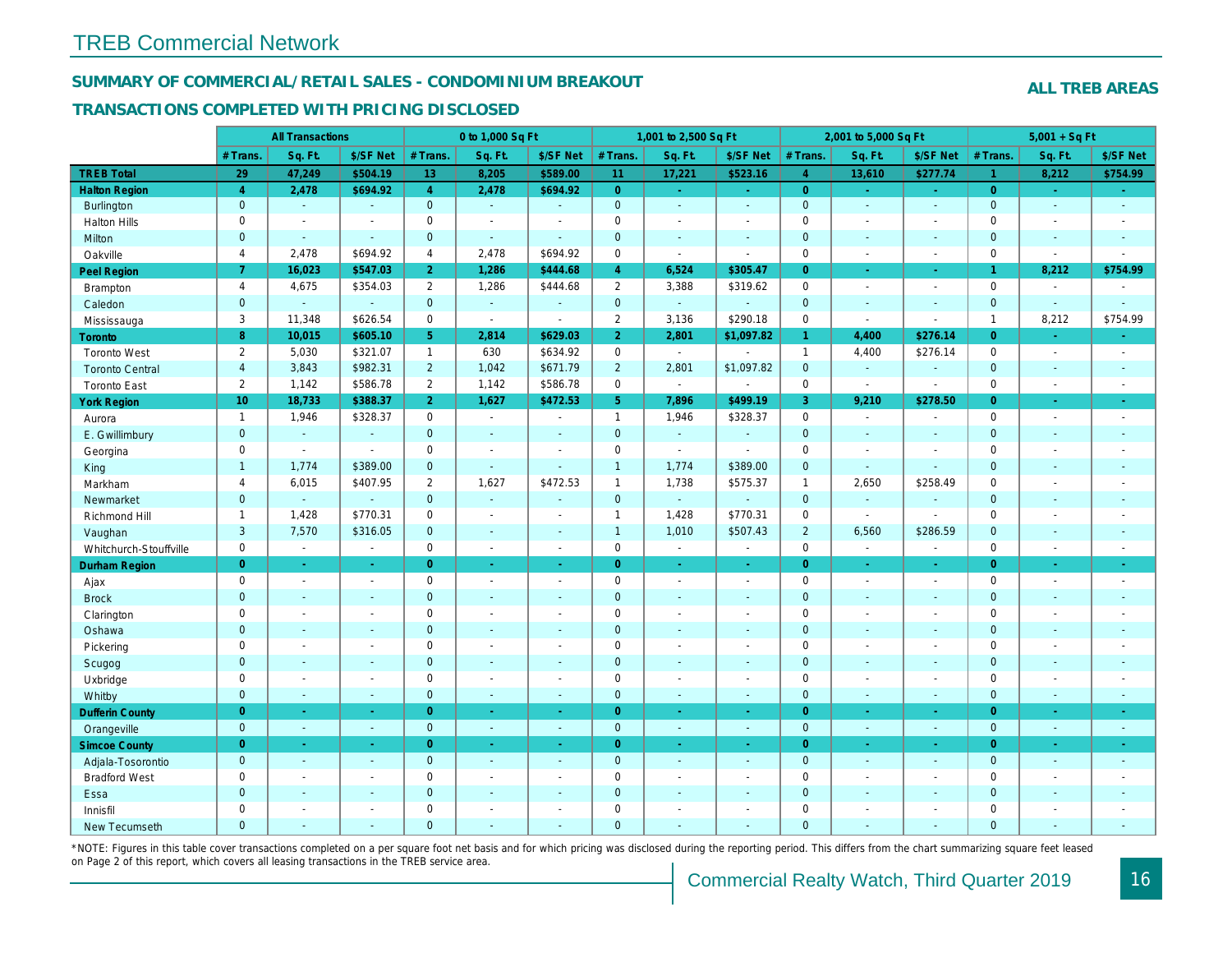## SUMMARY OF COMMERCIAL/RETAIL SALES - OTHER TYPES BREAKOUT

### TRANSACTIONS COMPLETED WITH PRICING DISCLOSED

|                        |                | <b>All Transactions</b> |                |                      | 0 to 1,000 Sq Ft |                          |                     | 1,001 to 2,500 Sq Ft |                |                 | 2,001 to 5,000 Sq Ft |                |
|------------------------|----------------|-------------------------|----------------|----------------------|------------------|--------------------------|---------------------|----------------------|----------------|-----------------|----------------------|----------------|
|                        | # Trans.       | Sq. Ft.                 | \$/SF Net      | # Trans.             | Sq. Ft.          | \$/SF Net                | # Trans.            | Sq. Ft.              | \$/SF Net      | # Trans.        | Sq. Ft.              | \$/SF Ne       |
| <b>TREB Total</b>      | 67             | 569,351                 | \$142.84       | 18                   | 8,893            | \$712.07                 | 23                  | 35,531               | \$463.90       | 12 <sub>1</sub> | 44,078               | \$418.43       |
| <b>Halton Region</b>   | $\overline{2}$ | 3,200                   | \$474.69       | $\overline{0}$       | $\sim$           | $\omega_{\rm c}$         | 2 <sup>1</sup>      | 3,200                | \$474.69       | $\overline{0}$  | $\omega$             | $\omega$       |
| <b>Burlington</b>      | $\mathbf{1}$   | 1,400                   | \$21.43        | $\mathbf 0$          | $\omega$         | $\overline{a}$           | $\mathbf{1}$        | 1,400                | \$21.43        | $\mathbf{0}$    | $\omega$             | $\omega$       |
| <b>Halton Hills</b>    | 0              | $\blacksquare$          | $\sim$         | $\mathbf 0$          | $\sim$           | $\ddot{\phantom{1}}$     | $\mathsf 0$         | $\blacksquare$       | ä,             | $\mathbf 0$     | $\sim$               | $\blacksquare$ |
| Milton                 | $\overline{0}$ | $\mathbf{r}$            | $\mathbf{r}$   | $\overline{0}$       | $\omega$         | $\sim$                   | $\mathbf{0}$        | ä,                   | $\blacksquare$ | $\mathbf{0}$    | $\Delta$             | $\sim$         |
| Oakville               | $\mathbf{1}$   | 1,800                   | \$827.22       | 0                    | $\blacksquare$   | $\blacksquare$           | $\mathbf{1}$        | 1,800                | \$827.22       | $\mathbf 0$     | $\blacksquare$       | $\blacksquare$ |
| <b>Peel Region</b>     | 11             | 80,834                  | \$203.39       | $\blacktriangleleft$ | 725              | \$1,599.86               | 5 <sup>5</sup>      | 6,920                | \$454.12       | $\mathbf{3}$    | 13,040               | \$323.1        |
| <b>Brampton</b>        | 4              | 50,900                  | \$110.80       | $\mathbf 0$          | $\sim$           |                          | 3                   | 3,420                | \$479.53       | $\mathbf 0$     | $\sim$               | $\sim$         |
| Caledon                | $\mathbf{0}$   | $\omega$                | $\omega$       | $\mathbf{0}$         | $\omega$         | $\blacksquare$           | $\mathbf{0}$        | $\Box$               | $\omega$       | $\mathbf{0}$    | $\blacksquare$       | $\blacksquare$ |
| Mississauga            | $\overline{7}$ | 29.934                  | \$360.83       | $\mathbf{1}$         | 725              | \$1,599.86               | $\overline{2}$      | 3,500                | \$429.29       | 3               | 13,040               | \$323.14       |
| Toronto                | 29             | 99,331                  | \$437.40       | $\overline{7}$       | 3,563            | \$462.11                 | 10 <sup>°</sup>     | 16,158               | \$566.96       | $\mathbf{7}$    | 23,278               | \$523.67       |
| <b>Toronto West</b>    | 6              | 13,590                  | \$540.07       | $\mathbf{1}$         | 990              | \$539.90                 | $\overline{2}$      | 3,000                | \$530.00       | 3               | 9,600                | \$543.23       |
| <b>Toronto Central</b> | 8              | 25,722                  | \$812.15       | 1                    | 466              | \$454.94                 | $\mathbf{3}$        | 4,775                | \$932.57       | $\overline{1}$  | 3,800                | \$730.26       |
| <b>Toronto East</b>    | 15             | 60,019                  | \$253.55       | 5                    | 2,107            | \$427.15                 | 5                   | 8,383                | \$371.94       | 3               | 9,878                | \$425.19       |
| <b>York Region</b>     | 14             | 19,207                  | \$292.04       | 9 <sup>°</sup>       | 4,604            | \$624.67                 | $\overline{4}$      | 5,303                | \$360.80       | $\Omega$        | ÷.                   | $\omega$       |
| Aurora                 | 0              | $\blacksquare$          | $\sim$         | 0                    | $\blacksquare$   | $\sim$                   | $\mathbf 0$         | $\blacksquare$       | $\blacksquare$ | $\mathbf 0$     | ÷,                   | $\sim$         |
| E. Gwillimbury         | $\mathbf 0$    | $\sim$                  | $\sim$         | $\mathbf 0$          | $\sim$           |                          | $\mathbf{0}$        | $\blacksquare$       | ä,             | $\mathbf{0}$    | $\blacksquare$       | $\blacksquare$ |
| Georgina               | 0              | $\sim$                  | $\blacksquare$ | 0                    | $\blacksquare$   | ÷                        | $\mathbf 0$         | $\blacksquare$       | $\blacksquare$ | $\mathbf 0$     | $\blacksquare$       | $\blacksquare$ |
| King                   | $\overline{2}$ | 10,050                  | \$166.17       | $\mathbf{1}$         | 750              | \$1,133.33               | $\mathbf 0$         | $\blacksquare$       | $\sim$         | $\mathbf{0}$    | $\sim$               | $\blacksquare$ |
| Markham                | 6              | 2,279                   | \$498.24       | 6                    | 2,279            | \$498.24                 | $\mathbf 0$         | $\blacksquare$       | $\blacksquare$ | $\mathbf 0$     | $\blacksquare$       | $\blacksquare$ |
| Newmarket              | $\mathbf{1}$   | 660                     | \$291.67       | 1                    | 660              | \$291.67                 | $\overline{0}$      | $\blacksquare$       | ÷,             | $\mathbf{0}$    | $\sim$               | $\blacksquare$ |
| Richmond Hill          | $\mathbf{2}$   | 2,073                   | \$525.23       | $\mathbf{1}$         | 915              | \$762.84                 | $\mathbf{1}$        | 1,158                | \$337.48       | $\mathbf 0$     | $\blacksquare$       | $\blacksquare$ |
| Vaughan                | 3              | 4,145                   | \$367.31       | $\overline{0}$       | $\omega$         | $\sim$                   | $\mathbf{3}$        | 4,145                | \$367.31       | $\mathbf{0}$    | $\sim$               | $\sim$         |
| Whitchurch-Stouffville | 0              | $\sim$                  | $\sim$         | $\mathbf 0$          | $\blacksquare$   | $\blacksquare$           | $\mathsf{O}$        | $\blacksquare$       | $\blacksquare$ | $\mathbf 0$     | $\blacksquare$       | $\blacksquare$ |
| Durham Region          | 8              | 348,017                 | \$33.46        |                      | $\mathbf{1}$     | \$650,000.0              | 2 <sup>1</sup>      | 3,950                | \$189.11       | $\overline{0}$  | ÷.                   | $\sim$         |
| Ajax                   | $\overline{2}$ | 64,170                  | \$55.48        | 0                    | $\blacksquare$   |                          | $\mathsf{O}\xspace$ | $\blacksquare$       | $\overline{a}$ | $\mathbf 0$     | $\overline{a}$       | $\blacksquare$ |
| <b>Brock</b>           | $\mathbf{0}$   | $\blacksquare$          | $\sim$         | $\overline{0}$       | $\omega$         | $\overline{\phantom{a}}$ | $\mathbf{0}$        | $\blacksquare$       | ÷,             | $\mathbf{0}$    | $\blacksquare$       | $\sim$         |
| Clarington             | 0              | $\sim$                  | $\mathbf{r}$   | 0                    | $\blacksquare$   |                          | $\mathbf 0$         | ä,                   | ä,             | $\mathbf 0$     | ÷,                   | $\blacksquare$ |
| Oshawa                 | 5              | 282,047                 | \$27.35        | $\mathbf{1}$         | $\mathbf{1}$     | \$650,000.0              | $\mathbf{1}$        | 2,150                | \$175.35       | $\mathbf{0}$    | $\blacksquare$       | $\blacksquare$ |
| Pickering              | 0              | $\sim$                  | $\sim$         | $\mathbf 0$          | $\blacksquare$   |                          | $\mathsf{O}$        | $\blacksquare$       | $\blacksquare$ | $\mathbf 0$     | $\sim$               | $\blacksquare$ |
| Scugog                 | $\mathbf{0}$   | $\sim$                  | $\sim$         | $\mathbf 0$          | $\omega$         | $\blacksquare$           | $\pmb{0}$           | $\blacksquare$       | $\blacksquare$ | $\mathbf{0}$    | $\Delta$             | $\mathbf{r}$   |
| Uxbridge               | $\mathbf{0}$   | $\sim$                  | $\blacksquare$ | 0                    | $\blacksquare$   | $\sim$                   | $\mathbf 0$         | $\blacksquare$       | $\blacksquare$ | $\mathbf 0$     | ÷.                   | $\blacksquare$ |
| Whitby                 | $\mathbf{1}$   | 1,800                   | \$205.56       | $\mathbf{0}$         | $\blacksquare$   | $\sim$                   | $\mathbf{1}$        | 1,800                | \$205.56       | $\mathbf{0}$    | $\blacksquare$       | $\blacksquare$ |
| <b>Dufferin County</b> | $\overline{2}$ | 7,760                   | \$262.89       | $\overline{0}$       | $\omega$         | $\sim$                   | $\overline{0}$      | $\blacksquare$       | ×.             | 2 <sup>1</sup>  | 7,760                | \$262.89       |
| Orangeville            | $\overline{2}$ | 7,760                   | \$262.89       | $\overline{0}$       | $\omega$         | $\omega$                 | $\overline{0}$      | $\omega$             | $\mathbf{r}$   | $\overline{2}$  | 7,760                | \$262.89       |
| <b>Simcoe County</b>   | $\mathbf{1}$   | 11,001                  | \$56.81        | $\overline{0}$       | $\omega$         | $\omega$                 | $\overline{0}$      | $\omega$             | $\omega$       | $\overline{0}$  | $\omega$             | $\omega$       |
| Adjala-Tosorontio      | $\mathbf{0}$   |                         |                | $\mathbf{0}$         | $\sim$           | $\blacksquare$           | $\mathbf{0}$        | $\blacksquare$       | ä,             | $\mathbf{0}$    | $\omega$             | $\sim$         |
| <b>Bradford West</b>   | 0              | $\sim$                  | $\sim$         | 0                    | $\blacksquare$   | $\sim$                   | $\mathsf 0$         | $\blacksquare$       | $\blacksquare$ | $\mathbf 0$     | $\blacksquare$       | $\blacksquare$ |
| Essa                   | $\mathbf{0}$   | $\blacksquare$          | $\omega$       | $\mathbf 0$          | $\blacksquare$   | ä,                       | $\pmb{0}$           | ÷,                   | ÷,             | $\mathbf{0}$    | $\blacksquare$       | $\blacksquare$ |
| Innisfil               | $\mathbf{1}$   | 11,001                  | \$56.81        | $\mathbf 0$          | $\blacksquare$   | $\blacksquare$           | $\mathbf 0$         | $\overline{a}$       | $\blacksquare$ | $\mathbf 0$     | $\blacksquare$       | $\blacksquare$ |
| <b>New Tecumseth</b>   | $\Omega$       | $\sim$                  |                | $\mathbf{0}$         | ÷.               | ÷                        | $\mathbf{0}$        | ä,                   | $\overline{a}$ | $\Omega$        | $\overline{a}$       | $\sim$         |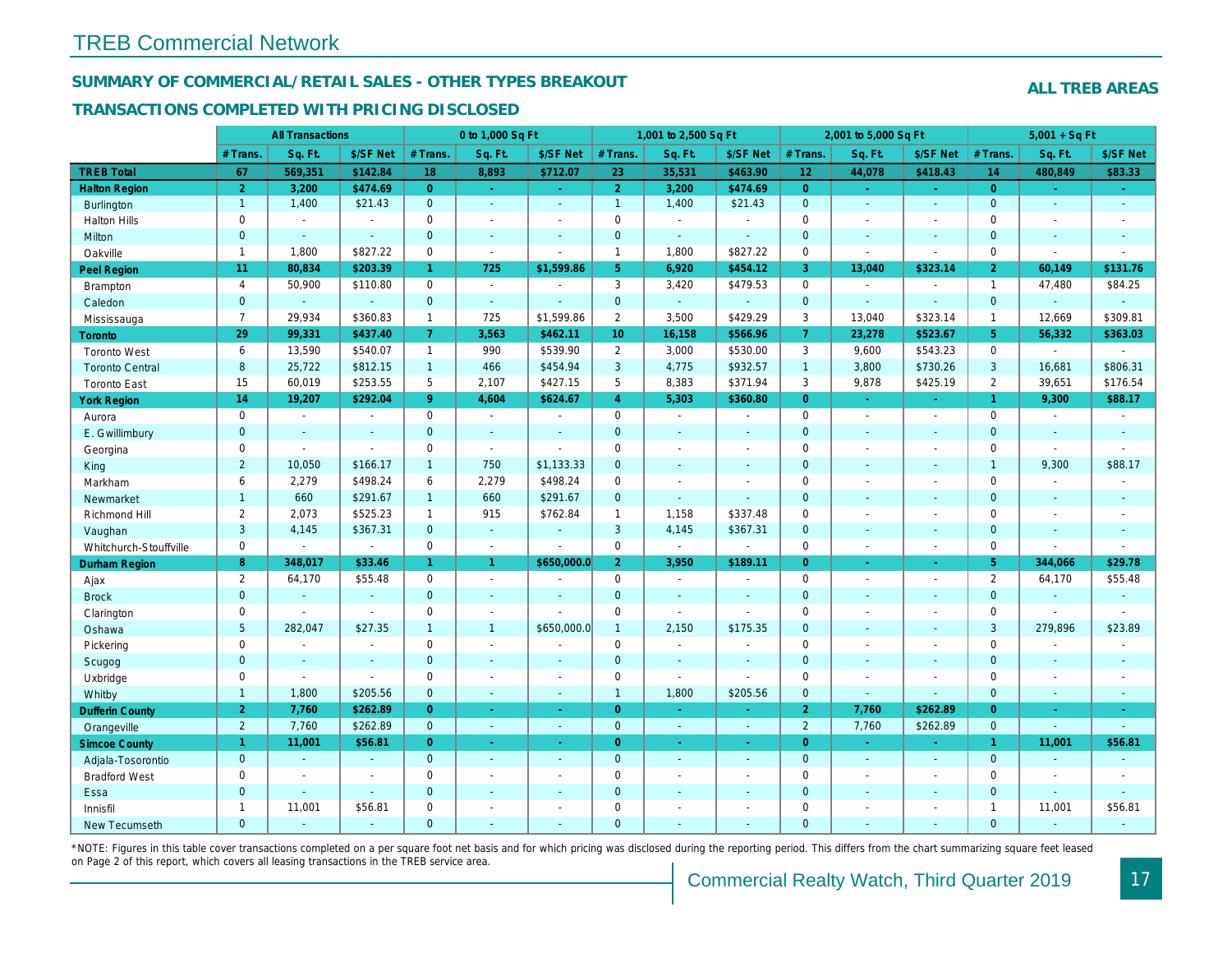## SUMMARY OF COMMERCIAL/RETAIL SALES

## TRANSACTIONS COMPLETED WITH PRICING DISCLOSED

|                              |                 | <b>All Transactions</b> |                          |                 | 0 to 1,000 Sq Ft         |                |                 | 1,001 to 2,500 Sq Ft     |                          |                | 2,001 to 5,000 Sq Ft |                          |
|------------------------------|-----------------|-------------------------|--------------------------|-----------------|--------------------------|----------------|-----------------|--------------------------|--------------------------|----------------|----------------------|--------------------------|
|                              | # Trans.        | Sq. Ft.                 | \$/SF Net                | # Trans.        | Sq. Ft.                  | \$/SF Net      | # Trans.        | Sq. Ft.                  | \$/SF Net                | # Trans.       | Sq. Ft.              | \$/SF Ne                 |
| <b>TREB Total</b>            | 96              | 616,599                 | \$170.53                 | 31              | 17,098                   | \$653.01       | 34              | 52,752                   | \$483.25                 | 16             | 57,688               | \$385.24                 |
| <b>City of Toronto Total</b> | 37              | 109,346                 | \$452.76                 | 12 <sub>2</sub> | 6,377                    | \$535.77       | 12 <sub>2</sub> | 18,959                   | \$645.39                 | 8              | 27,678               | \$484.32                 |
| <b>Toronto West</b>          | 8               | 18,620                  | \$480.91                 | 2 <sup>1</sup>  | 1,620                    | \$576.85       | 2 <sup>1</sup>  | 3,000                    | \$530.00                 | $\overline{4}$ | 14,000               | \$459.29                 |
| Toronto W01                  | 0               | $\blacksquare$          | $\blacksquare$           | $\mathbf 0$     | $\sim$                   | $\blacksquare$ | 0               | $\blacksquare$           | $\sim$                   | $\mathbf 0$    | $\bullet$            | $\sim$                   |
| Toronto W02                  | 3               | 9,600                   | \$543.23                 | $\mathbf 0$     | $\sim$                   | $\sim$         | $\mathbf{0}$    | $\sim$                   | $\sim$                   | 3              | 9,600                | \$543.23                 |
| Toronto W03                  | 0               | $\sim$                  | $\blacksquare$           | 0               | $\overline{\phantom{a}}$ | $\blacksquare$ | 0               | $\sim$                   | $\overline{\phantom{a}}$ | $\mathbf 0$    | $\sim$               | $\blacksquare$           |
| Toronto W04                  | $\mathbf 0$     | $\sim$                  | $\omega$                 | $\mathbf 0$     | $\sim$                   | $\blacksquare$ | $\mathbf 0$     | $\sim$                   | $\sim$                   | $\mathbf 0$    | $\sim$               | $\sim$                   |
| Toronto W05                  | $\overline{2}$  | 6,200                   | \$291.94                 | $\mathbf 0$     | $\sim$                   | $\omega$       | $\mathbf{1}$    | 1,800                    | \$330.56                 | $\mathbf{1}$   | 4,400                | \$276.14                 |
| Toronto W06                  | $\overline{2}$  | 2,190                   | \$698.40                 | $\mathbf{1}$    | 990                      | \$539.90       | $\mathbf{1}$    | 1,200                    | \$829.17                 | $\mathbf{0}$   | $\sim$               | $\blacksquare$           |
| Toronto W07                  | 0               | $\blacksquare$          | $\blacksquare$           | $\mathbf 0$     | $\overline{\phantom{a}}$ | $\blacksquare$ | 0               | $\overline{\phantom{a}}$ | $\overline{\phantom{a}}$ | $\mathbf 0$    | $\sim$               | $\overline{\phantom{a}}$ |
| Toronto W08                  | $\pmb{0}$       | $\blacksquare$          | $\blacksquare$           | $\mathbf 0$     | $\blacksquare$           | $\blacksquare$ | $\mathbf 0$     | $\blacksquare$           | $\blacksquare$           | $\mathbf 0$    | $\sim$               | $\blacksquare$           |
| Toronto W09                  | $\mathbf 0$     | $\blacksquare$          | $\blacksquare$           | $\mathbf 0$     | $\blacksquare$           | $\blacksquare$ | 0               | $\overline{\phantom{a}}$ | $\overline{\phantom{a}}$ | $\mathbf 0$    | $\blacksquare$       |                          |
| Toronto W10                  | $\mathbf{1}$    | 630                     | \$634.92                 | $\mathbf{1}$    | 630                      | \$634.92       | $\mathbf{0}$    | $\sim$                   | $\sim$                   | $\mathbf 0$    | $\sim$               | $\sim$                   |
| <b>Toronto Central</b>       | 12 <sub>2</sub> | 29,565                  | \$834.26                 | 3               | 1,508                    | \$604.77       | 5 <sub>5</sub>  | 7,576                    | \$993.66                 | $\mathbf{1}$   | 3,800                | \$730.26                 |
| Toronto C01                  | $\overline{2}$  | 2,801                   | \$1,097.82               | $\mathbf 0$     | $\omega$                 | $\blacksquare$ | $\overline{2}$  | 2,801                    | \$1,097.82               | $\mathbf{0}$   | $\sim$               | $\omega$                 |
| Toronto C02                  | $\overline{2}$  | 10,050                  | \$579.60                 | 0               | $\blacksquare$           | $\blacksquare$ | 0               | $\blacksquare$           | $\blacksquare$           | $\mathbf{1}$   | 3,800                | \$730.26                 |
| Toronto C03                  | $\mathbf{1}$    | 5,400                   | \$833.33                 | $\mathbf{0}$    | $\sim$                   | $\sim$         | $\mathbf{0}$    | $\sim$                   | $\sim$                   | $\mathbf{0}$   | $\blacksquare$       | $\blacksquare$           |
| Toronto C04                  | $\overline{1}$  | 1,300                   | \$1,326.92               | $\mathbf 0$     | $\sim$                   | $\blacksquare$ | $\mathbf{1}$    | 1,300                    | \$1,326.92               | $\mathbf 0$    | $\sim$               | $\blacksquare$           |
| Toronto C06                  | $\mathbf{1}$    | 1,775                   | \$377.46                 | $\overline{0}$  | $\omega$                 | $\blacksquare$ | $\mathbf{1}$    | 1,775                    | \$377.46                 | $\mathbf 0$    | $\sim$               | $\sim$                   |
| Toronto C07                  | $\overline{2}$  | 658                     | \$618.54                 | $\overline{2}$  | 658                      | \$618.54       | $\mathsf 0$     | $\blacksquare$           | $\overline{\phantom{a}}$ | $\mathbf 0$    | $\blacksquare$       | $\overline{\phantom{a}}$ |
| Toronto C08                  | $\pmb{0}$       | $\bullet$               | $\blacksquare$           | $\mathbf 0$     | $\blacksquare$           | $\blacksquare$ | $\mathbf 0$     | $\blacksquare$           | $\overline{\phantom{a}}$ | $\mathbf 0$    | $\blacksquare$       | $\sim$                   |
| Toronto C09                  | 0               | $\blacksquare$          | $\blacksquare$           | $\mathbf 0$     | $\sim$                   | $\blacksquare$ | 0               | $\sim$                   | $\sim$                   | $\mathbf 0$    | $\sim$               | $\overline{\phantom{a}}$ |
| Toronto C10                  | $\overline{2}$  | 6,731                   | \$1,182.29               | $\mathbf{0}$    | $\sim$                   | $\sim$         | $\mathbf{1}$    | 1,700                    | \$1,210.59               | $\mathbf{0}$   | $\sim$               | $\sim$                   |
| Toronto C11                  | 0               | $\sim$                  | $\blacksquare$           | 0               | $\sim$                   | $\blacksquare$ | 0               | $\blacksquare$           | $\overline{\phantom{a}}$ | $\mathbf 0$    | $\sim$               |                          |
| Toronto C12                  | $\mathbf{0}$    | $\sim$                  | $\sim$                   | $\overline{0}$  | $\omega$                 | $\sim$         | $\mathbf{0}$    | $\sim$                   | $\sim$                   | $\mathbf 0$    | $\sim$               | $\sim$                   |
| Toronto C13                  | 1               | 850                     | \$594.12                 | $\mathbf{1}$    | 850                      | \$594.12       | 0               | $\overline{\phantom{a}}$ | $\overline{\phantom{a}}$ | 0              | $\sim$               | $\overline{\phantom{a}}$ |
| Toronto C14                  | $\mathbf{0}$    | $\sim$                  | $\sim$                   | $\overline{0}$  | $\sim$                   | $\sim$         | $\mathbf{0}$    | $\sim$                   | $\sim$                   | $\mathbf{0}$   | $\sim$               | $\sim$                   |
| Toronto C15                  | 0               | $\blacksquare$          | $\sim$                   | 0               | $\blacksquare$           | $\blacksquare$ | 0               | $\blacksquare$           | $\blacksquare$           | $\mathbf 0$    | $\blacksquare$       | $\blacksquare$           |
| <b>Toronto East</b>          | 17              | 61,161                  | \$259.77                 | $\overline{7}$  | 3,249                    | \$483.26       | 5 <sub>5</sub>  | 8,383                    | \$371.94                 | 3              | 9,878                | \$425.1                  |
| Toronto E01                  | $\mathbf{1}$    | 2,483                   | \$430.12                 | 0               | $\blacksquare$           | $\blacksquare$ | $\mathbf{1}$    | 2,483                    | \$430.12                 | 0              | $\blacksquare$       | $\sim$                   |
| Toronto E02                  | $\mathbf{1}$    | 3,500                   | \$342.86                 | $\mathbf{0}$    | $\sim$                   | $\sim$         | $\mathbf{0}$    | $\sim$                   | $\sim$                   | $\mathbf{1}$   | 3,500                | \$342.86                 |
| Toronto E03                  | 3               | 21,895                  | \$287.97                 | $\mathbf 0$     | $\blacksquare$           | $\blacksquare$ | $\mathbf{1}$    | 1,539                    | \$666.02                 | $\mathbf{1}$   | 3,356                | \$679.38                 |
| Toronto E04                  | $\mathbf{1}$    | 1,017                   | \$285.15                 | $\mathbf{0}$    | $\sim$                   | $\sim$         | $\mathbf{1}$    | 1,017                    | \$285.15                 | $\mathbf{0}$   | $\omega$             | $\mathcal{L}$            |
| Toronto E05                  | 0               | $\blacksquare$          | $\blacksquare$           | $\mathbf 0$     | $\blacksquare$           | $\blacksquare$ | 0               | $\blacksquare$           | $\blacksquare$           | $\mathbf 0$    | $\blacksquare$       | $\blacksquare$           |
| Toronto E06                  | $\overline{2}$  | 5,222                   | \$240.33                 | $\mathbf{0}$    | $\blacksquare$           | $\blacksquare$ | $\mathbf{1}$    | 2,200                    | \$243.18                 | $\mathbf{1}$   | 3,022                | \$238.25                 |
| Toronto E07                  | 8               | 4,393                   | \$402.94                 | $\overline{7}$  | 3,249                    | \$483.26       | $\mathbf{1}$    | 1,144                    | \$174.83                 | $\mathbf 0$    | $\sim$               |                          |
| Toronto E08                  | $\mathbf 0$     | $\omega$                | $\omega$                 | $\mathbf 0$     | $\mathbf{r}$             | $\blacksquare$ | $\mathbf{0}$    | $\omega$                 | $\sim$                   | $\mathbf 0$    | $\sim$               |                          |
| Toronto E09                  | $\mathbf{1}$    | 22,651                  | \$176.59                 | 0               | $\blacksquare$           | $\blacksquare$ | 0               | $\blacksquare$           | $\blacksquare$           | $\mathbf 0$    | $\blacksquare$       |                          |
| Toronto E10                  | $\mathbf 0$     | $\blacksquare$          | $\overline{\phantom{a}}$ | $\mathbf{0}$    |                          | $\blacksquare$ | $\mathbf 0$     |                          |                          | $\mathbf 0$    |                      |                          |
| Toronto E11                  | $\mathbf 0$     | $\blacksquare$          | $\blacksquare$           | $\mathbf 0$     | $\blacksquare$           | $\blacksquare$ | $\mathbf 0$     | $\blacksquare$           | $\overline{\phantom{a}}$ | $\mathbf 0$    | $\blacksquare$       | $\overline{\phantom{a}}$ |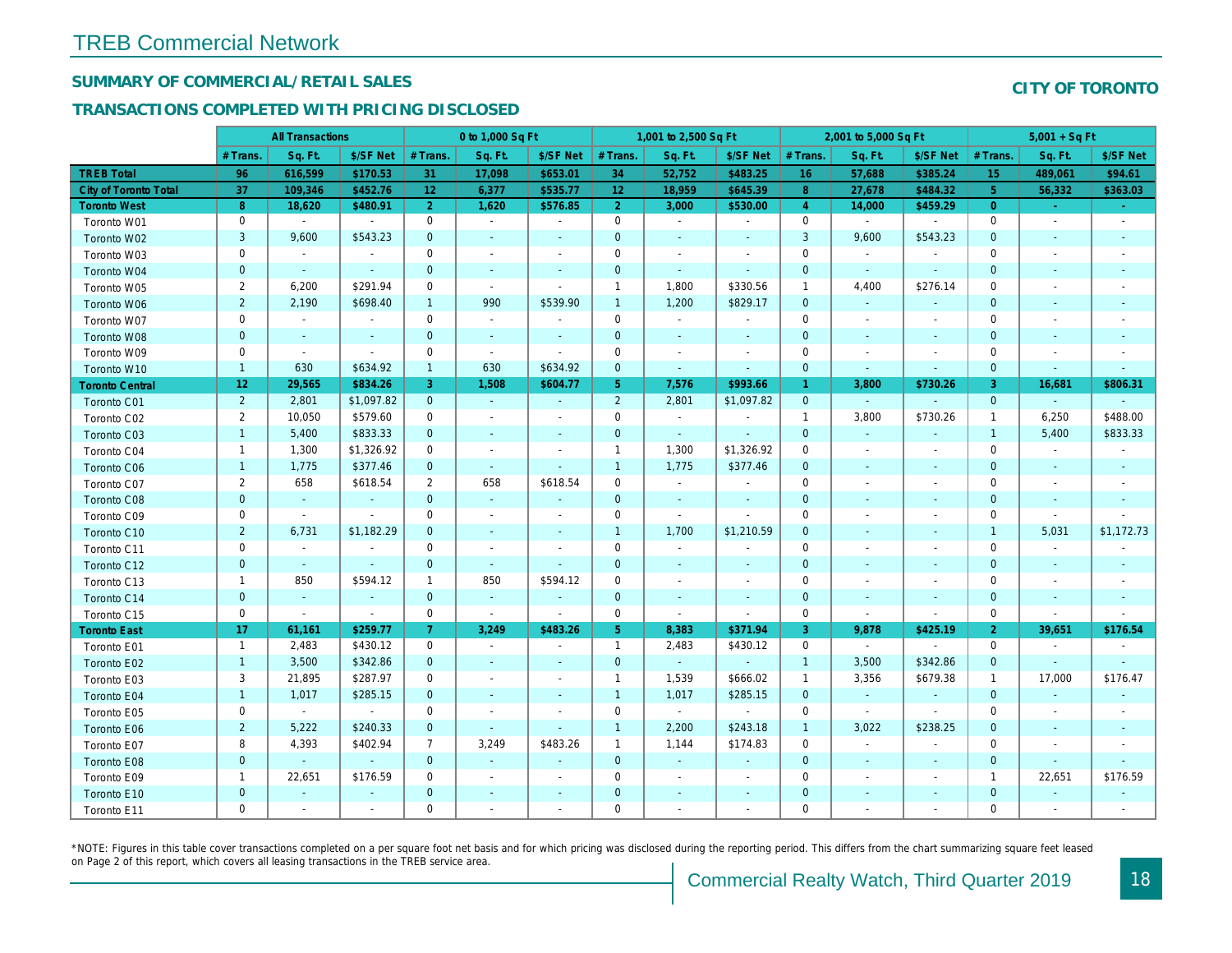## SUMMARY OF COMMERCIAL/RETAIL SALES - CONDOMINIUM BREAKOUT

### TRANSACTIONS COMPLETED WITH PRICING DISCLOSED

|                              |                | <b>All Transactions</b>  |                          |                      | 0 to 1,000 Sq Ft         |                          |                | 1,001 to 2,500 Sq Ft     |                          |                      | 2,001 to 5,000 Sq Ft     |                          |
|------------------------------|----------------|--------------------------|--------------------------|----------------------|--------------------------|--------------------------|----------------|--------------------------|--------------------------|----------------------|--------------------------|--------------------------|
|                              | # Trans        | Sq. Ft.                  | \$/SF Net                | # Trans.             | Sq. Ft.                  | \$/SF Net                | # Trans.       | Sq. Ft.                  | \$/SF Net                | # Trans.             | Sq. Ft.                  | \$/SF Ne                 |
| <b>TREB Total</b>            | 29             | 47,249                   | \$504.19                 | 13                   | 8,205                    | \$589.00                 | 11             | 17,221                   | \$523.16                 | $\overline{4}$       | 13,610                   | \$277.7                  |
| <b>City of Toronto Total</b> | 8              | 10,015                   | \$605.10                 | 5 <sup>1</sup>       | 2,814                    | \$629.03                 | 2 <sup>1</sup> | 2,801                    | \$1,097.82               | 1                    | 4,400                    | \$276.1                  |
| <b>Toronto West</b>          | $\overline{2}$ | 5,030                    | \$321.07                 | $\blacktriangleleft$ | 630                      | \$634.92                 | $\overline{0}$ | $\omega_{\rm c}$         | $\omega_{\rm c}$         | $\blacktriangleleft$ | 4,400                    | \$276.14                 |
| Toronto W01                  | 0              | $\sim$                   | $\blacksquare$           | $\mathbf 0$          | $\sim$                   | $\blacksquare$           | $\mathbf 0$    | $\blacksquare$           | $\blacksquare$           | $\mathbf 0$          | $\blacksquare$           | $\blacksquare$           |
| Toronto W02                  | $\mathbf 0$    | $\blacksquare$           |                          | $\mathbf 0$          | $\blacksquare$           | $\blacksquare$           | $\mathbf 0$    | ÷,                       | ÷,                       | $\mathbf{0}$         | $\blacksquare$           | $\blacksquare$           |
| Toronto W03                  | 0              | $\blacksquare$           | $\sim$                   | $\mathbf 0$          | $\blacksquare$           | $\blacksquare$           | $\mathbf 0$    | $\blacksquare$           | $\blacksquare$           | $\mathbf 0$          | $\blacksquare$           | $\overline{\phantom{a}}$ |
| Toronto W04                  | $\mathbf{0}$   | $\sim$                   | $\omega$                 | $\overline{0}$       | $\blacksquare$           | $\blacksquare$           | $\mathbf 0$    | $\sim$                   | $\omega$                 | $\mathbf{0}$         | $\blacksquare$           | $\blacksquare$           |
| Toronto W05                  | $\mathbf{1}$   | 4,400                    | \$276.14                 | $\mathbf 0$          | $\blacksquare$           | $\blacksquare$           | $\mathbf 0$    | $\blacksquare$           | $\blacksquare$           | $\overline{1}$       | 4,400                    | \$276.14                 |
| Toronto W06                  | $\mathbf 0$    | $\sim$                   | $\sim$                   | $\mathbf 0$          | $\blacksquare$           | $\blacksquare$           | $\mathbf 0$    | $\blacksquare$           | $\blacksquare$           | $\mathbf 0$          | $\blacksquare$           |                          |
| Toronto W07                  | $\mathbf 0$    | $\sim$                   | $\sim$                   | $\mathbf 0$          | $\sim$                   | $\sim$                   | $\mathbf 0$    | $\blacksquare$           | $\blacksquare$           | $\mathbf 0$          | $\blacksquare$           | $\sim$                   |
| Toronto W08                  | $\mathbf{0}$   | $\sim$                   | $\sim$                   | $\mathbf 0$          | $\omega$                 | $\blacksquare$           | $\mathbf 0$    | $\omega$                 | $\omega$                 | $\mathbf{0}$         | $\blacksquare$           | $\blacksquare$           |
| Toronto W09                  | 0              | $\blacksquare$           | $\sim$                   | $\mathbf 0$          | $\blacksquare$           | $\sim$                   | $\mathbf 0$    | $\overline{\phantom{a}}$ | $\blacksquare$           | $\mathbf 0$          | $\blacksquare$           | $\overline{\phantom{a}}$ |
| Toronto W10                  | $\mathbf{1}$   | 630                      | \$634.92                 | $\mathbf{1}$         | 630                      | \$634.92                 | $\mathbf 0$    | $\blacksquare$           | ä,                       | $\mathbf 0$          | $\blacksquare$           | $\sim$                   |
| <b>Toronto Central</b>       | $\overline{4}$ | 3,843                    | \$982.31                 | 2 <sup>1</sup>       | 1,042                    | \$671.79                 | 2 <sup>1</sup> | 2,801                    | \$1,097.82               | $\overline{0}$       | $\sim$                   | $\sim$                   |
| Toronto C01                  | $\overline{2}$ | 2,801                    | \$1,097.82               | $\mathbf{0}$         | $\sim$                   | $\omega$                 | $\overline{2}$ | 2,801                    | \$1,097.82               | $\mathbf{0}$         | $\omega$                 | $\sim$                   |
| Toronto C02                  | 0              | $\blacksquare$           |                          | 0                    | $\blacksquare$           | $\blacksquare$           | $\mathbf 0$    | $\blacksquare$           | $\blacksquare$           | $\mathbf 0$          | ٠                        | $\blacksquare$           |
| Toronto C03                  | $\mathbf 0$    | $\sim$                   | $\sim$                   | $\mathbf 0$          | $\blacksquare$           | $\blacksquare$           | $\mathbf 0$    | $\blacksquare$           | $\blacksquare$           | $\mathbf 0$          | $\blacksquare$           | $\blacksquare$           |
| Toronto C04                  | $\mathbf 0$    | $\blacksquare$           |                          | $\mathbf 0$          | $\blacksquare$           | $\blacksquare$           | $\mathbf 0$    | $\sim$                   | ä,                       | $\mathbf 0$          | ٠                        | $\overline{\phantom{a}}$ |
| Toronto C06                  | $\pmb{0}$      | $\sim$                   | $\omega$                 | $\overline{0}$       | $\omega$                 | $\blacksquare$           | $\mathbf 0$    | $\blacksquare$           | $\blacksquare$           | $\mathbf{0}$         | $\blacksquare$           | $\blacksquare$           |
| Toronto C07                  | $\mathbf{1}$   | 192                      | \$1,015.63               | $\mathbf{1}$         | 192                      | \$1,015.63               | $\mathbf 0$    | $\blacksquare$           | $\blacksquare$           | $\mathbf 0$          | ÷,                       | $\blacksquare$           |
| Toronto C08                  | $\mathbf{0}$   | $\blacksquare$           | $\blacksquare$           | $\mathbf{0}$         | $\blacksquare$           | $\blacksquare$           | $\mathbf{0}$   |                          | ä,                       | $\mathbf{0}$         | $\blacksquare$           | $\blacksquare$           |
| Toronto C09                  | $\mathbf 0$    | $\sim$                   | $\sim$                   | $\mathbf 0$          | $\sim$                   | $\blacksquare$           | $\mathbf 0$    |                          | $\sim$                   | $\mathbf 0$          | J.                       |                          |
| Toronto C10                  | $\mathbf{0}$   | $\sim$                   | $\sim$                   | $\mathbf 0$          | $\blacksquare$           | $\blacksquare$           | $\mathbf 0$    | $\blacksquare$           | $\blacksquare$           | $\mathbf{0}$         | $\blacksquare$           | $\blacksquare$           |
| Toronto C11                  | 0              | $\blacksquare$           | $\overline{\phantom{a}}$ | $\mathbf 0$          | $\blacksquare$           | $\overline{\phantom{a}}$ | $\mathbf 0$    | $\overline{\phantom{a}}$ | $\overline{\phantom{a}}$ | $\mathbf 0$          | $\overline{\phantom{a}}$ | $\overline{\phantom{a}}$ |
| Toronto C12                  | $\mathbf{0}$   | $\sim$                   | $\sim$                   | $\mathbf{0}$         | $\sim$                   | $\sim$                   | $\mathbf{0}$   | $\sim$                   | $\sim$                   | $\mathbf{0}$         | $\sim$                   | $\sim$                   |
| Toronto C13                  | $\mathbf{1}$   | 850                      | \$594.12                 | $\mathbf{1}$         | 850                      | \$594.12                 | $\mathbf 0$    | $\sim$                   | $\sim$                   | 0                    | $\sim$                   | $\overline{\phantom{a}}$ |
| Toronto C14                  | $\pmb{0}$      | $\sim$                   | $\sim$                   | $\mathbf{0}$         | $\omega$                 | $\omega$                 | $\mathbf 0$    | $\sim$                   | $\omega$                 | $\mathbf{0}$         | $\omega$                 | $\sim$                   |
| Toronto C15                  | 0              | $\blacksquare$           | $\blacksquare$           | $\mathbf 0$          | $\blacksquare$           | $\blacksquare$           | $\mathbf 0$    | $\blacksquare$           | $\blacksquare$           | $\mathbf 0$          | $\blacksquare$           | $\sim$                   |
| <b>Toronto East</b>          | 2 <sup>1</sup> | 1,142                    | \$586.78                 | 2 <sup>1</sup>       | 1,142                    | \$586.78                 | $\overline{0}$ | $\omega$                 | $\omega$                 | $\overline{0}$       | $\sim$                   | $\sim$                   |
| Toronto E01                  | 0              | $\sim$                   | $\sim$                   | $\mathbf 0$          | $\omega$                 | $\blacksquare$           | $\mathbf 0$    | $\sim$                   | $\blacksquare$           | $\mathbf 0$          | $\blacksquare$           | $\sim$                   |
| Toronto E02                  | $\pmb{0}$      | $\sim$                   | $\sim$                   | $\mathbf{0}$         | $\sim$                   | $\blacksquare$           | $\mathbf 0$    | $\sim$                   | $\sim$                   | $\mathbf{0}$         | $\sim$                   | $\sim$                   |
| Toronto E03                  | 0              | $\overline{\phantom{a}}$ | $\overline{\phantom{a}}$ | $\mathbf 0$          | $\overline{\phantom{a}}$ | $\overline{\phantom{a}}$ | $\mathbf 0$    | $\overline{\phantom{a}}$ | $\blacksquare$           | 0                    | $\blacksquare$           | $\blacksquare$           |
| Toronto E04                  | $\mathbf{0}$   | $\sim$                   | $\sim$                   | $\mathbf{0}$         | $\sim$                   | $\sim$                   | $\mathbf 0$    | $\omega$                 | $\sim$                   | $\mathbf{0}$         | $\omega$                 | $\sim$                   |
| Toronto E05                  | 0              | $\blacksquare$           | $\blacksquare$           | $\mathbf 0$          | $\overline{\phantom{a}}$ | $\blacksquare$           | $\mathbf 0$    | $\blacksquare$           | $\blacksquare$           | $\mathbf 0$          | $\blacksquare$           | $\blacksquare$           |
| Toronto E06                  | $\mathbf 0$    |                          | $\sim$                   | $\mathbf 0$          | $\blacksquare$           | $\blacksquare$           | $\mathbf 0$    | ٠                        | ٠                        | $\mathbf{0}$         | $\blacksquare$           |                          |
| Toronto E07                  | $\overline{2}$ | 1,142                    | \$586.78                 | $\overline{2}$       | 1,142                    | \$586.78                 | 0              | $\overline{\phantom{a}}$ | $\blacksquare$           | $\mathbf 0$          | $\blacksquare$           | $\blacksquare$           |
| Toronto E08                  | $\mathbf{0}$   | $\omega$                 | $\Delta$                 | $\mathbf 0$          | $\sim$                   | $\blacksquare$           | $\mathbf 0$    |                          | $\omega$                 | $\mathbf{0}$         | $\sim$                   |                          |
| Toronto E09                  | 0              | $\blacksquare$           | $\sim$                   | $\mathbf 0$          | $\blacksquare$           | $\blacksquare$           | $\mathbf 0$    | $\sim$                   | $\blacksquare$           | $\mathbf 0$          | $\sim$                   | $\blacksquare$           |
| Toronto E10                  | $\mathbf 0$    |                          |                          | $\mathbf 0$          | $\blacksquare$           | $\blacksquare$           | $\mathbf 0$    |                          |                          | $\mathbf 0$          | $\blacksquare$           |                          |
| Toronto E11                  | $\mathbf 0$    | $\blacksquare$           | $\sim$                   | $\mathbf 0$          | $\blacksquare$           | $\blacksquare$           | $\mathbf 0$    | $\blacksquare$           | $\blacksquare$           | $\mathbf 0$          | $\blacksquare$           | $\overline{\phantom{a}}$ |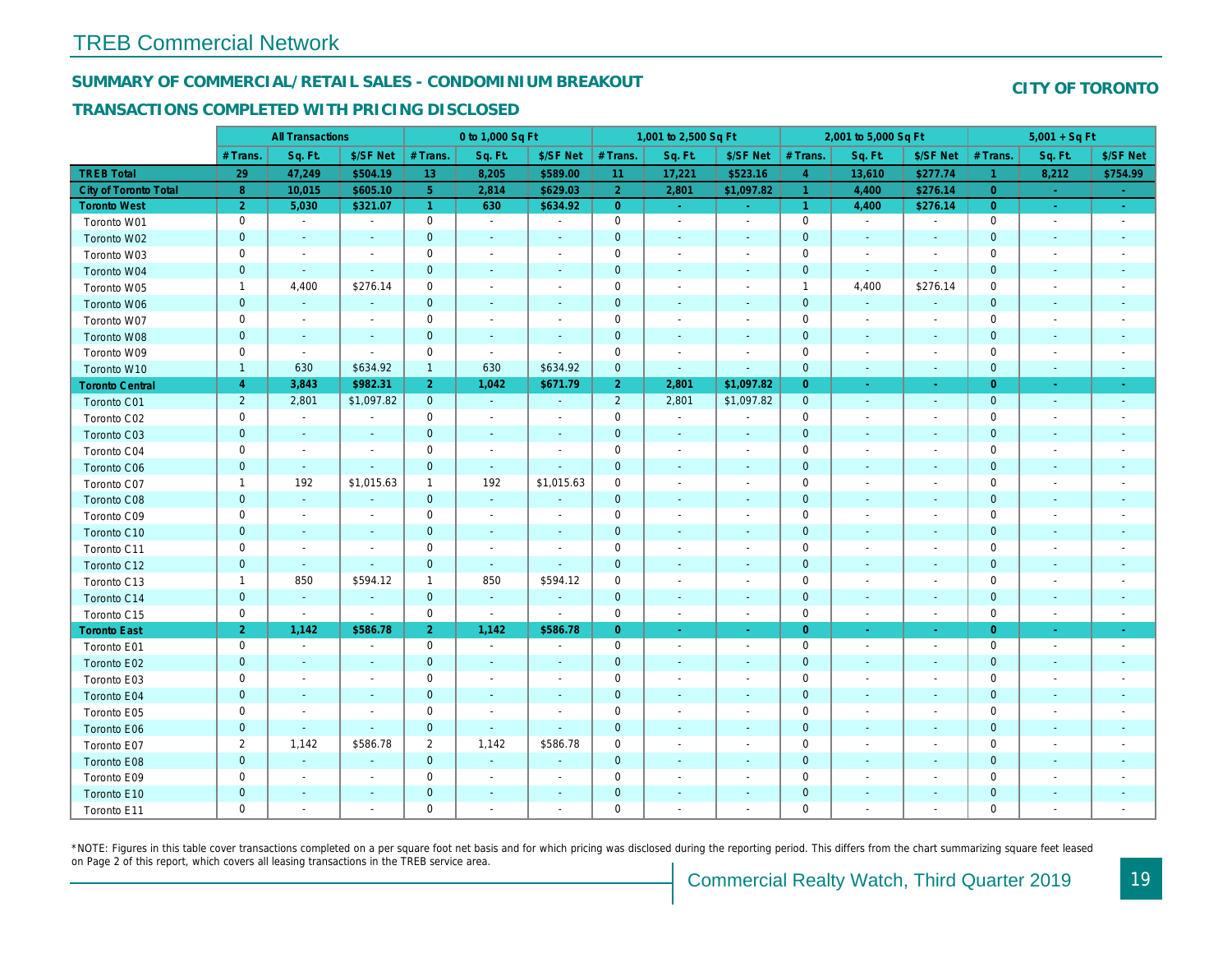## SUMMARY OF COMMERCIAL/RETAIL SALES- OTHER TYPES BREAKOUT

### TRANSACTIONS COMPLETED WITH PRICING DISCLOSED

|                              |                | <b>All Transactions</b> |                          |                | 0 to 1,000 Sq Ft         |                |                 | 1,001 to 2,500 Sq Ft     |                          |                 | 2,001 to 5,000 Sq Ft |                             |
|------------------------------|----------------|-------------------------|--------------------------|----------------|--------------------------|----------------|-----------------|--------------------------|--------------------------|-----------------|----------------------|-----------------------------|
|                              | # Trans        | Sq. Ft.                 | \$/SF Net                | # Trans.       | Sq. Ft.                  | \$/SF Net      | # Trans.        | Sq. Ft.                  | \$/SF Net                | # Trans.        | Sq. Ft.              | \$/SF Ne                    |
| <b>TREB Total</b>            | 67             | 569,351                 | \$142.84                 | 18             | 8,893                    | \$712.07       | 23              | 35,531                   | \$463.90                 | 12 <sub>2</sub> | 44,078               | \$418.43                    |
| <b>City of Toronto Total</b> | 29             | 99,331                  | \$437.40                 | $\mathbf{7}$   | 3,563                    | \$462.11       | 10 <sup>°</sup> | 16,158                   | \$566.96                 | 7 <sup>1</sup>  | 23,278               | \$523.67                    |
| <b>Toronto West</b>          | 6 <sup>°</sup> | 13,590                  | \$540.07                 | $\mathbf{1}$   | 990                      | \$539.90       | 2 <sup>1</sup>  | 3,000                    | \$530.00                 | 3               | 9,600                | \$543.23                    |
| Toronto W01                  | 0              | $\blacksquare$          | $\blacksquare$           | 0              | $\blacksquare$           | $\blacksquare$ | $\mathbf 0$     | $\sim$                   | $\sim$                   | $\mathbf 0$     | $\bullet$            | $\sim$                      |
| Toronto W02                  | 3              | 9,600                   | \$543.23                 | $\mathbf 0$    | $\sim$                   | $\blacksquare$ | $\mathbf 0$     | $\sim$                   |                          | $\mathsf 3$     | 9,600                | \$543.23                    |
| Toronto W03                  | 0              | $\sim$                  | $\blacksquare$           | 0              | $\sim$                   | $\blacksquare$ | 0               | $\overline{\phantom{a}}$ | $\overline{\phantom{a}}$ | $\mathbf 0$     | $\blacksquare$       | $\overline{\phantom{a}}$    |
| Toronto W04                  | $\mathbf{0}$   | $\sim$                  | $\sim$                   | $\overline{0}$ | $\sim$                   | $\sim$         | $\mathbf{0}$    | $\sim$                   | $\omega$                 | $\mathbf 0$     | $\sim$               | $\sim$                      |
| Toronto W05                  | $\mathbf{1}$   | 1,800                   | \$330.56                 | $\mathbf 0$    | $\blacksquare$           | $\blacksquare$ | $\mathbf{1}$    | 1,800                    | \$330.56                 | $\mathbf 0$     | $\sim$               |                             |
| Toronto W06                  | $\overline{2}$ | 2,190                   | \$698.40                 | $\mathbf{1}$   | 990                      | \$539.90       | $\mathbf{1}$    | 1,200                    | \$829.17                 | $\mathbf 0$     | $\sim$               | $\sim$                      |
| Toronto W07                  | 0              | $\blacksquare$          | $\blacksquare$           | 0              | $\blacksquare$           | $\sim$         | 0               | $\blacksquare$           | $\blacksquare$           | $\mathbf 0$     | $\sim$               |                             |
| Toronto W08                  | $\mathbf{0}$   | $\blacksquare$          | $\sim$                   | $\mathbf{0}$   | $\sim$                   | $\sim$         | $\mathbf{0}$    | $\sim$                   | $\sim$                   | $\mathbf{0}$    | $\sim$               | $\sim$                      |
| Toronto W09                  | 0              | $\blacksquare$          | $\sim$                   | $\mathbf 0$    | $\blacksquare$           | $\sim$         | $\mathbf 0$     | $\overline{\phantom{a}}$ | $\sim$                   | $\mathbf 0$     | $\overline{a}$       | $\sim$                      |
| Toronto W10                  | $\mathbf{0}$   | $\blacksquare$          | $\blacksquare$           | $\mathbf 0$    | $\sim$                   | $\blacksquare$ | $\mathbf{0}$    | $\blacksquare$           | $\sim$                   | $\mathbf 0$     | $\sim$               | $\blacksquare$              |
| <b>Toronto Central</b>       | 8              | 25,722                  | \$812.15                 | $\mathbf{1}$   | 466                      | \$454.94       | 3               | 4,775                    | \$932.57                 | $\mathbf{1}$    | 3,800                | \$730.26                    |
| Toronto C01                  | $\mathbf{0}$   | $\sim$                  | $\blacksquare$           | $\mathbf{0}$   | $\sim$                   | $\blacksquare$ | $\mathbf{0}$    | $\sim$                   | $\sim$                   | $\mathbf{0}$    | $\sim$               | $\sim$                      |
| Toronto C02                  | $\overline{2}$ | 10,050                  | \$579.60                 | $\mathbf 0$    | $\sim$                   | $\sim$         | $\mathbf 0$     | $\blacksquare$           | $\sim$                   | $\mathbf{1}$    | 3,800                | \$730.26                    |
| Toronto C03                  | $\mathbf{1}$   | 5,400                   | \$833.33                 | $\mathbf{0}$   | $\sim$                   | $\blacksquare$ | $\mathbf{0}$    | $\blacksquare$           | $\sim$                   | $\mathbf{0}$    | $\omega$             | $\blacksquare$              |
| Toronto C04                  | $\mathbf{1}$   | 1,300                   | \$1,326.92               | $\mathbf 0$    | $\blacksquare$           | $\blacksquare$ | $\mathbf{1}$    | 1,300                    | \$1,326.92               | $\mathbf 0$     | $\blacksquare$       | $\blacksquare$              |
| Toronto C06                  | $\mathbf{1}$   | 1,775                   | \$377.46                 | $\mathbf 0$    | $\sim$                   | $\blacksquare$ | $\mathbf{1}$    | 1,775                    | \$377.46                 | $\mathbf 0$     | $\sim$               | $\blacksquare$              |
| Toronto C07                  | $\mathbf{1}$   | 466                     | \$454.94                 | $\mathbf{1}$   | 466                      | \$454.94       | $\mathbf 0$     | $\blacksquare$           | $\blacksquare$           | $\mathbf 0$     |                      |                             |
| Toronto C08                  | $\mathbf 0$    | $\blacksquare$          | $\blacksquare$           | $\mathbf{0}$   | $\sim$                   | $\blacksquare$ | $\mathbf{0}$    | $\sim$                   | $\sim$                   | $\mathbf{0}$    |                      | $\sim$                      |
| Toronto C09                  | 0              | $\blacksquare$          | $\blacksquare$           | 0              | $\overline{\phantom{a}}$ | $\blacksquare$ | 0               | $\blacksquare$           | $\sim$                   | $\mathbf 0$     |                      | $\overline{\phantom{a}}$    |
| Toronto C10                  | $\overline{2}$ | 6,731                   | \$1,182.29               | $\mathbf{0}$   | $\sim$                   | $\blacksquare$ | $\mathbf{1}$    | 1,700                    | \$1,210.59               | $\mathbf 0$     | $\sim$               | $\sim$                      |
| Toronto C11                  | 0              | $\blacksquare$          | $\blacksquare$           | $\mathbf 0$    | $\overline{\phantom{a}}$ | $\blacksquare$ | $\mathbf 0$     | $\blacksquare$           | $\overline{\phantom{a}}$ | $\mathbf 0$     | $\sim$               |                             |
| Toronto C12                  | $\mathbf 0$    | $\sim$                  | $\sim$                   | $\overline{0}$ | $\sim$                   | $\sim$         | $\mathbf{0}$    | $\sim$                   | $\sim$                   | $\mathbf{0}$    | $\sim$               | $\sim$                      |
| Toronto C13                  | 0              | $\blacksquare$          | $\blacksquare$           | 0              | $\overline{\phantom{a}}$ | $\blacksquare$ | 0               | $\sim$                   | $\overline{\phantom{a}}$ | $\mathbf 0$     | $\sim$               | $\overline{\phantom{a}}$    |
| Toronto C14                  | $\mathbf 0$    | $\sim$                  | $\sim$                   | $\mathbf 0$    | $\sim$                   | $\sim$         | $\pmb{0}$       | $\sim$                   | $\sim$                   | $\mathbf 0$     | $\sim$               | $\sim$                      |
| Toronto C15                  | 0              | $\blacksquare$          | $\sim$                   | $\mathbf 0$    | $\blacksquare$           | $\omega$       | 0               | $\blacksquare$           | $\blacksquare$           | $\mathbf 0$     | $\blacksquare$       | $\blacksquare$              |
| <b>Toronto East</b>          | 15             | 60,019                  | \$253.55                 | 5 <sup>5</sup> | 2,107                    | \$427.15       | 5 <sup>5</sup>  | 8,383                    | \$371.94                 | 3               | 9,878                | \$425.1                     |
| Toronto E01                  | $\mathbf{1}$   | 2,483                   | \$430.12                 | 0              | $\blacksquare$           | $\blacksquare$ | $\mathbf{1}$    | 2,483                    | \$430.12                 | 0               | $\bullet$            | $\blacksquare$              |
| Toronto E02                  | $\mathbf{1}$   | 3,500                   | \$342.86                 | $\mathbf 0$    | $\blacksquare$           | $\blacksquare$ | $\mathbf 0$     | $\sim$                   | $\blacksquare$           | $\mathbf{1}$    | 3,500                | \$342.86                    |
| Toronto E03                  | 3              | 21,895                  | \$287.97                 | 0              | $\overline{\phantom{a}}$ | $\blacksquare$ | $\mathbf{1}$    | 1,539                    | \$666.02                 | $\mathbf{1}$    | 3,356                | \$679.38                    |
| Toronto E04                  | $\mathbf{1}$   | 1,017                   | \$285.15                 | $\mathbf{0}$   | $\sim$                   | $\sim$         | $\mathbf{1}$    | 1,017                    | \$285.15                 | $\mathbf{0}$    | $\omega$             | $\mathcal{L}_{\mathcal{C}}$ |
| Toronto E05                  | 0              | $\blacksquare$          | $\blacksquare$           | $\mathbf 0$    | $\blacksquare$           | $\blacksquare$ | 0               | $\blacksquare$           | $\blacksquare$           | $\mathbf 0$     | $\blacksquare$       | $\blacksquare$              |
| Toronto E06                  | $\overline{2}$ | 5,222                   | \$240.33                 | $\mathbf{0}$   | $\blacksquare$           | $\blacksquare$ | $\mathbf{1}$    | 2,200                    | \$243.18                 | $\mathbf{1}$    | 3,022                | \$238.25                    |
| Toronto E07                  | 6              | 3,251                   | \$338.36                 | 5              | 2,107                    | \$427.15       | $\mathbf{1}$    | 1,144                    | \$174.83                 | 0               | $\blacksquare$       |                             |
| Toronto E08                  | $\mathbf{0}$   | $\omega$                | $\omega$                 | $\overline{0}$ | $\mathbf{r}$             | $\blacksquare$ | $\mathbf{0}$    | $\omega$                 | $\sim$                   | $\mathbf 0$     | $\sim$               |                             |
| Toronto E09                  | $\mathbf{1}$   | 22,651                  | \$176.59                 | 0              | $\blacksquare$           | $\blacksquare$ | 0               | $\blacksquare$           | $\blacksquare$           | $\mathbf 0$     | $\blacksquare$       |                             |
| Toronto E10                  | $\mathbf 0$    | $\blacksquare$          | $\overline{\phantom{a}}$ | $\mathbf{0}$   |                          | $\blacksquare$ | $\pmb{0}$       |                          |                          | $\mathbf 0$     |                      |                             |
| Toronto E11                  | 0              | $\blacksquare$          | $\blacksquare$           | $\mathbf 0$    | $\blacksquare$           | $\blacksquare$ | $\mathbf 0$     | $\blacksquare$           | $\overline{\phantom{a}}$ | $\mathbf 0$     | $\blacksquare$       | $\overline{\phantom{a}}$    |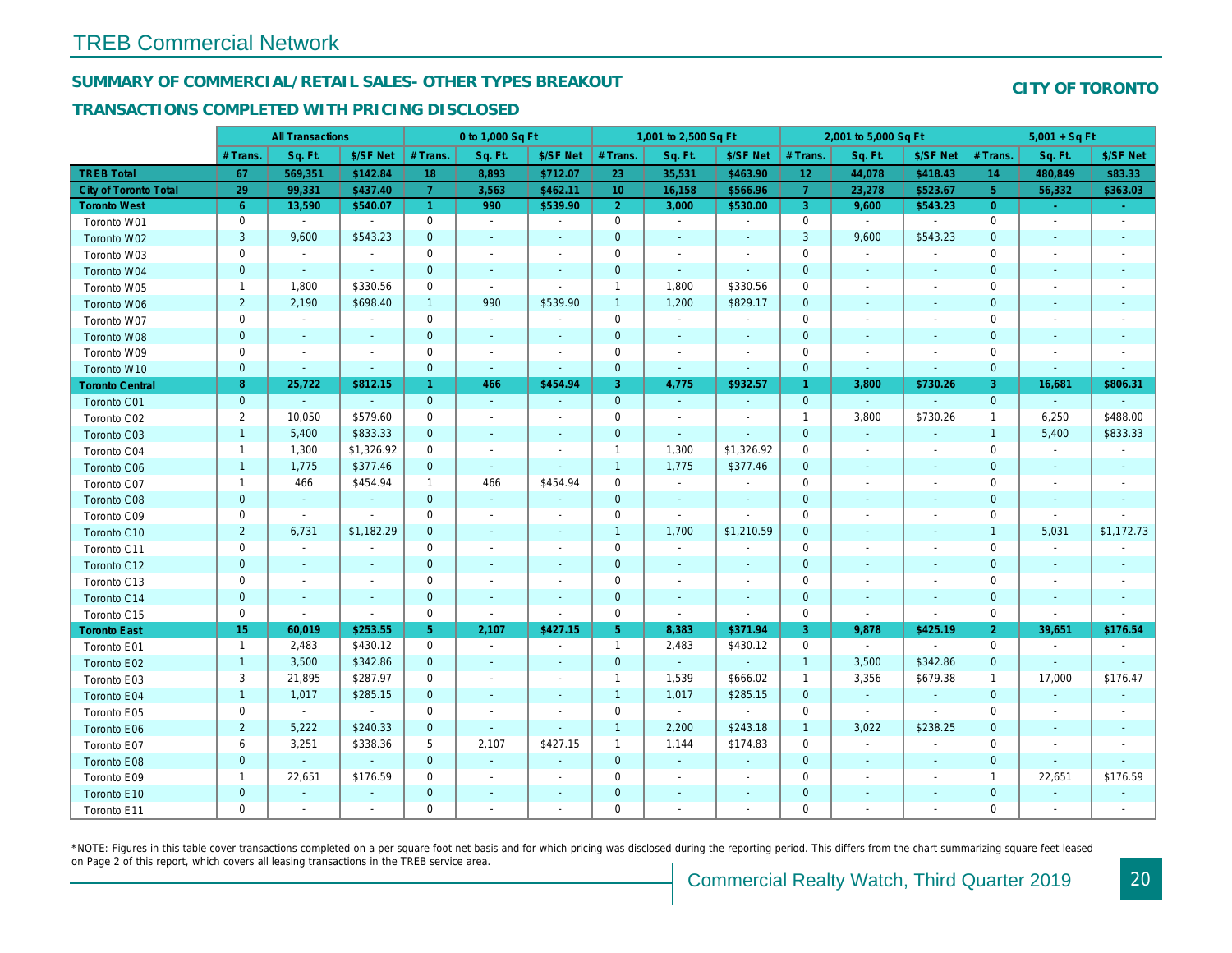#### SUMMARY OF OFFICE SALES

## TRANSACTIONS COMPLETED WITH PRICING DISCLOSED

|                        |                       | <b>All Transactions</b>  |                          |                      | 0 to 1,000 Sq Ft |                          |                     | 1,001 to 2,500 Sq Ft     |                       |                | 2,001 to 5,000 Sq Ft |                          |
|------------------------|-----------------------|--------------------------|--------------------------|----------------------|------------------|--------------------------|---------------------|--------------------------|-----------------------|----------------|----------------------|--------------------------|
|                        | # Trans.              | Sq. Ft.                  | \$/SF Net                | # Trans.             | Sq. Ft.          | \$/SF Net                | # Trans.            | Sq. Ft.                  | \$/SF Net             | # Trans.       | Sq. Ft.              | \$/SF Ne                 |
| <b>TREB Total</b>      | 46                    | 204,894                  | \$279.98                 | $\overline{7}$       | 4,547            | \$442.49                 | 22                  | 36,598                   | \$376.42              | 8 <sup>°</sup> | 28,265               | \$431.89                 |
| <b>Halton Region</b>   | $\overline{4}$        | 5,803                    | \$437.51                 | $\overline{0}$       | $\sim$ .         | $\omega_{\rm{eff}}$      | $\overline{4}$      | 5,803                    | \$437.51              | $\overline{0}$ | $\omega$             | $\omega_{\rm c}$         |
| <b>Burlington</b>      | $\mathbf{1}$          | 1,190                    | \$483.19                 | $\mathbf{0}$         | $\sim$           | $\blacksquare$           | $\mathbf{1}$        | 1,190                    | \$483.19              | $\mathbf{0}$   | $\blacksquare$       | $\blacksquare$           |
| <b>Halton Hills</b>    | 0                     | $\blacksquare$           | $\sim$                   | 0                    | $\sim$           | $\blacksquare$           | $\mathbf 0$         | $\blacksquare$           | ä,                    | $\Omega$       | $\sim$               | $\blacksquare$           |
| Milton                 | $\mathbf{1}$          | 1,573                    | \$476.16                 | $\mathbf 0$          | $\omega$         | $\blacksquare$           | $\mathbf{1}$        | 1,573                    | \$476.16              | $\mathbf{0}$   | $\blacksquare$       | $\blacksquare$           |
| Oakville               | $\mathbf{2}^{\prime}$ | 3,040                    | \$399.63                 | $\mathbf 0$          | $\blacksquare$   | $\sim$                   | $\overline{2}$      | 3,040                    | \$399.63              | $\mathbf 0$    | $\blacksquare$       | $\blacksquare$           |
| <b>Peel Region</b>     | 11                    | 57,868                   | \$191.50                 | 3                    | 2,235            | \$308.50                 | $\overline{4}$      | 6,631                    | \$309.08              | $\overline{2}$ | 6,520                | \$420.63                 |
| Brampton               | 3                     | 10,338                   | \$173.97                 | $\mathbf{1}$         | 525              | \$492.38                 | $\mathbf{1}$        | 2,331                    | \$274.56              | $\mathbf 0$    | $\sim$               | $\sim$                   |
| Caledon                | $\mathbf{0}$          | $\sim$                   | $\omega$                 | $\mathbf 0$          | $\omega$         |                          | $\overline{0}$      | $\omega_{\rm c}$         | $\blacksquare$        | $\mathbf 0$    | $\Delta$             | $\blacksquare$           |
| Mississauga            | 8                     | 47,530                   | \$195.31                 | $\overline{2}$       | 1,710            | \$252.05                 | 3                   | 4,300                    | \$327.79              | $\overline{2}$ | 6,520                | \$420.63                 |
| <b>Toronto</b>         | 14                    | 90,099                   | \$358.47                 | $\blacktriangleleft$ | 943              | \$737.01                 | $\overline{7}$      | 10,785                   | \$447.66              | $\overline{2}$ | 8,465                | \$705.8                  |
| <b>Toronto West</b>    | 5                     | 72,209                   | \$305.71                 | $\mathbf 0$          | $\sim$           |                          | $\mathbf{1}$        | 2,303                    | \$553.63              | $\mathbf 0$    | $\blacksquare$       | $\blacksquare$           |
| <b>Toronto Central</b> | 9                     | 17,890                   | \$571.44                 | $\mathbf{1}$         | 943              | \$737.01                 | $6\phantom{1}6$     | 8,482                    | \$418.89              | $\overline{2}$ | 8,465                | \$705.85                 |
| <b>Toronto East</b>    | 0                     | $\sim$                   | $\sim$                   | 0                    | $\sim$           | $\blacksquare$           | $\mathbf 0$         | $\blacksquare$           | $\sim$                | $\mathbf 0$    | $\blacksquare$       | $\blacksquare$           |
| <b>York Region</b>     | 13                    | 37,884                   | \$243.99                 | 3                    | 1,369            | \$458.36                 | 5 <sup>5</sup>      | 8,479                    | \$407.48              | $\overline{3}$ | 10,280               | \$277.24                 |
| Aurora                 | $\overline{1}$        | 1,764                    | \$541.38                 | $\mathbf 0$          | $\sim$           | $\blacksquare$           | $\mathbf{1}$        | 1,764                    | \$541.38              | $\mathbf 0$    | $\blacksquare$       | $\blacksquare$           |
| E. Gwillimbury         | $\mathbf{0}$          | $\omega$                 | $\sim$                   | $\mathbf{0}$         | $\sim$           | $\blacksquare$           | $\mathbf{0}$        | $\omega$                 | $\blacksquare$        | $\mathbf{0}$   | $\omega$             | $\blacksquare$           |
| Georgina               | 0                     | $\sim$                   | $\blacksquare$           | 0                    | $\blacksquare$   | $\blacksquare$           | $\mathbf 0$         | $\blacksquare$           | $\blacksquare$        | $\mathbf 0$    | $\blacksquare$       | $\blacksquare$           |
| King                   | $\mathbf{0}$          | $\sim$                   | $\sim$                   | $\mathbf 0$          | $\sim$           | $\overline{\phantom{a}}$ | $\mathbf 0$         | $\blacksquare$           | $\blacksquare$        | $\mathbf{0}$   | $\omega$             | $\blacksquare$           |
| Markham                | 8                     | 26,432                   | \$231.76                 | $\mathbf{1}$         | 545              | \$506.42                 | 4                   | 6,715                    | \$372.30              | $\overline{2}$ | 7,616                | \$275.74                 |
| Newmarket              | $\overline{0}$        | $\blacksquare$           | $\sim$                   | $\mathbf{0}$         | $\omega$         |                          | $\mathbf{0}$        | $\omega$                 | ä,                    | $\mathbf{0}$   | $\omega$             | $\sim$                   |
| Richmond Hill          | $\overline{2}$        | 824                      | \$426.58                 | $\overline{2}$       | 824              | \$426.58                 | $\mathbf 0$         | $\blacksquare$           | $\blacksquare$        | 0              | $\blacksquare$       | $\blacksquare$           |
| Vaughan                | $\overline{2}$        | 8,864                    | \$204.29                 | $\mathbf{0}$         | $\omega$         | $\sim$                   | $\mathbf{0}$        | $\blacksquare$           | $\sim$                | $\mathbf{1}$   | 2,664                | \$281.53                 |
| Whitchurch-Stouffville | 0                     | $\sim$                   | $\blacksquare$           | $\mathbf 0$          | $\mathbf{r}$     | $\sim$                   | $\mathsf 0$         | $\sim$                   | $\blacksquare$        | $\mathbf 0$    | $\sim$               | $\sim$                   |
| <b>Durham Region</b>   | $\overline{2}$        | 4,900                    | \$184.69                 | $\overline{0}$       | $\sim$           | $\omega_{\rm c}$         | 2 <sup>1</sup>      | 4,900                    | \$184.69              | $\overline{0}$ | $\bullet$            | $\sigma_{\rm c}$         |
| Ajax                   | 0                     | $\blacksquare$           | $\blacksquare$           | $\mathbf 0$          | $\blacksquare$   | $\sim$                   | $\mathbf 0$         | $\sim$                   | $\overline{a}$        | $\mathbf 0$    | $\blacksquare$       | $\sim$                   |
| <b>Brock</b>           | $\mathbf{0}$          | $\sim$                   | $\sim$                   | $\mathbf{0}$         | $\blacksquare$   | $\blacksquare$           | $\mathbf{0}$        | $\omega$                 | $\blacksquare$        | $\mathbf{0}$   | $\Delta$             | $\sim$                   |
| Clarington             | 0                     | $\sim$                   | $\blacksquare$           | 0                    | $\blacksquare$   | $\blacksquare$           | $\mathsf{O}\xspace$ | $\overline{\phantom{a}}$ | $\tilde{\phantom{a}}$ | $\mathbf 0$    | ÷,                   | $\overline{\phantom{a}}$ |
| Oshawa                 | $\mathbf{1}$          | 2,500                    | \$248.00                 | $\mathbf{0}$         | $\blacksquare$   | ٠                        | $\mathbf{1}$        | 2,500                    | \$248.00              | $\mathbf{0}$   | $\blacksquare$       | $\blacksquare$           |
| Pickering              | $\mathbf{1}$          | 2,400                    | \$118.75                 | 0                    | $\sim$           | $\blacksquare$           | $\mathbf{1}$        | 2,400                    | \$118.75              | $\mathbf 0$    | $\sim$               | $\blacksquare$           |
| Scugog                 | $\mathbf{0}$          | $\blacksquare$           | $\sim$                   | $\overline{0}$       | $\mathbf{r}$     | $\blacksquare$           | $\mathbf{0}$        | $\omega$                 | $\blacksquare$        | $\mathbf{0}$   | $\omega$             | $\blacksquare$           |
| Uxbridge               | 0                     | $\overline{\phantom{a}}$ | $\overline{\phantom{a}}$ | $\mathbf 0$          | $\blacksquare$   | $\blacksquare$           | 0                   | $\overline{a}$           | $\overline{a}$        | $\mathbf 0$    | $\sim$               | $\blacksquare$           |
| Whitby                 | $\mathbf{0}$          | $\sim$                   | $\sim$                   | $\mathbf 0$          | $\sim$           | $\sim$                   | $\mathbf{0}$        | $\blacksquare$           | $\omega$              | $\mathbf{0}$   | $\blacksquare$       | $\sim$                   |
| <b>Dufferin County</b> | $\overline{0}$        | $\sim$                   | $\sim$                   | $\overline{0}$       | ÷.               | $\sim$                   | $\overline{0}$      | $\blacksquare$           | $\sim$                | $\overline{0}$ | ÷.                   | $\sim$                   |
| Orangeville            | $\mathbf{0}$          | $\omega$                 | $\omega$                 | $\mathbf 0$          | $\omega$         | $\omega$                 | $\mathbf{0}$        | $\omega$                 | $\omega_{\rm c}$      | $\mathbf 0$    | $\omega$             | $\omega$                 |
| <b>Simcoe County</b>   | 2 <sup>1</sup>        | 8,339                    | \$155.90                 | $\overline{0}$       | $\omega$         | $\omega$                 | $\overline{0}$      | $\omega$                 | $\omega_{\rm c}$      | $\mathbf{1}$   | 3,000                | \$213.33                 |
| Adjala-Tosorontio      | $\mathbf{0}$          | $\sim$                   |                          | $\mathbf{0}$         | $\mathbf{r}$     | $\blacksquare$           | $\mathbf{0}$        | $\blacksquare$           | $\blacksquare$        | $\mathbf{0}$   | $\Delta$             | $\sim$                   |
| <b>Bradford West</b>   | $\mathbf{1}$          | 5,339                    | \$123.62                 | 0                    | $\sim$           | $\sim$                   | $\mathsf{O}\xspace$ | $\blacksquare$           | $\blacksquare$        | $\mathbf 0$    | $\blacksquare$       | $\blacksquare$           |
| Essa                   | $\mathbf{0}$          | $\blacksquare$           |                          | $\mathbf 0$          | $\blacksquare$   | $\blacksquare$           | $\mathbf 0$         | ä,                       | $\blacksquare$        | $\mathbf 0$    | $\omega$             | $\blacksquare$           |
| Innisfil               | 0                     | $\sim$                   | $\sim$                   | 0                    | $\blacksquare$   | $\blacksquare$           | $\mathbf 0$         | $\blacksquare$           | $\blacksquare$        | $\mathbf 0$    | $\blacksquare$       | $\blacksquare$           |
| <b>New Tecumseth</b>   | $\overline{1}$        | 3,000                    | \$213.33                 | $\Omega$             |                  |                          | $\mathbf{0}$        |                          |                       | $\overline{1}$ | 3.000                | \$213.33                 |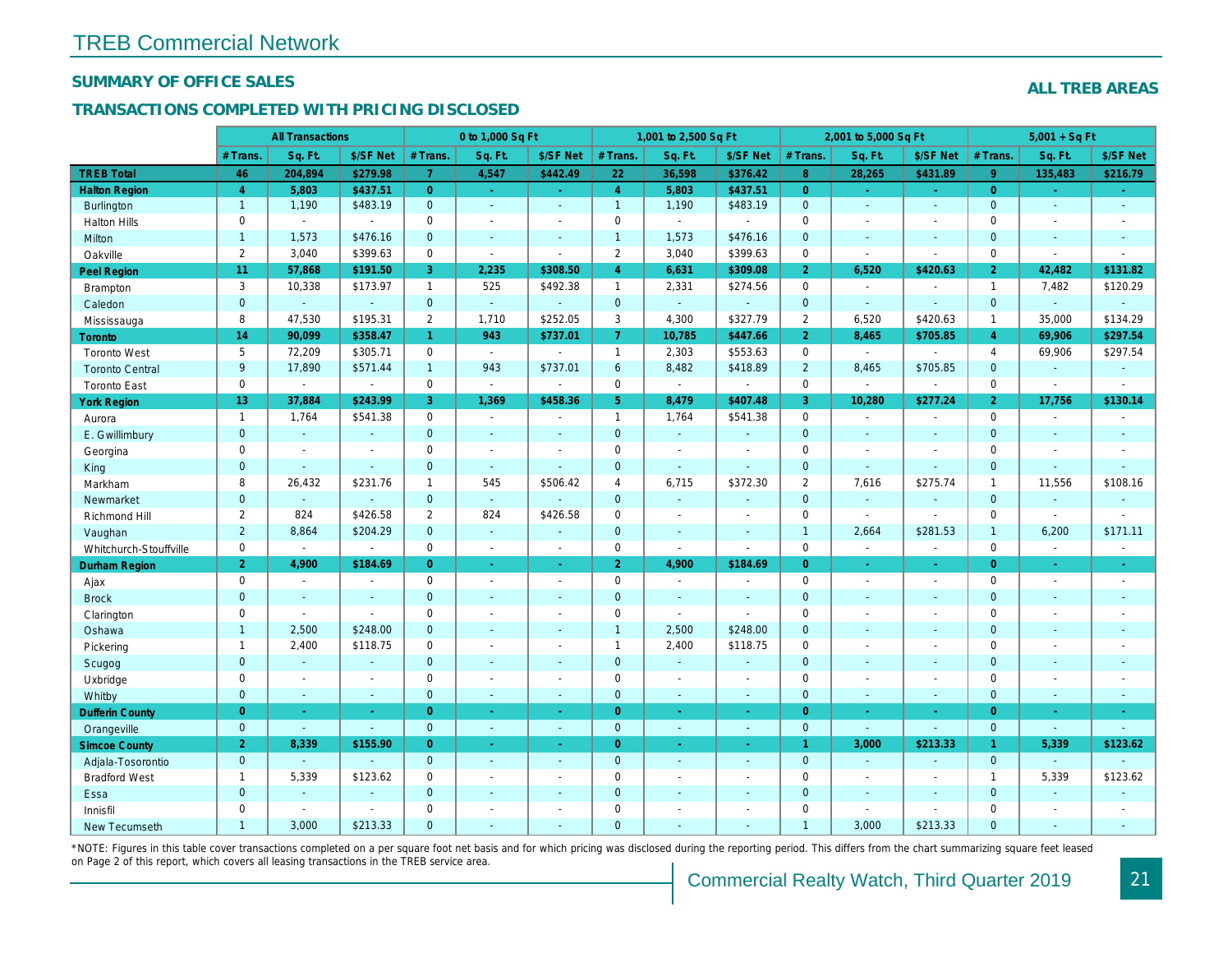### SUMMARY OF OFFICE SALES

## TRANSACTIONS COMPLETED WITH PRICING DISCLOSED

|                        |                           | <b>All Transactions</b>  |                          |                | 0 to 1,000 Sq Ft         |                          |                | 1,001 to 2,500 Sq Ft     |                          |                | 2,001 to 5,000 Sq Ft     |                          |
|------------------------|---------------------------|--------------------------|--------------------------|----------------|--------------------------|--------------------------|----------------|--------------------------|--------------------------|----------------|--------------------------|--------------------------|
|                        | # Trans.                  | Sq. Ft.                  | \$/SF                    | # Trans.       | Sq. Ft.                  | \$/SF                    | # Trans.       | Sq. Ft.                  | \$/SF                    | # Trans.       | Sq. Ft.                  | \$/SF                    |
| <b>TREB Total</b>      | 46                        | 204,894                  | \$279.98                 | $\overline{7}$ | 4,547                    | \$442.49                 | 22             | 36,598                   | \$376.42                 | 8 <sup>°</sup> | 28,265                   | \$431.89                 |
| City of Toronto Total  | 14                        | 90,099                   | \$358.47                 | $\overline{1}$ | 943                      | \$737.01                 | $\overline{7}$ | 10,785                   | \$447.66                 | $\overline{2}$ | 8,465                    | \$705.85                 |
| <b>Toronto West</b>    | 5 <sup>5</sup>            | 72,209                   | \$305.71                 | $\overline{0}$ | $\omega$                 | $\sim$                   | $\overline{1}$ | 2,303                    | \$553.63                 | $\overline{0}$ | $\omega$                 | $\sim$                   |
| Toronto W01            | $\mathbf{1}$              | 2,303                    | \$553.63                 | $\mathbf 0$    | $\blacksquare$           | $\sim$                   | $\mathbf{1}$   | 2,303                    | \$553.63                 | $\mathbf 0$    | $\blacksquare$           | $\sim$                   |
| Toronto W02            | $\mathbf{1}$              | 8,643                    | \$376.03                 | $\mathbf 0$    | $\blacksquare$           | $\sim$                   | $\mathbf 0$    | $\blacksquare$           |                          | $\mathbf 0$    | $\blacksquare$           | $\sim$                   |
| Toronto W03            | 0                         | $\sim$                   | $\blacksquare$           | 0              | $\blacksquare$           | $\blacksquare$           | 0              | $\blacksquare$           | $\overline{\phantom{a}}$ | $\mathbf 0$    | $\sim$                   | $\sim$                   |
| Toronto W04            | $\mathbf 0$               | $\sim$                   | $\sim$                   | $\mathbf 0$    | $\blacksquare$           | $\blacksquare$           | 0              | $\blacksquare$           | $\overline{\phantom{a}}$ | $\pmb{0}$      | $\overline{\phantom{a}}$ | $\overline{\phantom{a}}$ |
| Toronto W05            | $\mathbf{1}$              | 6,976                    | \$247.99                 | $\mathbf{0}$   | $\overline{a}$           | $\blacksquare$           | 0              | $\blacksquare$           | $\overline{\phantom{a}}$ | $\mathbf 0$    | $\blacksquare$           | $\sim$                   |
| Toronto W06            | $\mathbf 0$               | $\blacksquare$           |                          | $\mathbf 0$    | $\blacksquare$           | $\blacksquare$           | $\mathbf 0$    | $\blacksquare$           |                          | $\mathbf 0$    | $\blacksquare$           | $\blacksquare$           |
| Toronto W07            | $\mathbf{1}$              | 9,287                    | \$484.55                 | $\mathbf 0$    | $\blacksquare$           | $\blacksquare$           | 0              | $\blacksquare$           |                          | $\mathbf 0$    |                          | $\blacksquare$           |
| Toronto W08            | $\mathbf 0$               | $\omega$                 | $\blacksquare$           | $\mathbf{0}$   | $\blacksquare$           | $\blacksquare$           | $\pmb{0}$      | $\blacksquare$           | $\overline{\phantom{a}}$ | $\pmb{0}$      | $\blacksquare$           | $\blacksquare$           |
| Toronto W09            | $\mathbf 0$               | $\blacksquare$           | $\overline{\phantom{a}}$ | $\mathbf{0}$   | $\overline{\phantom{a}}$ | $\blacksquare$           | 0              | $\blacksquare$           | $\overline{\phantom{a}}$ | $\mathbf 0$    |                          | $\overline{\phantom{a}}$ |
| Toronto W10            | $\mathbf{1}$              | 45,000                   | \$251.56                 | $\mathbf{0}$   | $\blacksquare$           | $\blacksquare$           | $\pmb{0}$      | $\blacksquare$           | $\blacksquare$           | $\mathbf 0$    | $\blacksquare$           | $\blacksquare$           |
| <b>Toronto Central</b> | 9                         | 17,890                   | \$571.44                 | $\mathbf{1}$   | 943                      | \$737.01                 | $6^{\circ}$    | 8,482                    | \$418.89                 | $\overline{2}$ | 8,465                    | \$705.85                 |
| Toronto C01            | $\mathbf 0$               | $\omega$                 | $\blacksquare$           | $\mathbf{0}$   | $\blacksquare$           | $\blacksquare$           | $\pmb{0}$      | $\blacksquare$           | $\blacksquare$           | $\mathbf{0}$   | $\blacksquare$           | $\blacksquare$           |
| Toronto C02            | $\overline{2}$            | 8,465                    | \$705.85                 | $\mathbf 0$    | $\blacksquare$           | $\overline{a}$           | $\pmb{0}$      | $\overline{\phantom{a}}$ | $\blacksquare$           | $\overline{2}$ | 8,465                    | \$705.85                 |
| Toronto C03            | $\mathbf 0$               | $\sim$                   | $\blacksquare$           | $\mathbf{0}$   | $\blacksquare$           | $\blacksquare$           | 0              | $\blacksquare$           |                          | $\mathbf 0$    | $\sim$                   | $\blacksquare$           |
| Toronto C04            | $\pmb{0}$                 | $\overline{\phantom{a}}$ | $\blacksquare$           | $\mathbf 0$    | $\sim$                   | $\blacksquare$           | $\mathbf 0$    | $\blacksquare$           | $\blacksquare$           | $\mathbf 0$    | $\sim$                   | $\blacksquare$           |
| Toronto C06            | $\pmb{0}$                 | $\blacksquare$           | $\sim$                   | $\mathbf{0}$   | $\blacksquare$           | $\blacksquare$           | $\pmb{0}$      | $\sim$                   | $\overline{\phantom{a}}$ | $\mathbf 0$    | $\blacksquare$           | $\sim$                   |
| Toronto C07            | $\pmb{0}$                 | $\overline{\phantom{a}}$ | $\blacksquare$           | $\mathbf 0$    | $\sim$                   | $\overline{\phantom{a}}$ | 0              | $\blacksquare$           | $\blacksquare$           | $\mathbf 0$    | $\overline{\phantom{a}}$ | $\blacksquare$           |
| Toronto C08            | $\ensuremath{\mathsf{3}}$ | 3,652                    | \$622.95                 | $\mathbf{1}$   | 943                      | \$737.01                 | $\overline{2}$ | 2,709                    | \$583.24                 | $\pmb{0}$      | $\blacksquare$           | $\blacksquare$           |
| Toronto C09            | $\mathbf 0$               | $\blacksquare$           | $\sim$                   | $\mathbf 0$    | $\blacksquare$           | $\blacksquare$           | $\mathbf 0$    | $\blacksquare$           |                          | $\mathbf 0$    | $\overline{\phantom{a}}$ | $\sim$                   |
| Toronto C10            | $\mathbf 0$               | $\sim$                   | $\sim$                   | $\mathbf{0}$   | $\Delta$                 | $\blacksquare$           | $\pmb{0}$      | $\sim$                   | $\sim$                   | $\mathbf 0$    | $\sim$                   | $\sim$                   |
| Toronto C11            | $\mathbf 0$               | $\blacksquare$           | $\sim$                   | $\mathbf 0$    | $\blacksquare$           | $\blacksquare$           | 0              | $\blacksquare$           | $\blacksquare$           | $\mathbf 0$    | $\blacksquare$           | $\blacksquare$           |
| Toronto C12            | $\mathbf{1}$              | 1,672                    | \$230.26                 | $\mathbf{0}$   | $\blacksquare$           | $\blacksquare$           | $\overline{1}$ | 1,672                    | \$230.26                 | $\mathbf 0$    | $\blacksquare$           | $\overline{\phantom{a}}$ |
| Toronto C13            | $\mathbf{1}$              | 1,200                    | \$208.33                 | 0              | $\overline{\phantom{a}}$ | $\overline{\phantom{a}}$ | $\overline{1}$ | 1,200                    | \$208.33                 | 0              | $\overline{\phantom{a}}$ | $\overline{\phantom{a}}$ |
| Toronto C14            | $\mathbf{1}$              | 1,074                    | \$491.62                 | $\mathbf{0}$   | $\sim$                   | $\sim$                   | $\overline{1}$ | 1,074                    | \$491.62                 | $\mathbf 0$    | $\sim$                   | $\sim$                   |
| Toronto C15            | $\mathbf{1}$              | 1,827                    | \$443.35                 | $\mathbf 0$    | $\overline{\phantom{a}}$ | $\blacksquare$           | $\mathbf{1}$   | 1,827                    | \$443.35                 | $\mathbf 0$    | $\overline{\phantom{a}}$ | $\sim$                   |
| <b>Toronto East</b>    | $\overline{0}$            | $\sim$                   | $\omega$                 | $\overline{0}$ | ٠                        | $\bullet$                | $\overline{0}$ | $\sim$                   | $\blacksquare$           | $\overline{0}$ | $\blacksquare$           | $\sim$                   |
| Toronto E01            | $\pmb{0}$                 | $\sim$                   | $\sim$                   | $\mathbf 0$    | $\blacksquare$           | $\blacksquare$           | 0              | $\overline{\phantom{a}}$ | $\overline{\phantom{a}}$ | $\mathbf 0$    | $\blacksquare$           | $\sim$                   |
| Toronto E02            | $\mathbf 0$               | $\sim$                   | $\sim$                   | $\mathbf 0$    | $\sim$                   | $\blacksquare$           | $\mathbf 0$    | $\sim$                   | $\blacksquare$           | $\mathbf 0$    | $\blacksquare$           | $\sim$                   |
| Toronto E03            | $\mathbf 0$               | $\blacksquare$           | $\blacksquare$           | $\mathbf 0$    | $\blacksquare$           | $\blacksquare$           | $\mathbf 0$    | $\blacksquare$           | $\blacksquare$           | $\mathbf 0$    | $\blacksquare$           | $\blacksquare$           |
| Toronto E04            | $\pmb{0}$                 | $\sim$                   | $\blacksquare$           | $\mathbf{0}$   | $\sim$                   | $\blacksquare$           | $\pmb{0}$      | $\blacksquare$           | $\sim$                   | $\mathbf 0$    | $\blacksquare$           | $\blacksquare$           |
| Toronto E05            | $\pmb{0}$                 | $\overline{\phantom{a}}$ | $\blacksquare$           | $\mathbf 0$    | $\blacksquare$           | $\blacksquare$           | $\pmb{0}$      | $\blacksquare$           | $\blacksquare$           | $\mathbf 0$    | $\overline{\phantom{a}}$ | $\overline{\phantom{a}}$ |
| Toronto E06            | $\mathbf 0$               |                          |                          | $\mathbf 0$    |                          |                          | $\mathbf 0$    | $\blacksquare$           |                          | $\pmb{0}$      |                          |                          |
| Toronto E07            | $\mathbf 0$               | $\blacksquare$           | $\blacksquare$           | 0              | $\sim$                   | $\blacksquare$           | 0              | $\blacksquare$           | $\blacksquare$           | $\mathbf 0$    | $\blacksquare$           | $\sim$                   |
| Toronto E08            | $\pmb{0}$                 | $\blacksquare$           | $\blacksquare$           | $\mathbf 0$    | ä,                       | $\blacksquare$           | $\pmb{0}$      | $\blacksquare$           | $\sim$                   | $\mathbf 0$    | $\blacksquare$           |                          |
| Toronto E09            | $\pmb{0}$                 | $\blacksquare$           | $\blacksquare$           | $\mathbf 0$    | $\blacksquare$           | $\blacksquare$           | $\pmb{0}$      | $\blacksquare$           | $\blacksquare$           | $\mathbf 0$    | $\blacksquare$           | $\blacksquare$           |
| Toronto E10            | $\pmb{0}$                 |                          | $\sim$                   | $\mathbf 0$    |                          | $\blacksquare$           | $\mathbf 0$    | $\blacksquare$           |                          | $\mathbf 0$    |                          |                          |
| Toronto E11            | $\mathbf 0$               | $\blacksquare$           | $\blacksquare$           | $\mathbf 0$    | $\blacksquare$           | $\blacksquare$           | 0              | $\blacksquare$           | $\overline{\phantom{a}}$ | $\mathbf 0$    | $\blacksquare$           | $\blacksquare$           |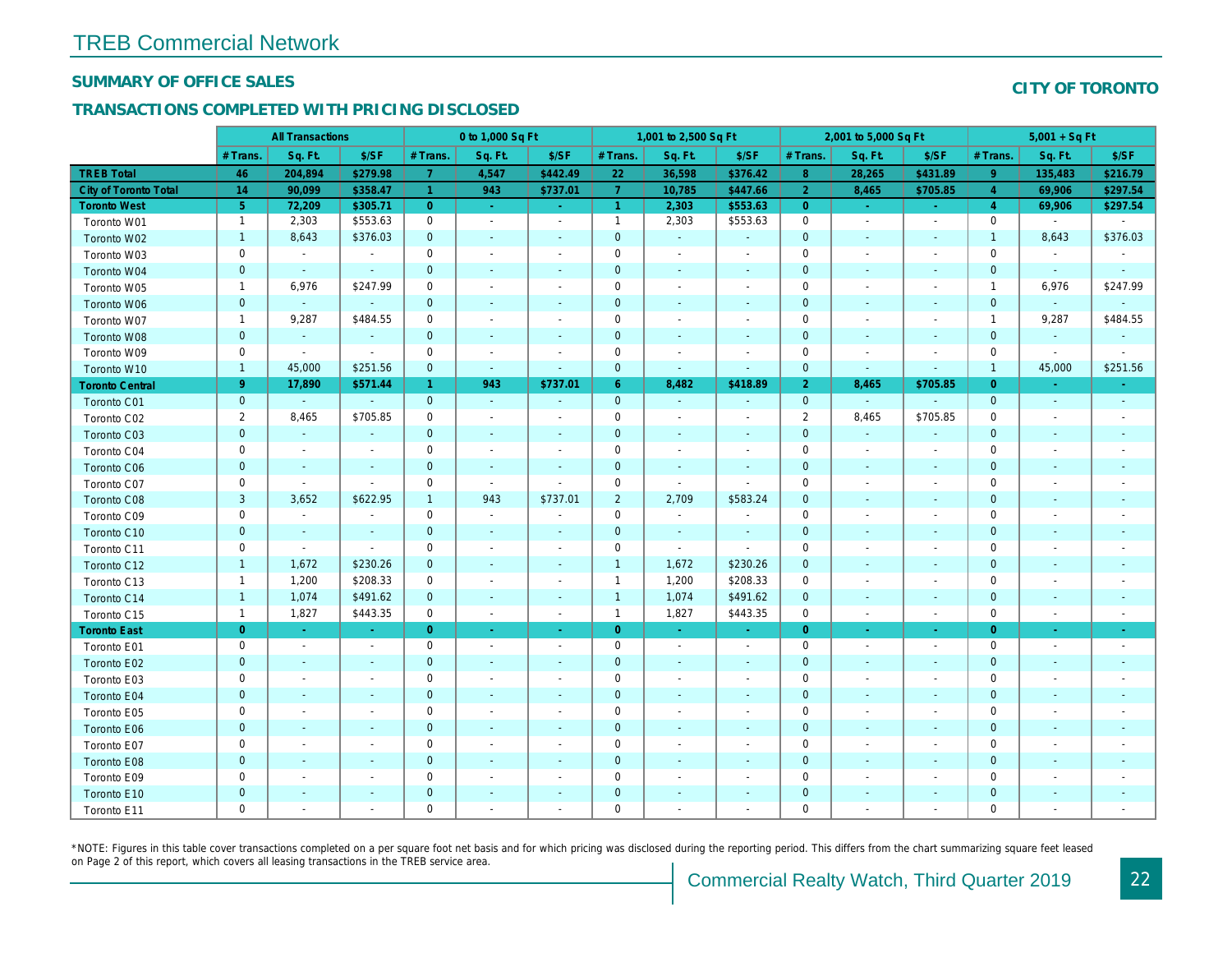### SUMMARY OF LAND SALES

## TRANSACTIONS COMPLETED WITH PRICING DISCLOSED

|                                  |                | <b>All Transactions</b> |                 |                      | 0 to 3 Acres |             |                |
|----------------------------------|----------------|-------------------------|-----------------|----------------------|--------------|-------------|----------------|
|                                  | # Trans.       | Acres                   | \$/Acre         | # Trans.             | Acres        | \$/Acre     | # Trans.       |
| <b>TREB Total</b>                | 21             | 557.33                  | \$117,856       | 9                    | 6.85         | \$1,896,487 | 12             |
| <b>Halton Region</b>             | $\overline{2}$ | 72.98                   | \$83,588        | $\overline{1}$       | 0.98         | \$3,685,478 | $\overline{1}$ |
| <b>Burlington</b>                | $\mathbf{0}$   | 0.00                    | \$0             | $\mathbf 0$          | 0.00         | \$0         | $\mathbf{0}$   |
| <b>Halton Hills</b>              | $\mathbf 0$    | 0.00                    | \$0             | $\pmb{0}$            | 0.00         | \$0         | $\mathbf 0$    |
| Milton                           | $\overline{1}$ | 72.00                   | \$34,722        | $\mathbf 0$          | 0.00         | \$0         | $\overline{1}$ |
| Oakville                         | $\mathbf{1}$   | 0.98                    | \$3,685,478     | $\mathbf{1}$         | 0.98         | \$3,685,478 | $\mathbf 0$    |
| Peel Region                      | $\overline{7}$ | 169.01                  | \$170,498       | $\overline{2}$       | 0.78         | \$1,760,644 | 5 <sub>5</sub> |
| <b>Brampton</b>                  | $\overline{2}$ | 40.73                   | \$454,211       | $\mathbf 0$          | 0.00         | \$0         | 2              |
| Caledon                          | $\mathbf{3}$   | 123.14                  | \$51,161        | $\mathbf{1}$         | 0.64         | \$937,500   | $\overline{2}$ |
| Mississauga                      | $\overline{2}$ | 5.14                    | \$781,846       | $\mathbf{1}$         | 0.14         | \$5,654,743 | $\overline{1}$ |
| Toronto                          | 3              | 9.97                    | \$1,394,183     | $\overline{2}$       | 1.65         | \$3,090,909 | $\mathbf{1}$   |
| <b>Toronto West</b>              | $\mathbf 0$    | 0.00                    | \$0             | $\mathbf 0$          | 0.00         | \$0         | $\mathbf 0$    |
| <b>Toronto Central</b>           | $\pmb{0}$      | 0.00                    | \$0             | $\pmb{0}$            | 0.00         | \$0         | $\mathbf{0}$   |
| <b>Toronto East</b>              | 3              | 9.97                    | \$1,394,183     | $\overline{2}$       | 1.65         | \$3,090,909 | $\overline{1}$ |
| <b>York Region</b>               | $\overline{1}$ | 2.02                    | \$742,574       | $\blacktriangleleft$ | 2.02         | \$742,574   | $\Omega$       |
| Aurora                           | $\mathbf 0$    | 0.00                    | \$0             | $\mathbf 0$          | 0.00         | \$0         | $\mathbf 0$    |
| E. Gwillimbury                   | $\mathbf{0}$   | 0.00                    | \$0             | $\mathbf 0$          | 0.00         | \$0         | $\mathbf{0}$   |
| Georgina                         | $\mathbf 0$    | 0.00                    | \$0             | $\mathbf 0$          | 0.00         | \$0         | $\mathbf 0$    |
| King                             | $\mathbf{0}$   | 0.00                    | \$0             | $\mathbf 0$          | 0.00         | \$0         | $\overline{0}$ |
| Markham                          | $\mathbf 0$    | 0.00                    | \$0             | $\pmb{0}$            | 0.00         | \$0         | $\mathbf 0$    |
| Newmarket                        | $\mathbf{0}$   | 0.00                    | \$0             | $\mathbf{0}$         | 0.00         | \$0         | $\mathbf{0}$   |
| Richmond Hill                    | $\mathbf{1}$   | 2.02                    | \$742,574       | $\mathbf{1}$         | 2.02         | \$742,574   | $\mathbf 0$    |
| Vaughan                          | $\mathbf{0}$   | 0.00                    | \$0             | $\mathbf 0$          | 0.00         | \$0         | $\mathbf 0$    |
| Whitchurch-Stouffville           | $\mathbf 0$    | 0.00                    | \$0             | $\pmb{0}$            | 0.00         | \$0         | $\mathbf 0$    |
| Durham Region                    | 5 <sup>5</sup> | 43.08                   | \$244,427       | 3                    | 1.43         | \$999,930   | 2 <sup>1</sup> |
| Ajax                             | $\mathbf{1}$   | 1.02                    | \$882,353       | $\mathbf{1}$         | 1.02         | \$882,353   | $\mathbf 0$    |
| <b>Brock</b>                     | $\mathbf{0}$   | 0.00                    | \$0             | $\mathbf 0$          | 0.00         | \$0         | $\mathbf{0}$   |
| Clarington                       | $\mathsf 0$    | 0.00                    | \$0             | $\mathbf 0$          | 0.00         | \$0         | $\mathbf 0$    |
| Oshawa                           | $\mathbf{3}$   | 5.06                    | \$440,692       | $\overline{2}$       | 0.41         | \$1,292,439 | $\overline{1}$ |
| Pickering                        | $\mathsf 0$    | 0.00                    | \$0             | $\pmb{0}$            | 0.00         | \$0         | $\mathbf 0$    |
| Scugog                           | $\mathbf 0$    | 0.00                    | \$0             | $\pmb{0}$            | 0.00         | \$0         | $\mathbf{0}$   |
| Uxbridge                         | $\mathbf 0$    | 0.00                    | \$0             | $\mathbf 0$          | 0.00         | \$0         | $\mathbf 0$    |
| Whitby                           | $\overline{1}$ | 37.00                   | \$200,000       | $\mathbf 0$          | 0.00         | \$0         | $\overline{1}$ |
| <b>Dufferin County</b>           | $\overline{0}$ | 0.00                    | \$0             | $\mathbf{0}$         | 0.00         | \$0         | $\overline{0}$ |
| Orangeville                      | $\mathbf{0}$   | 0.00                    | $\overline{60}$ | $\mathbf 0$          | 0.00         | \$0         | $\mathbf{0}$   |
| <b>Simcoe County</b>             | 3              | 260.28                  | \$18,595        | $\mathbf{0}$         | 0.00         | \$0         | 3              |
| Adjala-Tosorontio                | $\overline{2}$ | 171.28                  | \$16,581        | $\mathbf 0$          | 0.00         | $\sqrt{$0}$ | $\overline{2}$ |
| <b>Bradford West Gwillimbury</b> | $\mathbf 0$    | 0.00                    | \$0             | $\pmb{0}$            | 0.00         | \$0         | $\mathbf 0$    |
| Essa                             | $\overline{0}$ | 0.00                    | \$0             | $\mathbf{0}$         | 0.00         | \$0         | $\mathbf{0}$   |
| Innisfil                         | $\mathbf 0$    | 0.00                    | \$0             | $\pmb{0}$            | 0.00         | \$0         | 0              |
| New Tecumseth                    | $\overline{1}$ | 89.00                   | \$22,472        | $\mathbf{0}$         | 0.00         | \$0         | $\overline{1}$ |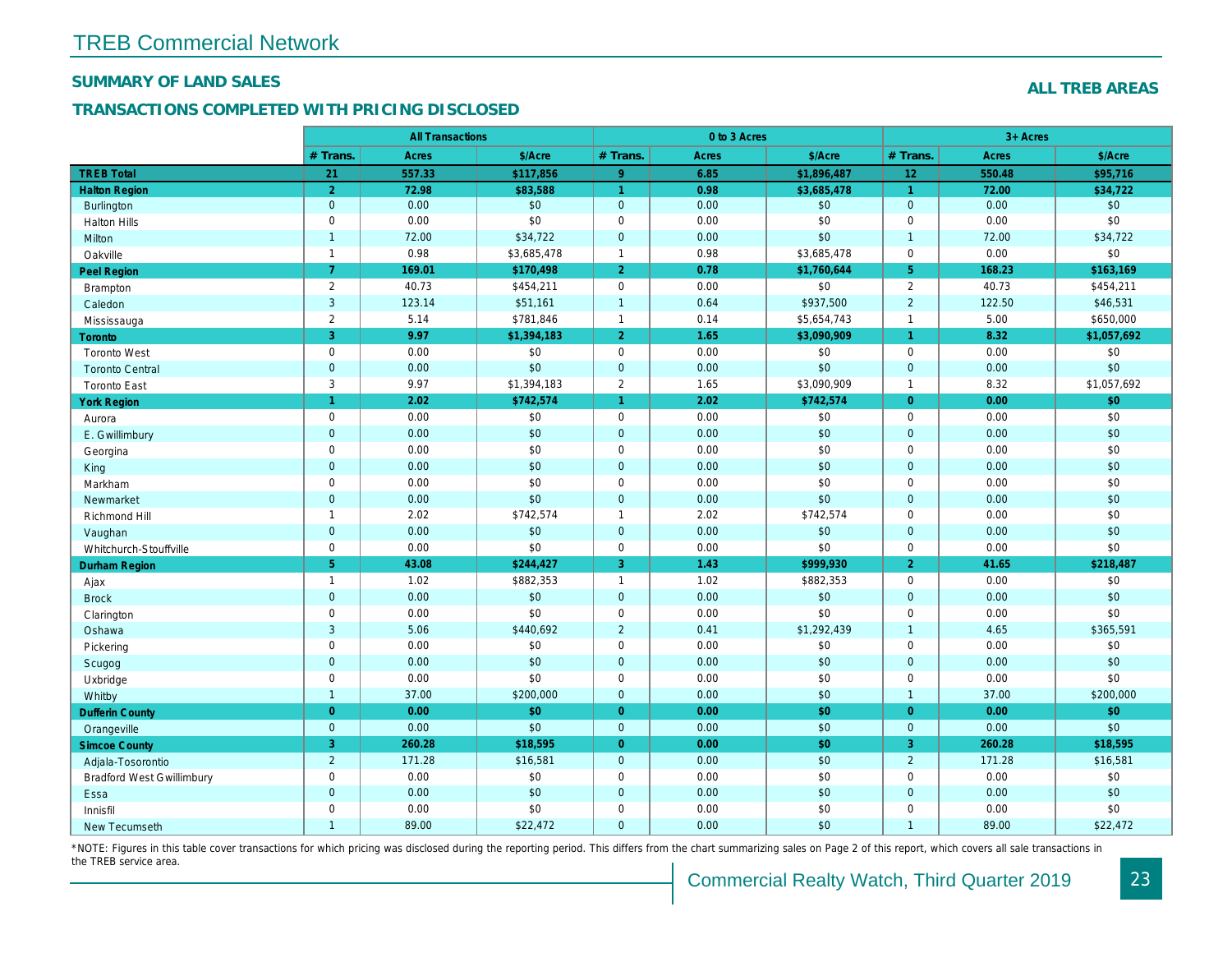### SUMMARY OF LAND SALES

## TRANSACTIONS COMPLETED WITH PRICING DISCLOSED

|                              |                | <b>All Transactions</b> |             |                | 0 to 3 Acres |             |                |  |
|------------------------------|----------------|-------------------------|-------------|----------------|--------------|-------------|----------------|--|
|                              | # Trans.       | Acres                   | \$/Acre     | # Trans.       | Acres        | \$/Acre     | # Trans.       |  |
| <b>TREB Total</b>            | 21             | 557.33                  | \$117,856   | 9 <sup>°</sup> | 6.85         | \$1,896,487 | 12             |  |
| <b>City of Toronto Total</b> | 3              | 9.97                    | \$1,394,183 | $\overline{2}$ | 1.65         | \$3,090,909 | $\overline{1}$ |  |
| <b>Toronto West</b>          | $\overline{0}$ | 0.00                    | \$0         | $\overline{0}$ | 0.00         | \$0         | $\Omega$       |  |
| Toronto W01                  | $\pmb{0}$      | 0.00                    | \$0         | $\mathbf 0$    | 0.00         | \$0         | $\mathbf 0$    |  |
| Toronto W02                  | $\mathbf 0$    | 0.00                    | \$0         | $\mathbf 0$    | 0.00         | \$0         | $\mathbf 0$    |  |
| Toronto W03                  | $\pmb{0}$      | 0.00                    | \$0         | $\mathbf 0$    | 0.00         | \$0         | $\mathbf 0$    |  |
| Toronto W04                  | $\mathbf 0$    | 0.00                    | \$0         | $\mathbf 0$    | 0.00         | \$0         | $\overline{0}$ |  |
| Toronto W05                  | $\pmb{0}$      | 0.00                    | \$0         | $\mathbf 0$    | 0.00         | \$0         | $\mathbf 0$    |  |
| Toronto W06                  | $\pmb{0}$      | 0.00                    | $$0$$       | $\mathbf 0$    | 0.00         | \$0         | $\mathbf 0$    |  |
| Toronto W07                  | $\pmb{0}$      | 0.00                    | \$0         | $\mathbf 0$    | 0.00         | \$0         | $\mathbf 0$    |  |
| <b>Toronto W08</b>           | $\mathbf 0$    | 0.00                    | \$0         | $\mathbf 0$    | 0.00         | \$0         | $\overline{0}$ |  |
| Toronto W09                  | $\pmb{0}$      | 0.00                    | \$0         | $\mathbf 0$    | 0.00         | \$0         | $\mathbf 0$    |  |
| Toronto W10                  | $\mathbf 0$    | 0.00                    | \$0         | $\mathbf 0$    | 0.00         | \$0         | $\mathbf 0$    |  |
| <b>Toronto Central</b>       | $\mathbf{0}$   | 0.00                    | \$0         | $\overline{0}$ | 0.00         | \$0         | $\overline{0}$ |  |
| <b>Toronto C01</b>           | $\mathbf 0$    | 0.00                    | \$0         | $\mathbf 0$    | 0.00         | \$0         | $\overline{0}$ |  |
| Toronto C02                  | $\pmb{0}$      | 0.00                    | \$0         | $\mathbf 0$    | 0.00         | \$0         | $\mathbf 0$    |  |
| Toronto C03                  | $\mathbf 0$    | 0.00                    | \$0         | $\mathbf 0$    | 0.00         | \$0         | $\mathbf 0$    |  |
| Toronto C04                  | $\pmb{0}$      | 0.00                    | \$0         | $\mathbf 0$    | 0.00         | \$0         | $\mathbf 0$    |  |
| <b>Toronto C06</b>           | $\pmb{0}$      | 0.00                    | \$0         | $\pmb{0}$      | 0.00         | \$0         | $\mathbf 0$    |  |
| Toronto C07                  | $\pmb{0}$      | 0.00                    | \$0         | $\mathbf 0$    | 0.00         | \$0         | $\mathbf 0$    |  |
| Toronto C08                  | $\mathbf 0$    | 0.00                    | \$0         | $\mathbf 0$    | 0.00         | \$0         | $\mathbf{0}$   |  |
| Toronto C09                  | $\pmb{0}$      | 0.00                    | \$0         | $\mathbf 0$    | 0.00         | \$0         | $\mathbf 0$    |  |
| Toronto C10                  | $\mathbf 0$    | 0.00                    | \$0         | $\mathbf 0$    | 0.00         | \$0         | $\mathbf 0$    |  |
| Toronto C11                  | $\pmb{0}$      | 0.00                    | \$0         | $\mathbf 0$    | 0.00         | \$0         | $\mathbf 0$    |  |
| Toronto C12                  | $\mathbf 0$    | 0.00                    | \$0         | $\mathbf 0$    | 0.00         | \$0         | $\mathbf{0}$   |  |
| Toronto C13                  | $\pmb{0}$      | 0.00                    | \$0         | $\mathbf 0$    | 0.00         | \$0         | $\mathbf 0$    |  |
| Toronto C14                  | $\pmb{0}$      | 0.00                    | \$0         | $\pmb{0}$      | 0.00         | \$0         | $\mathbf 0$    |  |
| Toronto C15                  | $\pmb{0}$      | 0.00                    | \$0         | $\mathbf 0$    | 0.00         | \$0         | $\mathbf 0$    |  |
| <b>Toronto East</b>          | 3              | 9.97                    | \$1,394,183 | $\overline{2}$ | 1.65         | \$3,090,909 | $\overline{1}$ |  |
| Toronto E01                  | $\pmb{0}$      | 0.00                    | \$0         | $\mathbf 0$    | 0.00         | \$0         | $\mathbf 0$    |  |
| Toronto E02                  | $\mathbf 0$    | 0.00                    | \$0         | $\pmb{0}$      | 0.00         | \$0         | $\mathbf{0}$   |  |
| Toronto E03                  | $\mathbf{1}$   | 0.35                    | \$8,571,429 | $\overline{1}$ | 0.35         | \$8,571,429 | $\mathbf 0$    |  |
| Toronto E04                  | $\mathbf 0$    | 0.00                    | \$0         | $\mathbf 0$    | 0.00         | \$0         | $\mathbf{0}$   |  |
| Toronto E05                  | $\mathbf 0$    | 0.00                    | \$0         | $\mathbf 0$    | 0.00         | \$0         | $\mathbf 0$    |  |
| Toronto E06                  | $\mathbf 0$    | 0.00                    | \$0         | $\mathbf 0$    | 0.00         | \$0         | $\mathbf 0$    |  |
| Toronto E07                  | $\mathbf{1}$   | 1.30                    | \$1,615,385 | $\mathbf{1}$   | 1.30         | \$1,615,385 | $\mathbf 0$    |  |
| Toronto E08                  | $\mathbf 0$    | 0.00                    | \$0         | $\pmb{0}$      | 0.00         | \$0         | $\mathbf{0}$   |  |
| Toronto E09                  | $\mathbf 0$    | 0.00                    | \$0         | $\mathbf 0$    | 0.00         | \$0         | $\mathbf 0$    |  |
| Toronto E10                  | $\mathbf 0$    | 0.00                    | \$0         | $\mathbf 0$    | 0.00         | \$0         | $\mathbf 0$    |  |
| Toronto E11                  | $\mathbf{1}$   | 8.32                    | \$1,057,692 | $\mathbf 0$    | 0.00         | \$0         | $\mathbf{1}$   |  |